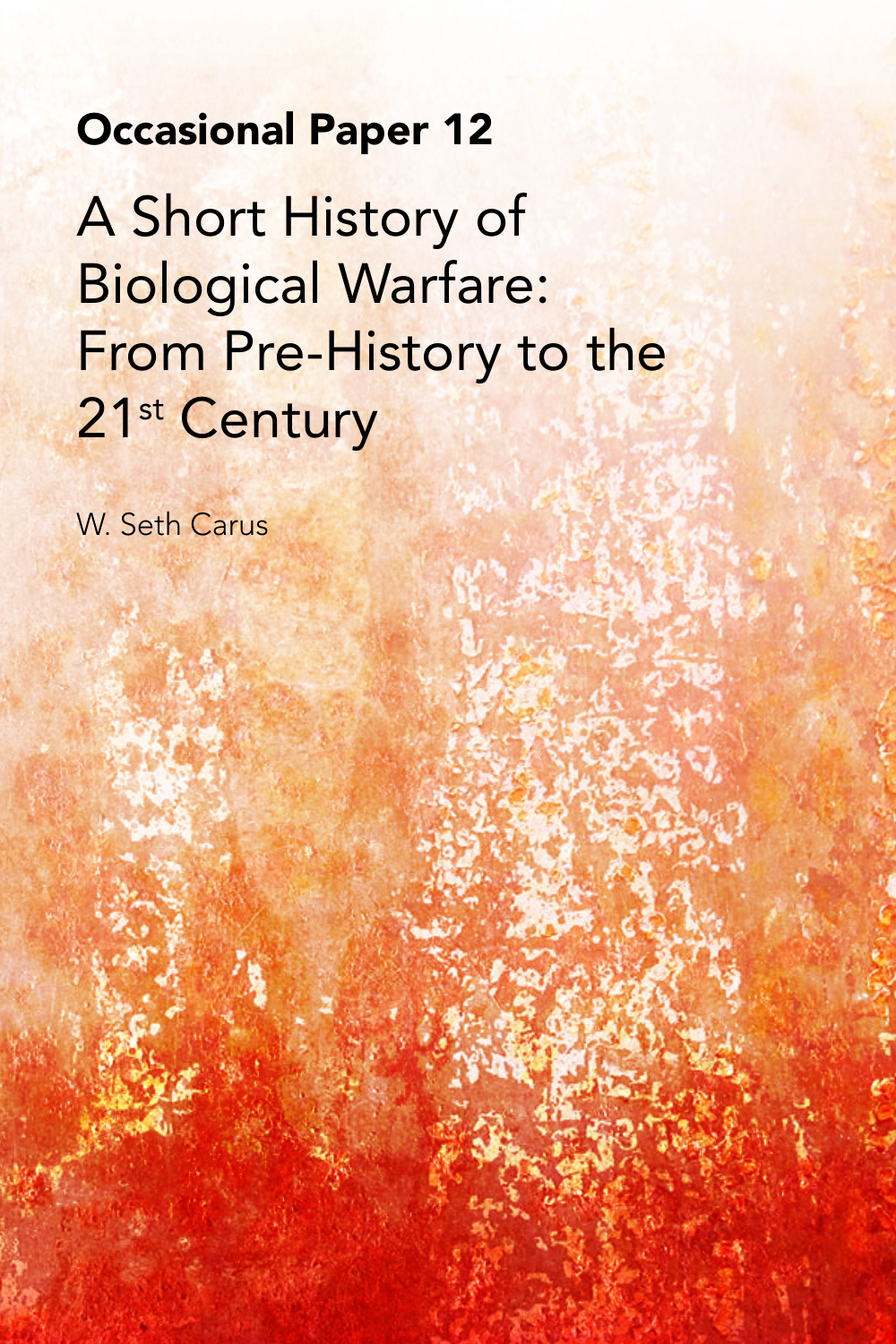#### Center for the Study of Weapons of Mass Destruction National Defense University

MR. CHARLES D. LUTES **Director** 

#### MR. JOHN P. CAVES, JR. Deputy Director

Since its inception in 1994, the Center for the Study of Weapons of Mass Destruction (WMD Center) has been at the forefront of research on the implications of weapons of mass destruction for U.S. security. Originally focusing on threats to the military, the WMD Center now also applies its expertise and body of research to the challenges of homeland security. The Center's mandate includes research, education, and outreach. Research focuses on understanding the security challenges posed by WMD and on fashioning effective responses thereto. The Chairman of the Joint Chiefs of Staff has designated the Center as the focal point for WMD education in the joint professional military education system. Education programs, including its courses on countering WMD and consequence management, enhance awareness in the next generation of military and civilian leaders of the WMD threat as it relates to defense and homeland security policy, programs, technology, and operations. As a part of its broad outreach efforts, the WMD Center hosts annual symposia on key issues bringing together leaders and experts from the government and private sectors. Visit the center online at wmdcenter.dodlive.mil.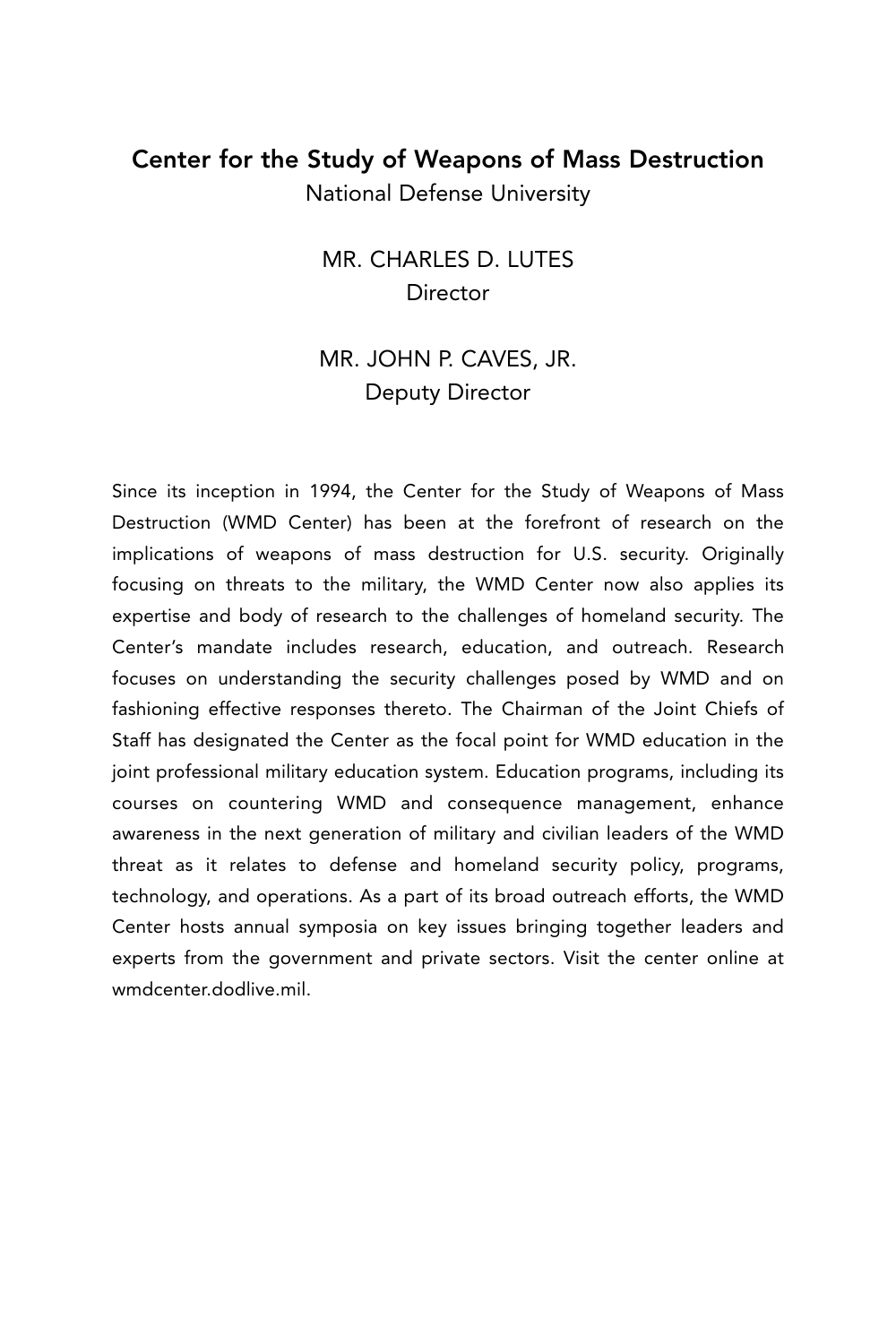## A Short History of Biological Warfare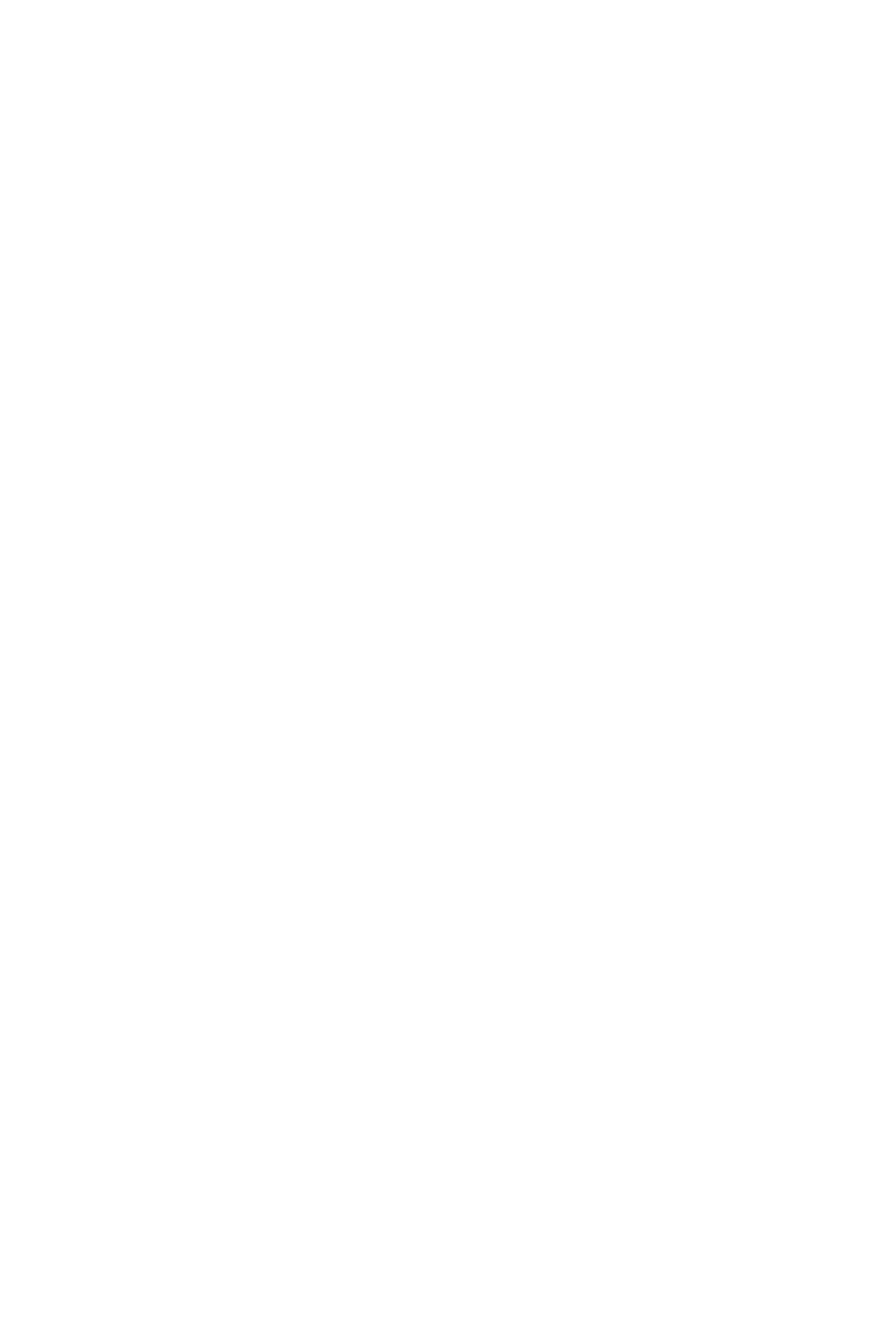# A Short History of Biological Warfare: From Pre-History to the 21<sup>st</sup> Century

W. Seth Carus

*Center for the Study of Weapons of Mass Destruction Occasional Paper, No. 12*



National Defense University Press Washington, D.C. August 2017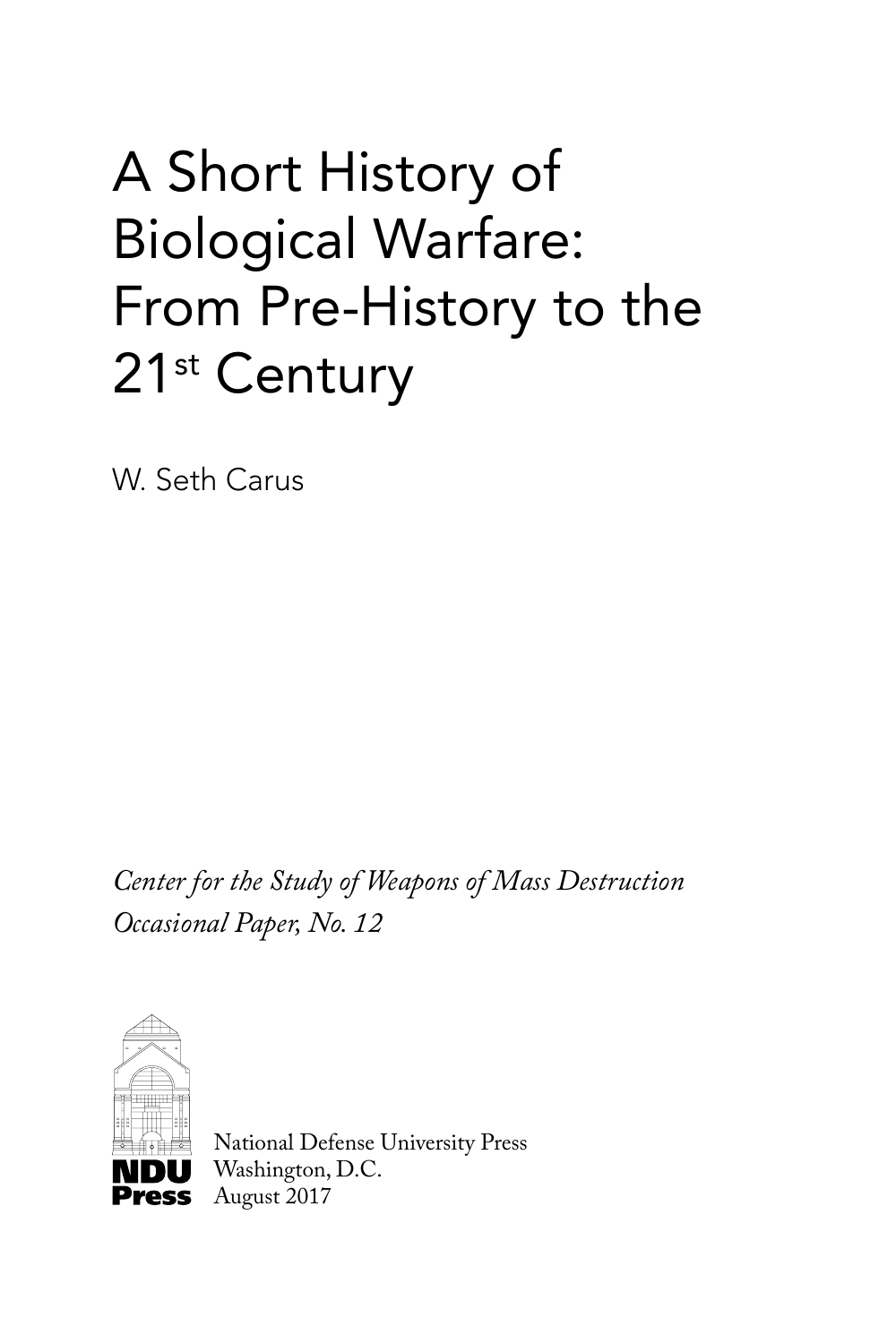Opinions, conclusions, and recommendations expressed or implied within are solely those of the contributors and do not necessarily represent the views of the Defense Department or any other agency of the Federal Government. Cleared for public release; distribution unlimited.

Portions of this work may be quoted or reprinted without permission, provided that a standard source credit line is included. NDU Press would appreciate a courtesy copy of reprints or reviews.

First printing, August 2017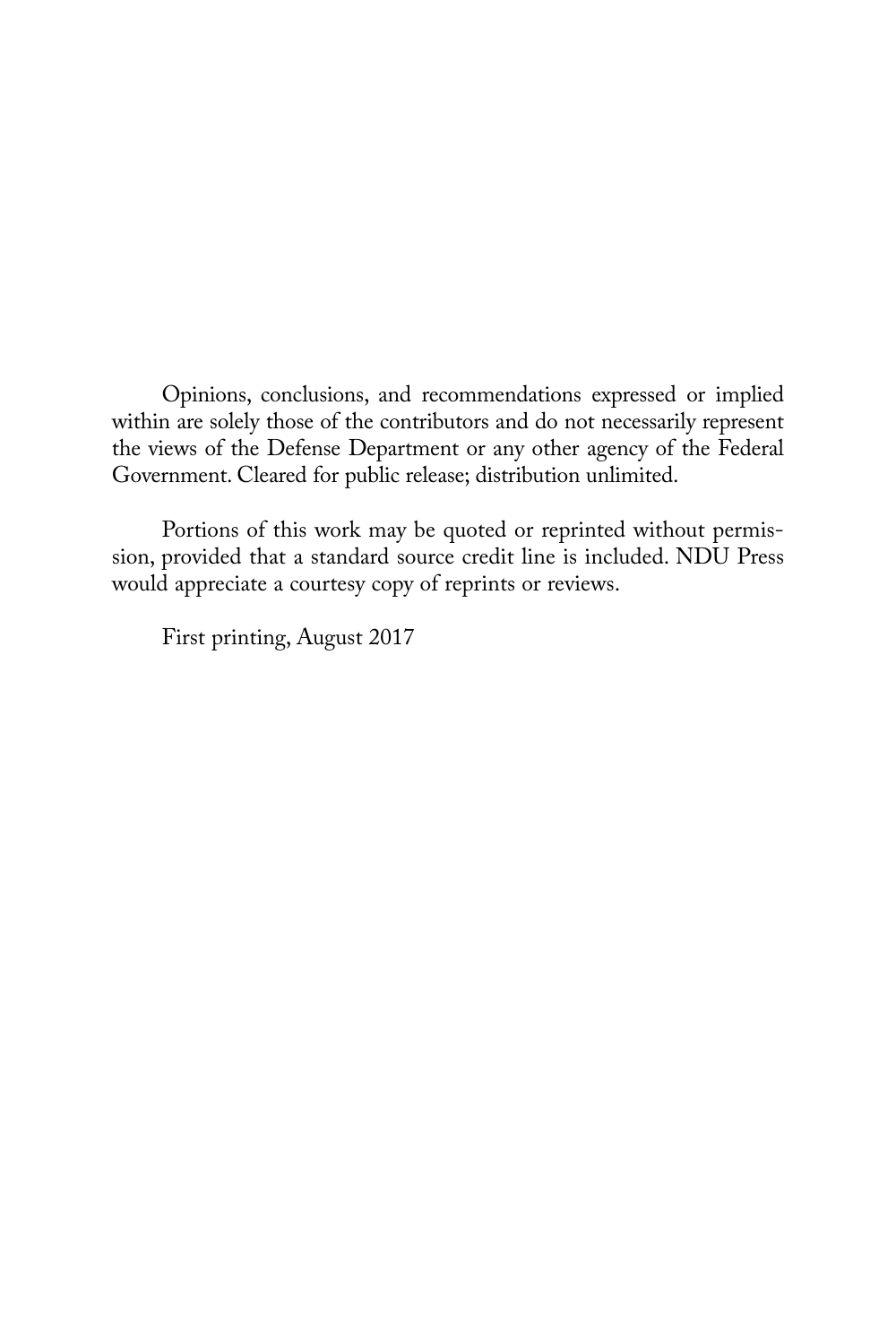### Contents

| Medieval and Early Modern BW (1000 AD to 1750 AD)  5 |  |
|------------------------------------------------------|--|
|                                                      |  |
|                                                      |  |
|                                                      |  |
|                                                      |  |
|                                                      |  |
|                                                      |  |
|                                                      |  |
|                                                      |  |
|                                                      |  |
|                                                      |  |
|                                                      |  |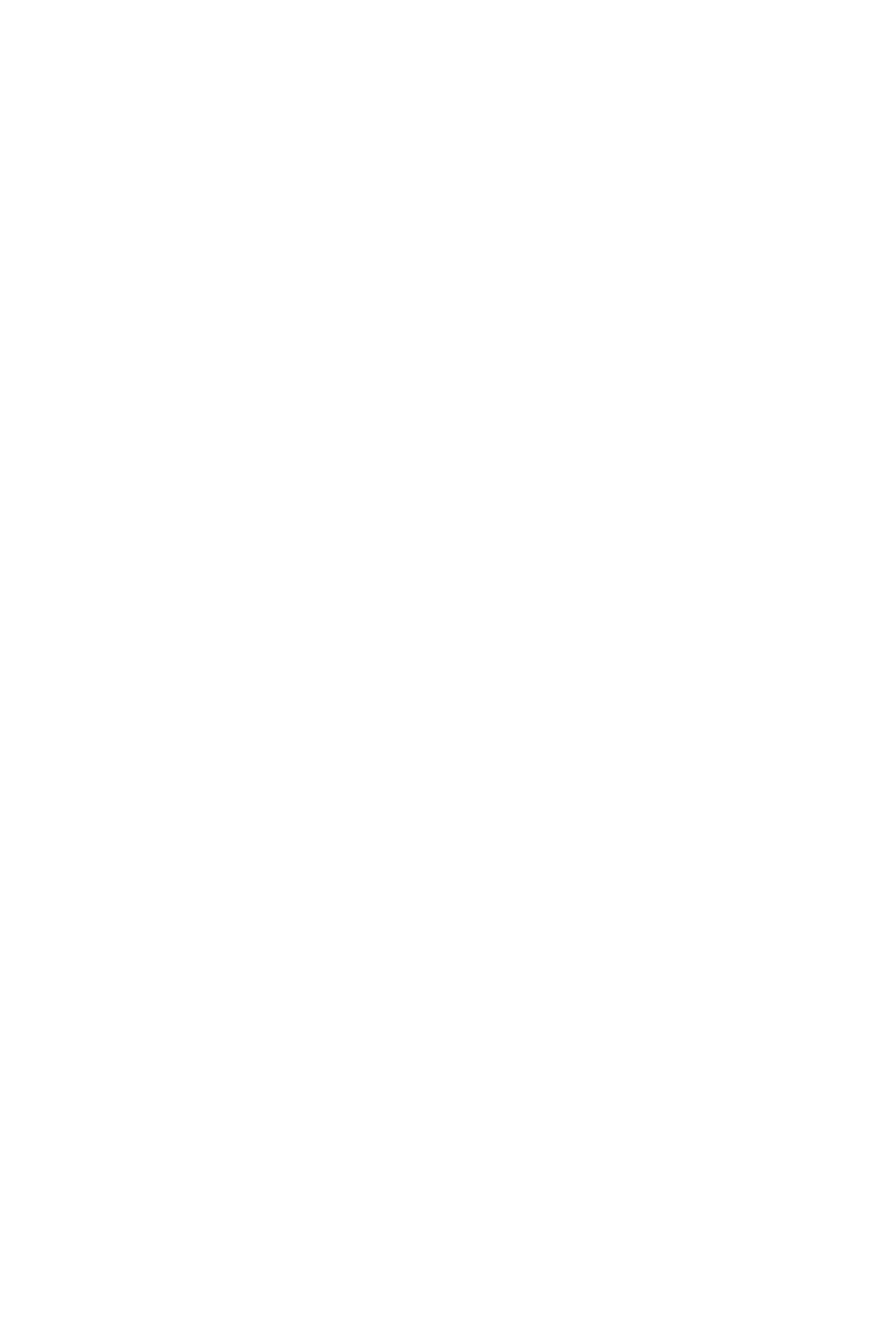#### Introduction

This short monograph reviews the history of biological warfare (BW) from prehistory to the present. It covers what we know about the practice of BW and briefly describes the programs that developed BW weapons based on the best available research. To the extent possible, it primarily draws on the work of historians who used primary sources, relying where possible on studies specifically focused on BW. By broadening our knowledge of BW, such studies have enabled us to write about the topic with more accuracy and detail than could have been done even a few years ago.

This is an overview, not a definitive history. Much about BW remains unknown, either because it is unknowable (due in some cases to the deliberate destruction of records) or because it is knowable only to some people (such as those who might have access to classified information) or because of the absence of academic research.<sup>1</sup>

This survey breaks the history of BW into three periods. The first section examines prehistory to 1900—the period before scientific advances proved that microorganisms were the cause of many diseases. Despite many claims to the contrary, resort to BW was exceedingly rare during this era. Readers interested only in BW's modern history can skip this section.

The second section looks at the years from 1900 through 1945. This period saw the emergence of state BW programs, the employment of biological weapons in both world wars, and the use of biological agents by nonstate actors, including criminals. This period witnessed the most significant resort to BW. It included the first organized state campaign to wage BW—sabotage operations organized by the German government during World War I. It also saw the most extensive use—the Japanese attacks in China. Almost all the known victims of BW were Chinese, mostly civilians, who were killed in these operations. This period also saw the initial efforts to control BW in the 1925 Geneva Protocol, which essentially prohibited the first use of BW agents.

Finally, the third section, covering the period from 1945 to the present, focuses mostly on developments during the Cold War, including descriptions of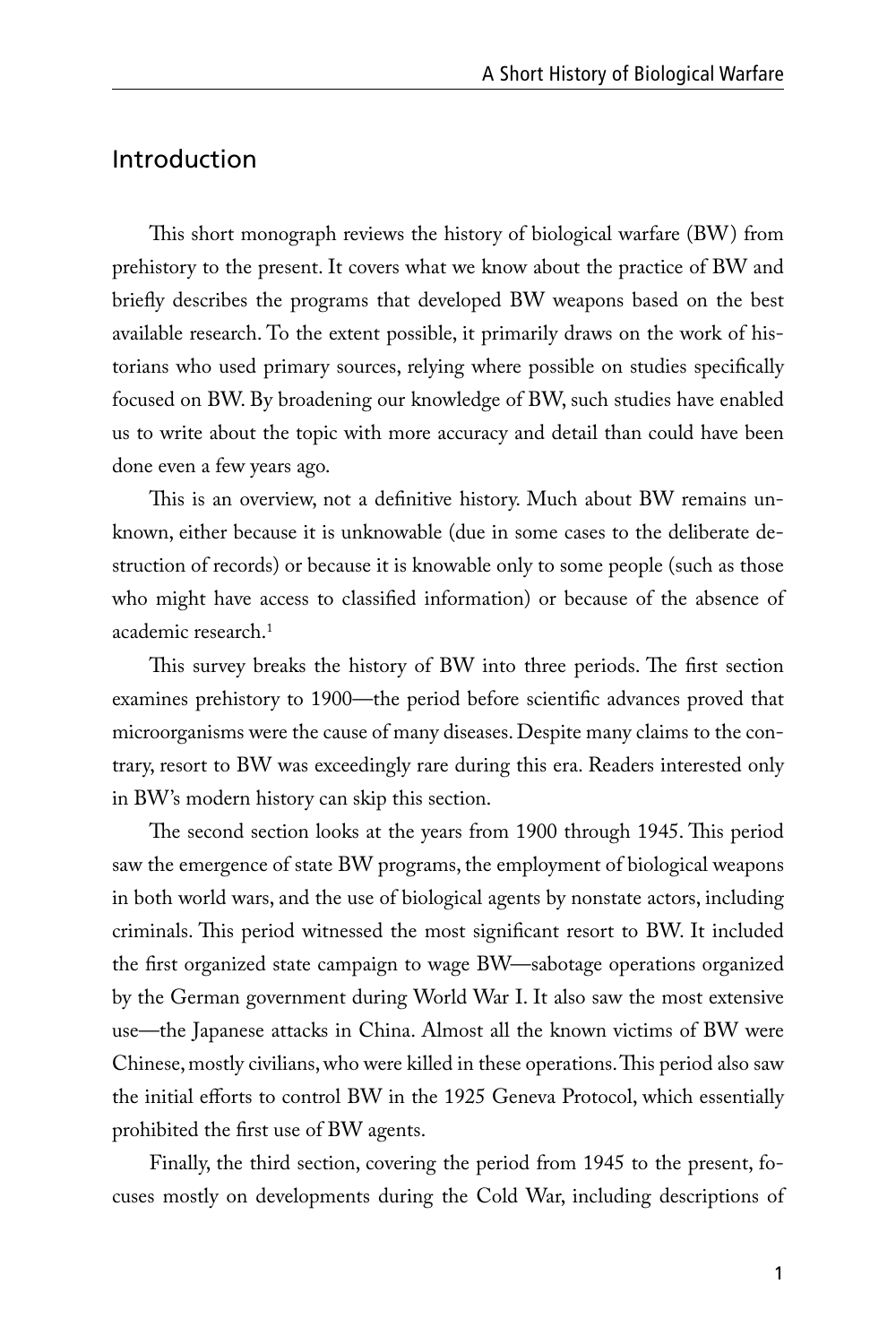state BW programs as well as known uses of biological agents by states, terrorists, and criminals. Despite the development of highly sophisticated techniques for dissemination of biological agents by the United States and the Soviet Union during the Cold War (the two countries with the largest and most advanced BW programs ever organized), most of the known programs were small and possessed only crude dissemination capabilities. The known uses were unsophisticated as well, essentially no more advanced than what the Germans did during World War I. This era also saw the negotiation of the 1972 Biological and Toxin Weapons Convention (BWC).

This history focuses on those agents covered by the BWC, which prohibited weapons disseminating biological agents or toxins. Biological agents are replicating biological entities, such as bacteria. Toxins, poisons of biological origin, are similar to chemical warfare agents and also have been banned by the Chemical Weapons Convention. Definitional matters are discussed in more detail in appendix 2.

Biological agents are referred to by their scientific name. Following scientific practice, the name is abbreviated after the first mention. Thus, *Bacillus anthracis* (commonly, but incorrectly, called anthrax), which causes several diseases (including cutaneous anthrax, inhalational anthrax, and gastrointestinal anthrax), is hereafter called *B. anthracis*. Those seeking additional information about specific diseases should refer to specialist works that describe them in more detail.<sup>2</sup>

Readers wishing more detailed information should look at the references cited in the notes. Appendix 1 also provides suggested readings.

#### Early Use (through 1900)

Biological warfare, as we understand it today, is a modern invention. It was not until the middle of the  $19<sup>th</sup>$  century that the pioneering scientific research of Louis Pasteur in France and Robert Koch in Germany demonstrated that microorganisms could cause disease. Before then, people had a limited understanding of disease causation, and what they thought they knew was often wrong. Many people ascribed diseases to supernatural causes. It is thus not surprising that the Romans used the same word, *veneficium*, for both "poisoning" and "practicing sorcery."3 Even after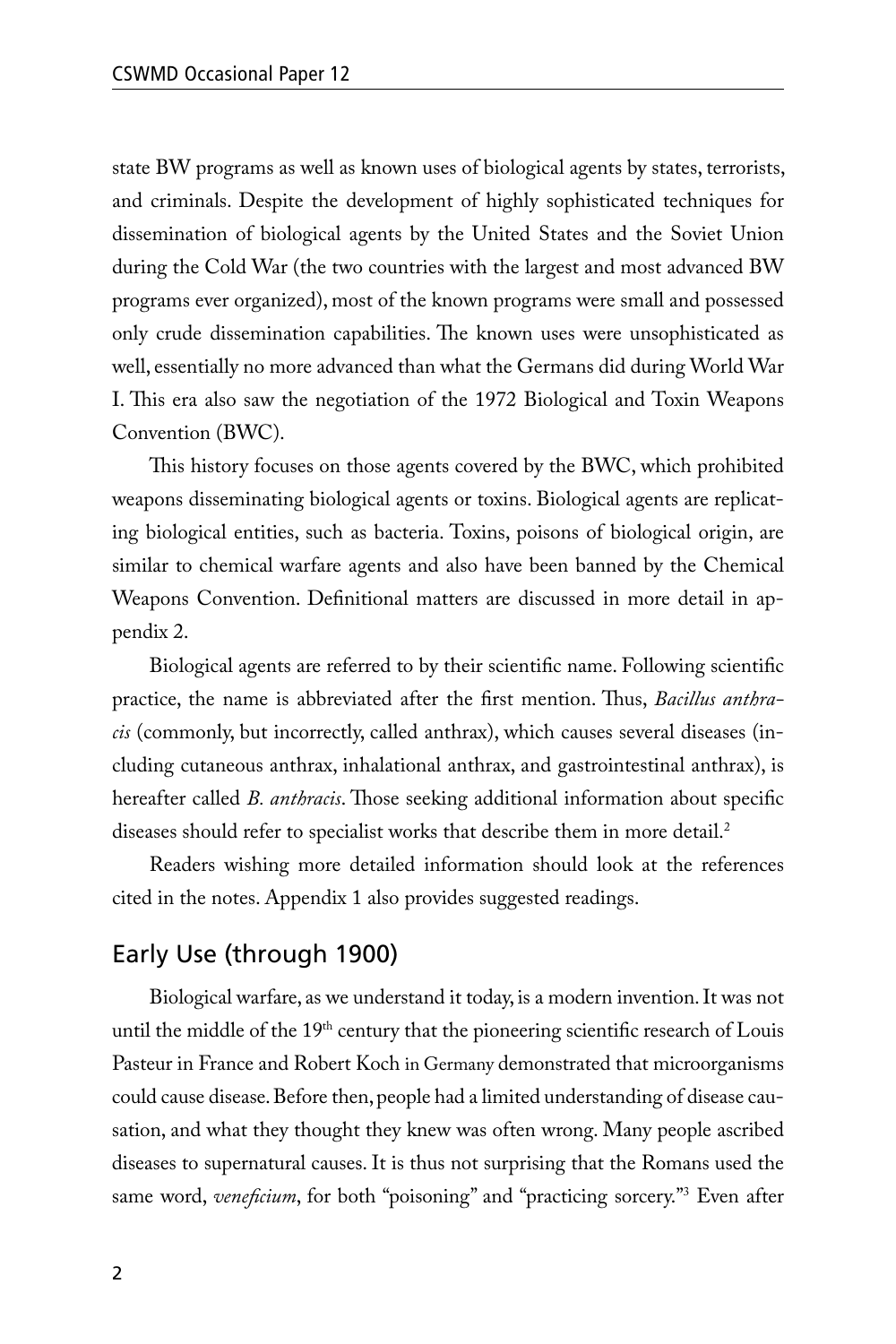the emergence of scientific explanations for disease causation, there were many competing theories, generally partly or wholly wrong. Some emphasized environmental factors, such as the miasma theories that focused on the harmful effects of rotting organic matter, while others focused on supposed imbalances in the body as the likely cause of specific diseases.<sup>4</sup>

Further complicating matters, medical diagnosis was often poor. Before the widespread use of autopsies to support clinical research and the development of modern diagnostic techniques, medical practitioners often had difficulty differentiating between diseases with similar symptoms. For example, the symptoms of some diseases caused by poison can mimic those of diseases caused by microorganisms. Thus, it was difficult to differentiate between the effects of strychnine, a common arrow poison obtained from certain species of Strychnos plants found in sub-Saharan Africa, and tetanus, which is caused by the pathogen *Clostridium tetani*. 5 Similarly, many physicians could not distinguish between different fevercausing diseases. It was not until 1837 that an American doctor described the differences between typhoid and typhus fevers.<sup>6</sup> Even in the late 19<sup>th</sup> century, most doctors could not distinguish typhoid fever from malaria.<sup>7</sup>

Nonetheless, there is evidence that some people in past eras deliberately tried to spread diseases that we now know are spread by pathogens, and that those actions plausibly could have caused disease transmission. This occurred with both plague and smallpox, which some people thought could be transmitted by fomites (contaminated materials, such as bedding or clothes). Smallpox can be spread through such exposure, although the risk of transmission is relatively small.<sup>8</sup> In contrast, plague is not transmitted by contaminated material; only in the late  $19<sup>th</sup>$ century was the flea proved to be the vector for the *Yersinia pestis*, the organism that causes plague.<sup>9</sup>

#### Prehistoric Biological Warfare

Biological warfare may have originated in prehistory, although that is not certain. Archeologists believe that poisons were used widely for fishing, hunting, and warfare by nomadic and primitive tribal societies, although direct evidence is scanty for the prehistoric period. The poisons were toxins obtained from readily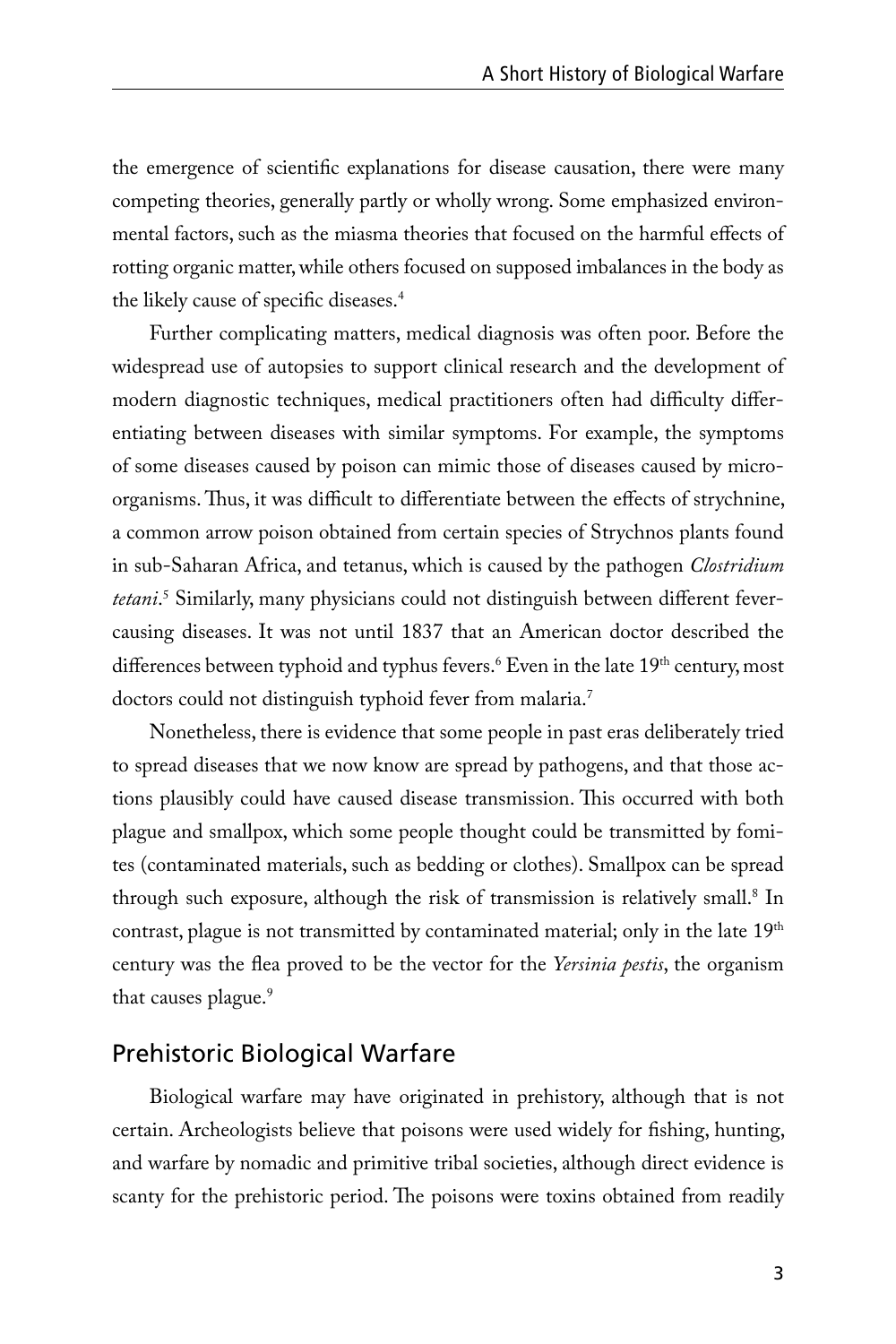available plants or animals.<sup>10</sup> In some cases, however, primitive peoples contaminated arrows in ways that seemed likely to introduce pathogens. Such techniques were employed by tribes located in North America, South America, sub-Saharan Africa, and Southeast Asia.<sup>11</sup>

The methods used varied widely. Sometimes, the methods were quite simple, as when Melanesian tribesmen in what is now Vanuatu covered arrows with the contents of crab burrows and thus contaminated them with *Clostridium tetani* (the organism causing tetanus).12 Other methods were quite elaborate. The Scythians, a nomadic tribe that inhabited what is now Ukraine, during the era of Classical Greece, used an elaborate technique to produce an arrow poison that almost certainly contained some pathogens. One ancient account reports that the Scythians killed young vipers and allowed them to rot. At the same time, they took human blood, put it into a small vessel, and allowed it to decompose. They then mixed the liquid from the rotten vipers and the sediments from the decomposed blood and put it on arrowheads.<sup>13</sup>

Primitive tribes have used such methods even in the modern era. These techniques, reportedly only used in warfare and not for hunting, would have produced uneven results, dependent as they were on the vagaries of nature to inoculate their concoctions with a dangerous pathogen. Unfortunately, only a handful of scientific studies have been conducted on poisoned arrows to look for the presence of pathogens, and those are dated (some to the 1890s).<sup>14</sup> For that reason, we do not know the extent of these practices, the likely viability of the organisms, or their possible effectiveness.

#### Ancient BW (500 BCE to 1000 AD)

Some authors assert that BW was practiced widely in the ancient world.<sup>15</sup> Such claims should be viewed skeptically, because most of the alleged incidents almost certainly never occurred. Indeed, there is no reliable evidence for BW in the ancient world, apart from contaminated arrows such as those made by the Scythians.16 What is undeniable, however, is that some people did fear the intentional spread of disease. We are told, for example, that some Athenians initially but falsely thought that the Spartans poisoned their water, thus causing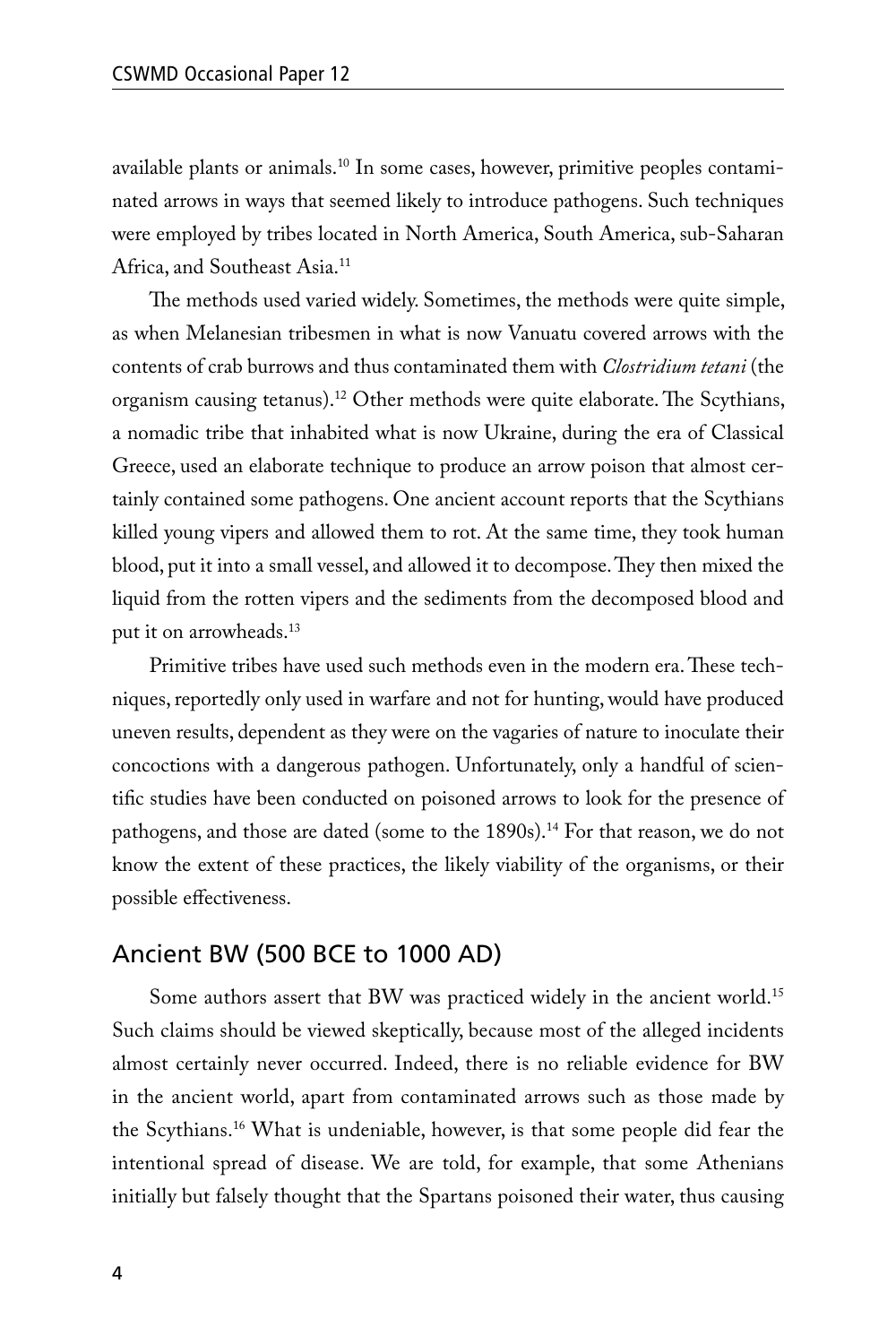the devastating 430 BCE "plague" outbreak in Athens during the Peloponnesian War (431-404 BCE).<sup>17</sup>

The absence of BW is surprising, given the apparent ubiquity of poisoned arrows among hunter-gatherer communities. The use of arrow poisons mostly disappeared in the civilizations that arose in the Mediterranean world, the Tigris-Euphrates river valleys, the Indian subcontinent, China, and elsewhere. What seems clear is that most early civilizations developed an antipathy toward the use of poison in warfare. This was most explicit in ancient India, where Brahmins were forbidden the use of poisoned weapons. However, an Indian manual of statecraft from the same era, the *Kautiliya Arthasastra*, advised rulers on the clandestine use of poisons, suggesting that the prohibition may have been more theoretical than real.18 Some sources also claim that the Greeks of the classical world believed only barbarians used poisons to fight wars, but the supporting evidence is thin, and the topic merits more serious study.19

Unfortunately, there is no historical record to help understand why the transition from hunter-gatherer bands to ancient civilizations resulted in the abandonment of poison as a common weapon of organized violence. It may have something to do with transformed social structures or with changes in the character of warfare. Hunter-gatherer warfare bears little resemblance to that practiced by larger, settled societies. Hunter-gatherers rely on ambushes, typically finding and killing isolated members of other bands, or on formalistic "line battles," ritualistic displays of aggression that usually resulted in few deaths.<sup>20</sup> Whatever the cause, the propensity to use poison in warfare largely disappeared.

#### Medieval and Early Modern BW (1000 AD to 1750 AD)

Although there are numerous allegations of BW during the medieval and early modern eras, the evidence supporting all but one of them is weak or nonexistent.<sup>21</sup> The most plausible instance of BW occurred in 1346 during the Mongol siege of Caffa, a Genoese city located in modern Crimea. Our knowledge of this incident is based on one source, a Genoese chronicle written by Gabriele de' Mussi. Although not an eyewitness, de' Mussi wrote soon after the events, clearly had access to people who had been present, and is considered highly credible. He reported that the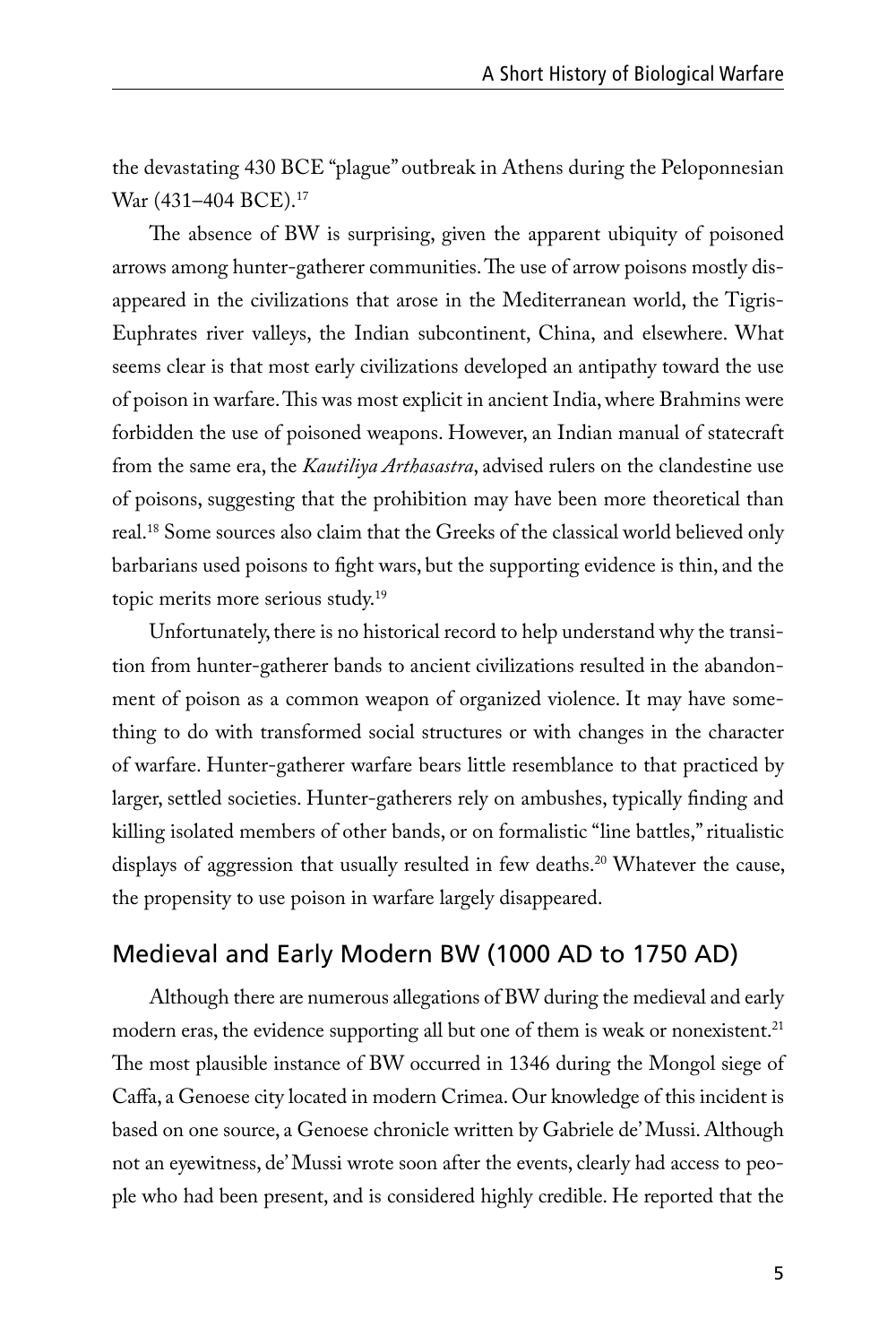Mongols, then in control of the territory around Caffa, besieged the town in 1345 but were forced to retreat in 1346 when their army suffered a plague outbreak. Before abandoning the siege, the Mongols catapulted "what seemed like mountains of dead" into Caffa, which de' Mussi says caused an outbreak in the city. Although the Genoese clearly suffered heavily, they were not forced to abandon Caffa. Some of the survivors carried the disease with them when they left Caffa, and de' Mussi attributes the further spread of the plague to the return of these people to their homes. This view is no longer accepted; we now know that the plague entered Western Europe through multiple routes. Nevertheless, his description of events is consistent with our modern understanding of *Yersinia pestis*, the organism that causes plague.<sup>22</sup>

The siege of Caffa is mentioned in several medieval accounts, but de' Mussi's is the only one to mention the plague outbreak. Moreover, none of our accounts comes from Mongol sources. Thus, even if the events occurred as described, we do not know for certain that the Mongols intended to spread disease. None of the modern accounts discuss Mongol concepts of disease causation, so we do not know if the Mongols believed that the bodies of dead plague victims might spread the plague. It also is unclear whether the Mongols would have had time to gain an empirical understanding of how *Y. pestis* spread. Although "plagues" were common in the ancient world, most were caused by other pathogens, and the last major plague outbreak tied to *Y. pestis* (the Plague of Justinian) occurred around 800 years earlier. The medieval Black Death would have been something altogether new to the Mongols.23 Finally, fleas living on rats are the primary vectors for spreading the plague, not dead bodies, and they leave a corpse as the body cools down. Hence, unless the catapulted bodies were recently dead, it is unlikely that they would have been infested with fleas.<sup>24</sup>

There were few if any other examples of BW during these years, although some people considered using disease as a weapon. Documents in the Venetian archives suggest that they discussed the possibility when attempting (1649–1651) to break the Turkish siege of a town in Crete.<sup>25</sup> Many people also feared intentional disease, although armies invariably lost more soldiers to disease from natural causes than from enemy weapons prior to the 20<sup>th</sup> century. Some Venetians believed the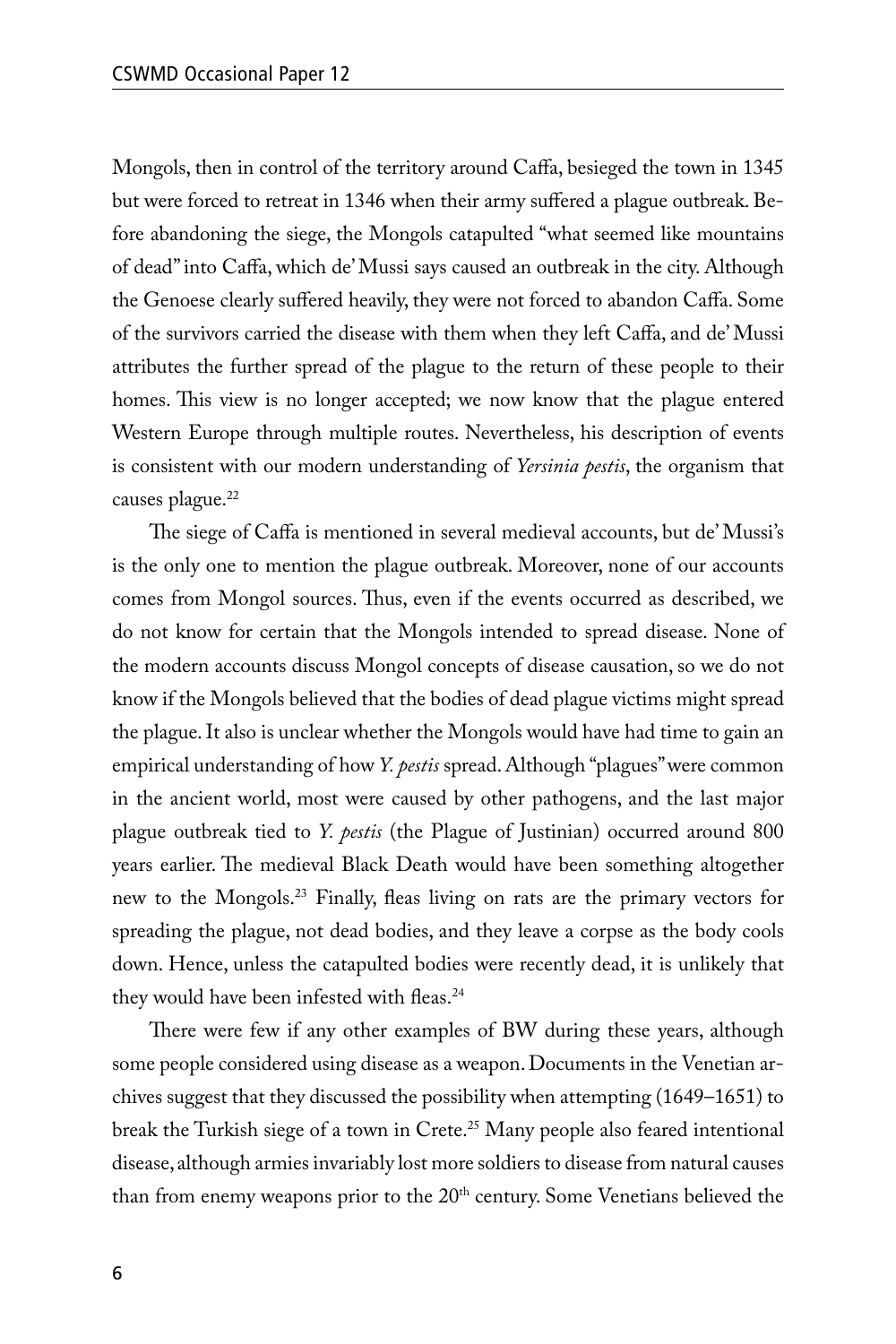Byzantines were responsible for an 1171 "plague" outbreak that erupted while their fleet was wintering on the island of Chios, but this seems doubtful. There was no explanation for how the Byzantines might have caused the outbreak.<sup>26</sup> Perhaps the best-documented examples are the scapegoating that occurred during the European plague from 1348 to 1351, which was widely blamed on foreigners, Jews, and beggars. Scapegoating appeared again during plague outbreaks in the late  $16<sup>th</sup>$ and early 17<sup>th</sup> centuries. The tendency to blame disease outbreaks on intentional acts has varied over time.27

#### Late Modern BW (1750 AD to 1900 AD)

During the late  $18<sup>th</sup>$  and early  $19<sup>th</sup>$  centuries, several documented attempts were made to deliberately spread biological agents, although there were no significant advances in medicine or the biological sciences to enhance the effectiveness of BW. Antonie Philips van Leeuwenhoek discovered the existence of microorganisms in the 1670s, but it was not until the 1860s and 1870s that the pioneering research of Louis Pasteur and Robert Koch proved that microorganisms could cause disease in humans and animals. The first identified human pathogen was *B. anthracis*, the organism that causes anthrax, which Koch demonstrated could cause disease in a series of experiments he described in an 1876 article. Proof of the germ theory provided the scientific underpinnings for the use of biological agents as weapons, but it took decades for scientists to associate specific pathogens to specific diseases, as well as to isolate and cultivate them.<sup>28</sup> None of the attempted instances of BW prior to 1900 was based on a modern scientific understanding of infectious disease.

The first well-documented case of BW was by the British against Native Americans in 1763. That year, a confederation of Native American tribes launched what is now called Pontiac's Rebellion. The Indians, dissatisfied with the results of the French and Indian War, which ceded control of Canada to the British and thus led to British domination of the Great Lakes region, launched a series of attacks on forts and settlements along the western frontier of the northern tier of Britain's American colonies. From around June 22 through August 20, the Delaware loosely besieged Fort Pitt, a British fortification on the site of modern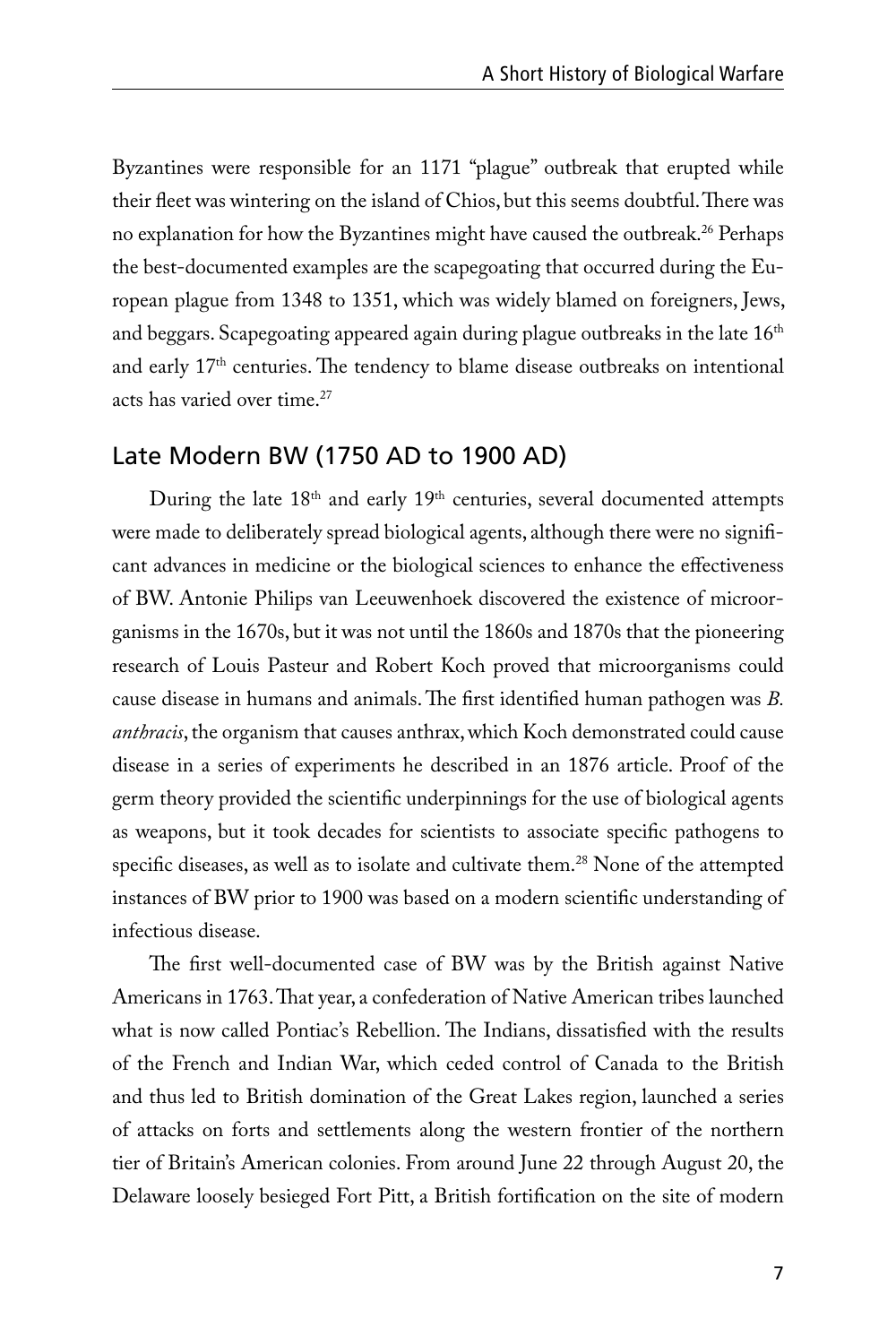Pittsburgh. On June 24, a group of Delaware parlayed with the fort's leaders and tried to convince the British to abandon their post. At the end of the parlay, the British gave the departing Indian chiefs food and goods. Among the gifts were blankets and a handkerchief taken from the fort's smallpox hospital, provided with the hope that they would cause a smallpox outbreak.<sup>29</sup>

This incident often is attributed to the commander of British forces in North America at the time, Sir Jeffery Amherst, because letters survive showing that he also advocated spreading smallpox among the hostile Indians. However, those letters were written in July, weeks after the contaminated material was given to the Delaware, and there is no evidence to suggest that Amherst's suggestion led to any follow-on actions.30

Less clear are the consequences of the attack. Some recent accounts incorrectly assert that large numbers of Indians were killed due to the activities of those at Fort Pitt and that the outbreak broke the siege. The record does not support such claims. One historian argues that documentary evidence shows that only about 100 Indians died during this smallpox outbreak. Moreover, at least some historians believe that the epidemic started well before the late June encounter at Fort Pitt.<sup>31</sup> Given that smallpox was circulating already among many of these same tribes during the French and Indian War (1756–1763), it would be surprising to discover that there were large numbers of people susceptible to the disease by the time of the Fort Pitt incident.<sup>32</sup>

Nor is there necessarily an association between the smallpox victims of 1763 and what happened at Fort Pitt. There were many other contacts between Europeans and Indians during this period, and it is far more likely that the smallpox outbreak resulted from those interactions than from the transmission caused by the Fort Pitt material.<sup>33</sup> Although exposure to material contaminated with smallpox virus can lead to infection, it is a relatively low probability route of transmission. Smallpox virus degrades in the environment, and over time the virus particles on the contaminated material would have lost infectivity and virulence.<sup>34</sup> Hence, it is perhaps unsurprising that Indians identified by name as having been associated with the Fort Pitt incident never became sick and are known to have survived.<sup>35</sup>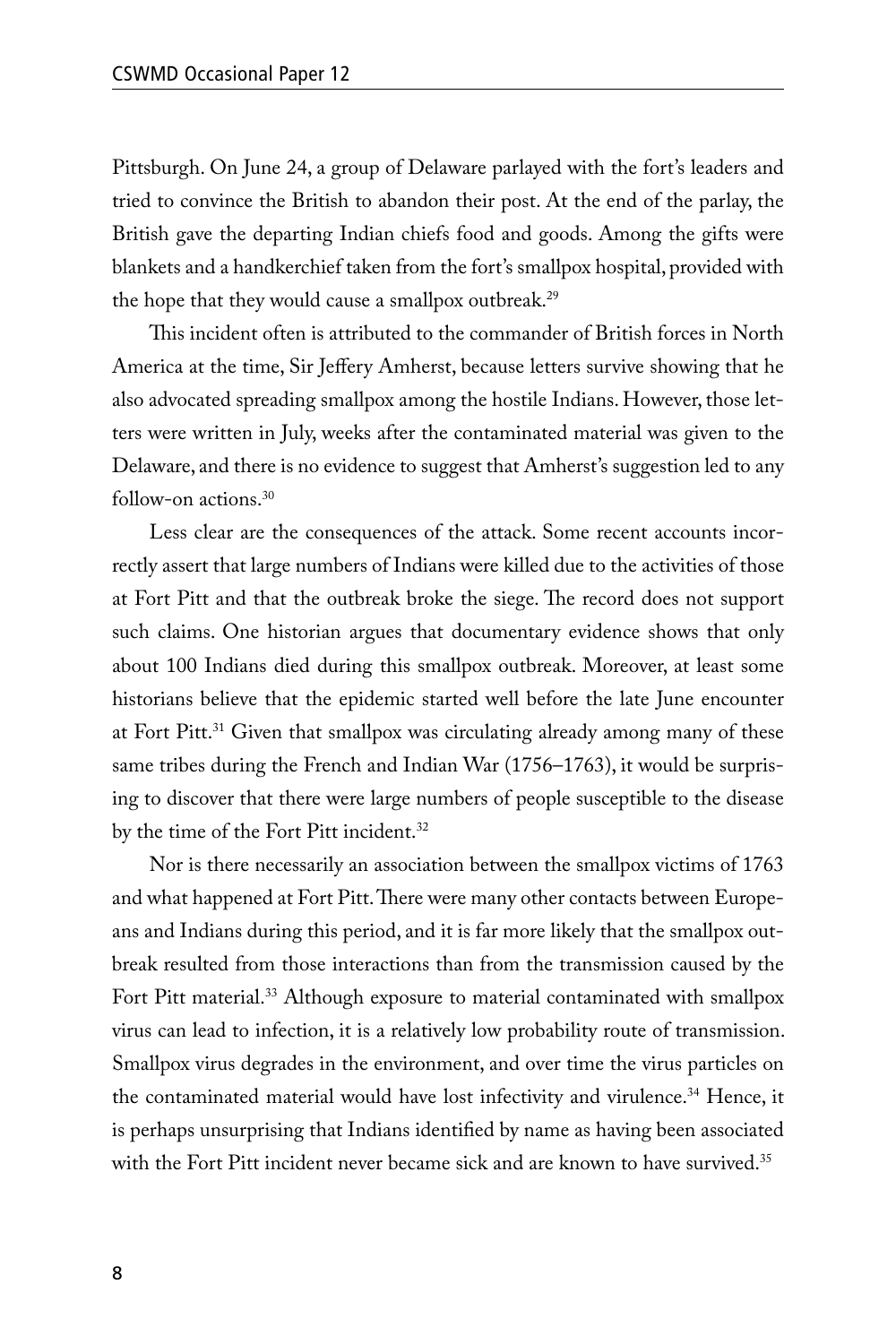What is incontestable, however, is that some British soldiers deliberately tried to spread smallpox, that the idea of disseminating the disease was discussed at the highest levels of command in British North America, and that senior officers condoned the action. However, not all were convinced of the strategy. Many British troops and colonials were not immune, given that there was no routine smallpox vaccination at the time. Indeed, even some senior British officers were vulnerable and thus less than enthusiastic about deliberately spreading the disease.<sup>36</sup>

There are a handful of other episodes of attempted deliberate disease transmission. Although there are claims that whites routinely introduced disease into Native American populations during the  $19<sup>th</sup>$  century, this was not true.<sup>37</sup> The only credible allegation was made by Isaac McCoy, a prominent Baptist missionary who also worked for the U.S. Government as an Indian agent. He claimed to have obtained a firsthand account of an attempt to deliberately spread smallpox among the Pawnee in 1831. McCoy's source told him that the men in charge of a trade caravan traveling from St. Louis to Santa Fe, angry at previous harassment by the Pawnee, planned to transmit smallpox to the Indians by using tobacco mixed with smallpox (probably from scabs) or smallpox-contaminated clothing. Allegedly, the attempt succeeded and caused a subsequent disease outbreak among the Pawnee, killing thousands. The smallpox epidemic is well documented, but no documents have surfaced that might confirm McCoy's allegation.<sup>38</sup> Even if true, it also is impossible to prove that the outbreak resulted from the contaminated material. As previously noted, there were many interactions between whites and Native American communities, and the disease could have been spread through other contacts.

Some historians argue that the first smallpox outbreak in Australia, which occurred in early 1789, just over a year after the establishment of the first British colony, may have been deliberate. The colony, comprising transported convicts, arrived in January 1788 and quickly faced numerous difficulties, including increasingly hostile relations with the nearby Aboriginal peoples. In April 1789, the British authorities discovered that a smallpox outbreak had erupted in the Aboriginal population. The outbreak devastated the population, and some people credited it with allowing the colony to survive in the face of growing Aborigine hostility. The origins of this outbreak mystified the British at the time, because the new colony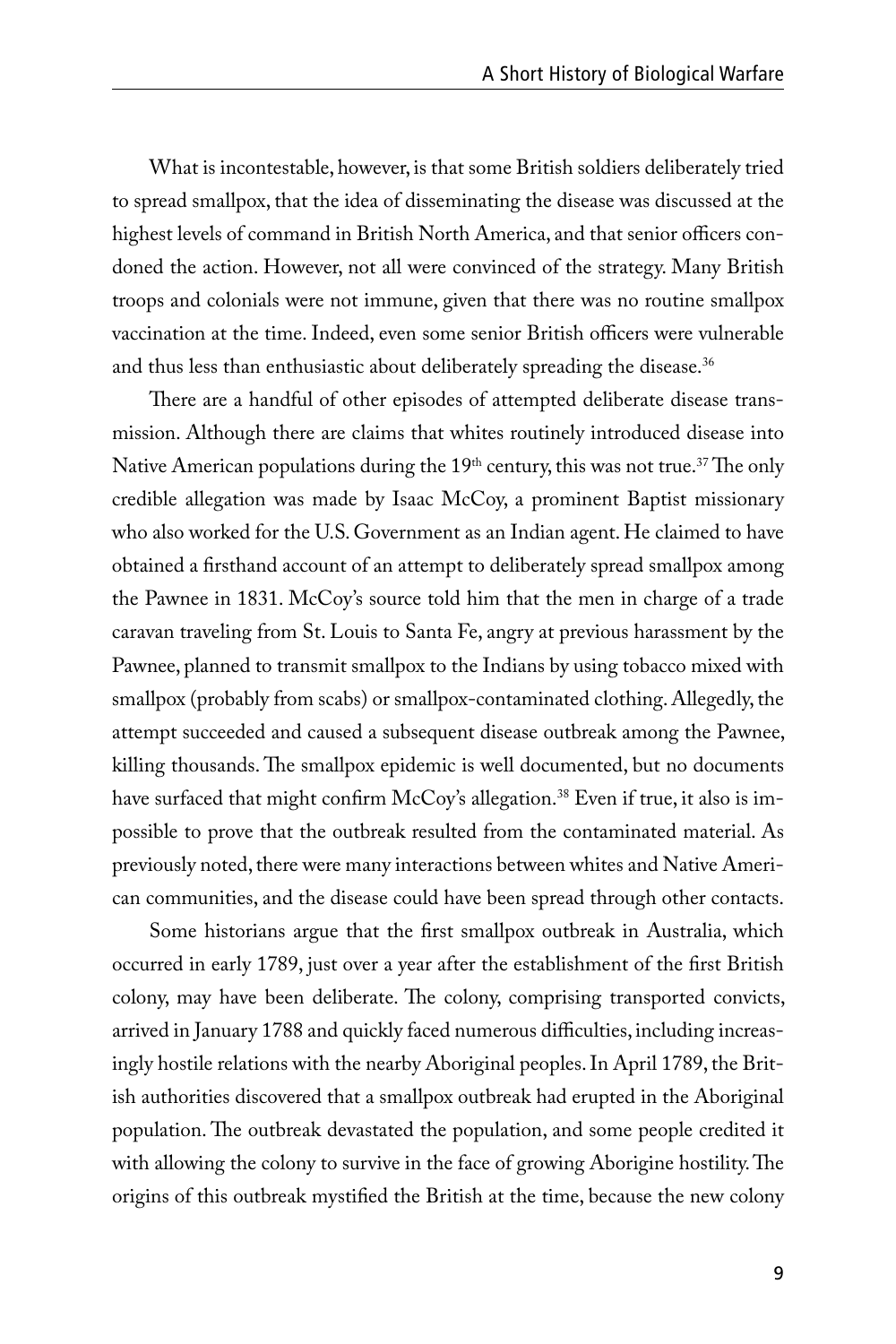was demonstrably free of smallpox, and there was no evidence of smallpox among the Aborigines prior to the arrival of the colonists. For that reason, it was impossible for the disease to have spread from the white settlers by natural causes.<sup>39</sup>

Several theories have been suggested to account for this mysterious outbreak, but two alternatives currently are favored. One theory is that the disease might have been introduced by Macassar fishermen from the Indonesian island of Sulawesi (once called Celebes). These fishermen regularly visited Australia's northern shore to harvest sea slugs, and it is believed that they were subjected to periodic outbreaks of smallpox by the late 1700s. For this to have happened, smallpox would have had to spread from one small group of Aborigines to another, traveling the 2,000-mile distance from the northern coast to the area around the new colony.40

Some dissenting historians claim that the smallpox outbreak resulted from a deliberate introduction.41 They reject the theory that Macassar fisherman introduced the disease, arguing that it would have been difficult to sustain the chain of transmission such a long distance through such a sparsely inhabited area. They argue that the colonists had the motive and capability to use smallpox as a weapon against the Aborigines. At least one of the Royal Marine officers tasked to protect the colony had served in North America at the time of the Fort Pitt episode and plausibly may have known of that attack. The only known smallpox in the whole area was in the possession of a British physician who brought the smallpox material to inoculate the colonists should the need arise.<sup>42</sup> This involved a technique called variolation to immunize people against smallpox by exposing them to material taken from smallpox victims.<sup>43</sup> At best, this is a highly circumstantial case, so in the absence of new evidence, there is no way to ascertain how the smallpox was introduced.

It also is possible that there were deliberate introductions of smallpox by Portuguese settlers into the indigenous population of Brazil. Claude Lévi-Strauss, the famed anthropologist, heard these reports and considered them credible. These accounts dated the practice to as far back as the  $16<sup>th</sup>$  century and suggested that it continued into the  $19<sup>th</sup>$  century.<sup>44</sup> In contrast, there is no reason to believe allegations that the Spanish did the same.<sup>45</sup>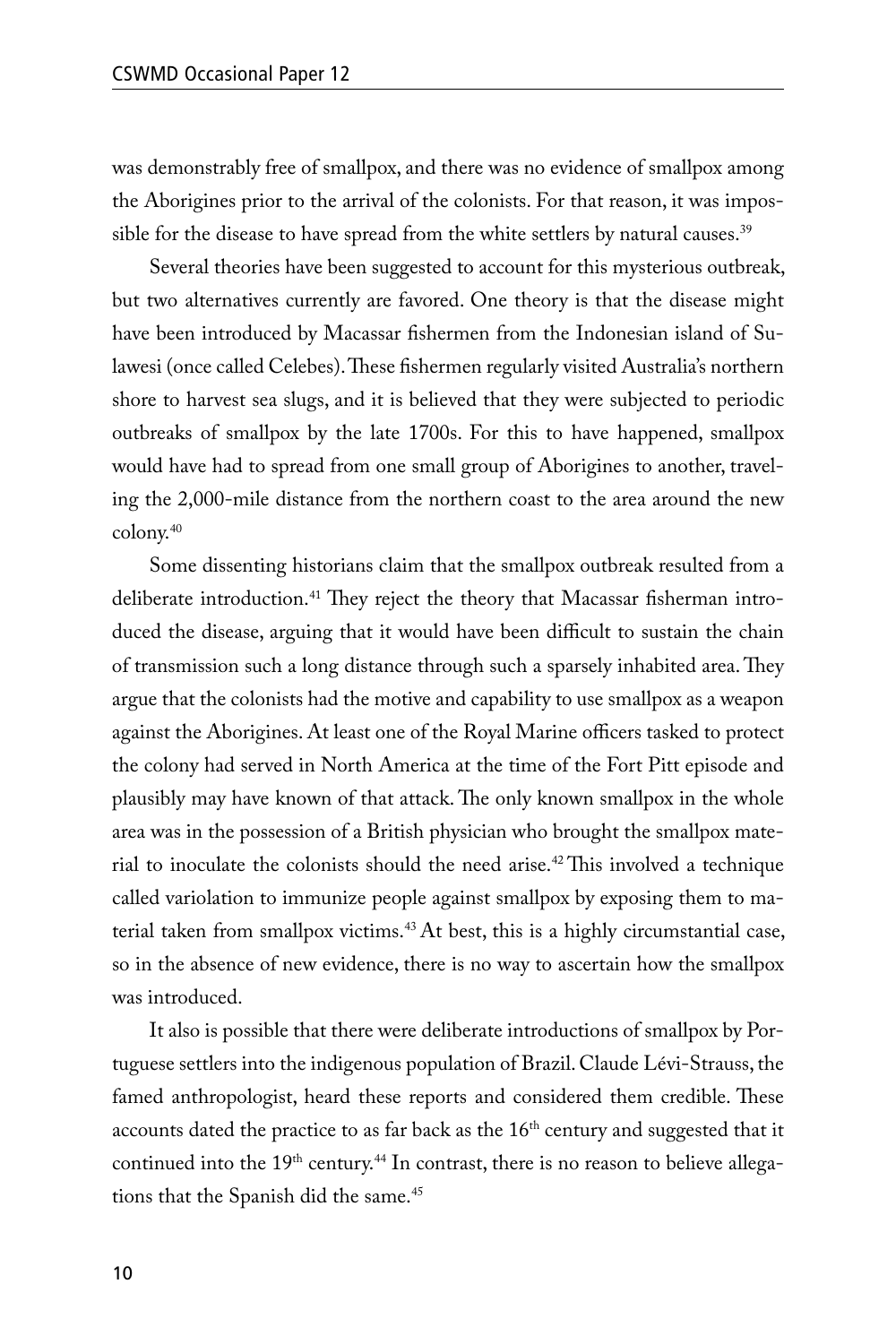There also were incidents of failed attempts to spread biological agents. During a 1784–1785 plague outbreak in Tunis, there was considerable tension between the local Muslims and the European Christians residing there. The Europeans isolated themselves from the rest of the city, and in reaction, some Muslims buried plague victims near the European enclave and tossed cloth soaked in the pus from plague buboes into the European sector.<sup>46</sup> This incident is misrepresented in some sources that incorrectly claim that a besieging Muslim army catapulted contaminated clothing.47

Better documented is an incident during the American Civil War in which a Confederate physician tried to spread yellow fever in Northern cities and among Union troops. Although he successfully obtained clothing and bedclothes contaminated by yellow fever victims and distributed some of it in Washington, DC, the action produced no results. The plot probably was not authorized by the Confederate government in Richmond, but it was abetted by Confederate officials in Canada.48 We now know that the plan could not have worked. In the 1860s, many physicians believed that yellow fever could be spread through contact with contaminated materials, as was true for smallpox. It was not until 1900, however, that scientific studies demonstrated that yellow fever was spread by mosquitoes and could not be transmitted using contaminated material.<sup>49</sup>

Interestingly, some people claimed during and after the Civil War that the other side was responsible for deliberately spreading disease. Thus, on one occasion, the North repatriated some Southern prisoners of war who were sick with smallpox, which led some Southerners to claim that the Northerners deliberately sought to spread the disease. On another occasion, Southerners alleged that the North deliberately inoculated prisoners of war with syphilis-contaminated smallpox vaccine. Some Northerners claimed that prisoners of war in the notorious Andersonville Prison were similarly inoculated with contaminated vaccine. There is no evidence to support any of these allegations.<sup>50</sup>

#### Summation

Although fears of intentional disease existed before 1900, and some people thought about spreading disease, such intentions were rarely acted upon. It is also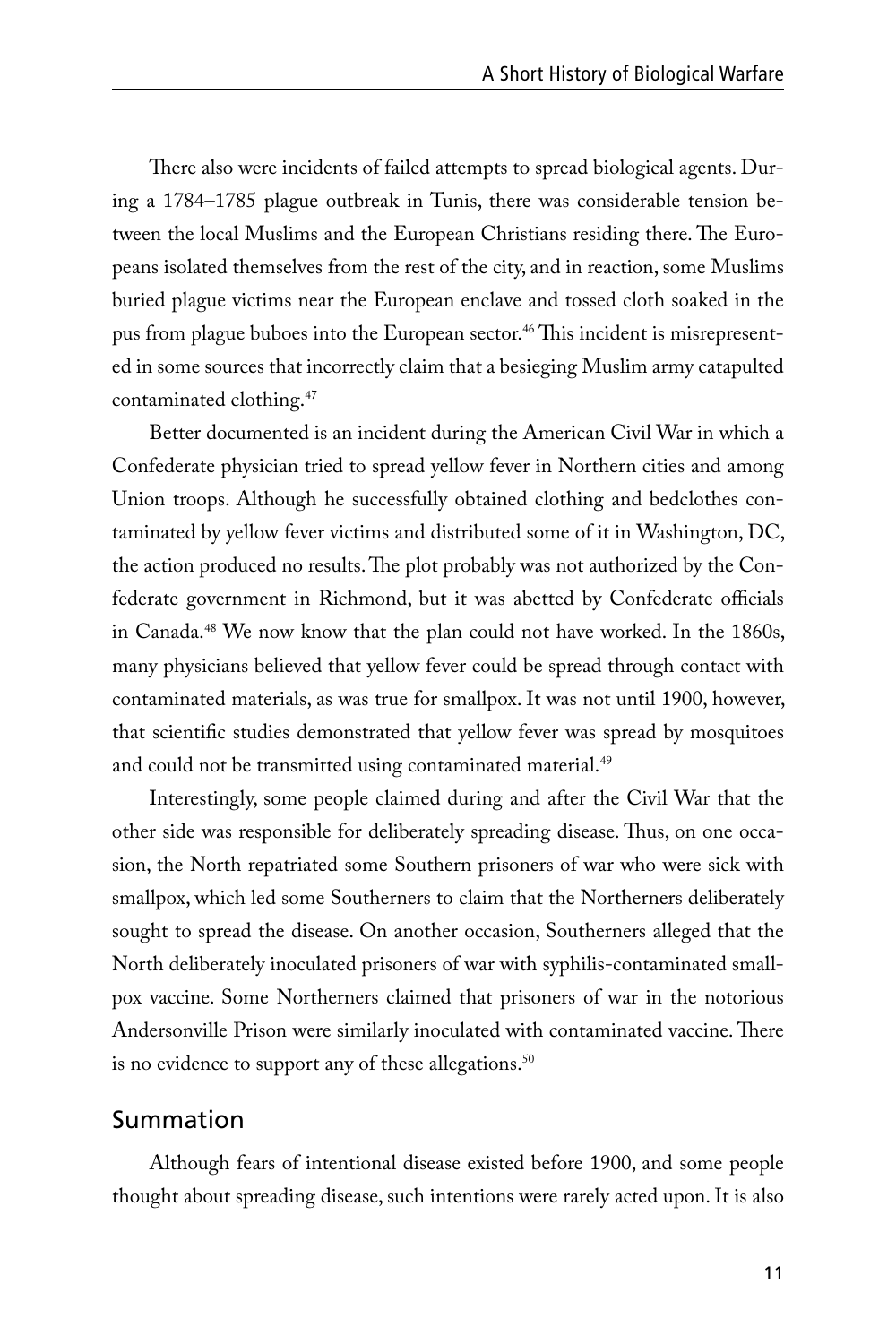evident that such actions usually had little effect. The most catastrophic uses of biological agents would have targeted indigenous populations, such as the alleged deliberate introduction of smallpox in Australia.

#### The Origins of Modern BW (1900–1945)

The first decades of the 20<sup>th</sup> century saw the creation of several BW programs, mostly small and unsophisticated. The Germans organized the first documented state program at the start of World War I (probably in late 1914 or early 1915). They also were the first to employ biological weapons and the first to embark on a BW *campaign*, attempting to use biological agents in multiple countries over the course of several years. During the period between the two world wars, it appears that France, Hungary, Italy, Japan, Poland, and the Soviet Union all had BW programs, although they varied substantially in scope. The Japanese program was by far the largest, possibly with more people and resources than all the others combined.

Views of BW varied considerably. During World War I, the Germans undertook what have been called biological sabotage operations, deliberately targeting animals and not people. Others thought that BW could be employed to create tactical effects on the battlefield or even mass casualties to achieve a strategic impact. Many people were skeptical of the utility of BW and considered its use unsavory or immoral, resulting in resistance to its employment.

Biological weapons were used during World War II, primarily by the Japanese. Their operations mostly were large-scale biological sabotage, although they did make some attacks involving aircraft release of fleas infected with the plaguecausing organism. Resistance groups in Eastern Europe also employed biological agents against the occupying Germans, also relying on crude dissemination means. This experience demonstrated the limitations of BW at that time.

#### World War I (1915–1918)

The origins of the German BW program are obscure. By 1915, however, the Germans began producing several animal pathogens, particularly *B. anthracis* and *Pseudomonas mallei* (the agent that causes glanders).<sup>51</sup> Most armies at the time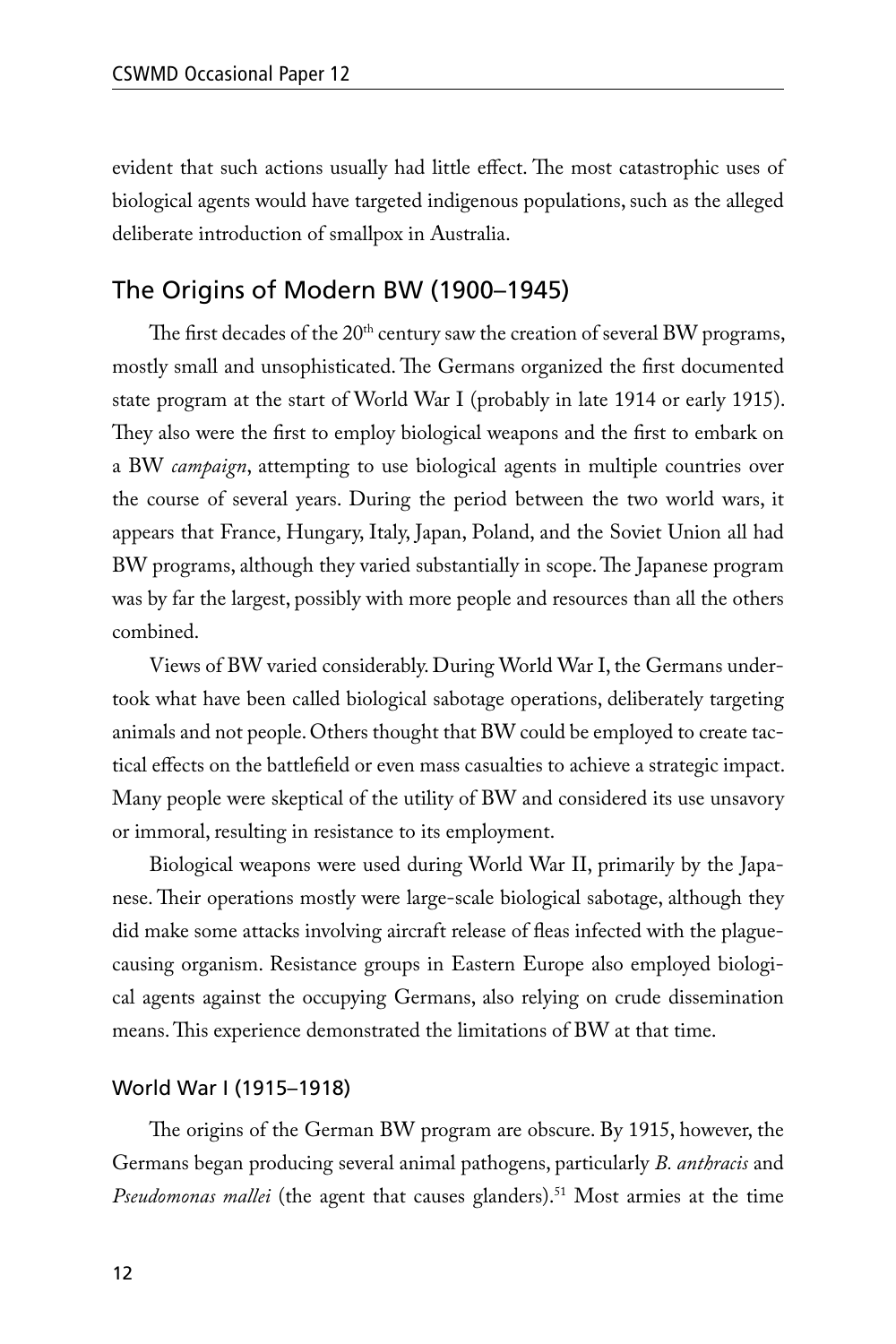depended on horses and mules to move supplies, and so the German BW efforts focused primarily on such animals. The Germans operated globally and are known to have attempted to spread disease in Argentina, Finland (then a part of Russia), France, and the United States, and possibly other countries as well.<sup>52</sup> For example, stocks of Germany's biological agents were discovered in Romania, but it is not known if they were used there.<sup>53</sup> There is some evidence that the French also mounted biological sabotage operations in 1916.<sup>54</sup>

A great deal is known about German BW operations in the United States. These activities, which occurred while the United States was still a neutral country, were part of a larger sabotage effort. The Germans targeted the munitions that U.S. industry was manufacturing for the Allies, including attacks on factories, storage facilities, and ships. These attacks, which caused considerable loss of life, were controlled by the staff of the German embassy in Washington, DC.<sup>55</sup> The Germans' biological sabotage campaign initially relied on pathogens shipped to the United States through covert channels, but it proved difficult to ensure that their agents received viable organisms in this way. Accordingly, they established a small laboratory in the basement of a Silver Spring, Maryland, house to grow their biological agents. The Germans organized a network of operatives in several port cities to disseminate the pathogens.56

The effectiveness of these attacks is uncertain. The most careful review of the evidence suggests that they caused only minor results.<sup>57</sup> The virulence of the cultures used in these attacks is unknown. Not much is known about how the attacks were conducted, but reliance on unskilled dockworkers raises questions about the frequency of the attacks and whether they were carried out in ways likely to result in disease.

Mark Wheelis, who conducted the most careful study of the German BW program, argues that it was significant in several respects. It was the first organized state BW program; it was the first BW program that relied on a scientific understanding of disease, based on the microbiological discoveries of the previous decades; it was one of only two BW campaigns mounted in wartime (the other was Japan's during World War II); and it was the only substantial BW campaign undertaken by clandestine state agents.<sup>58</sup>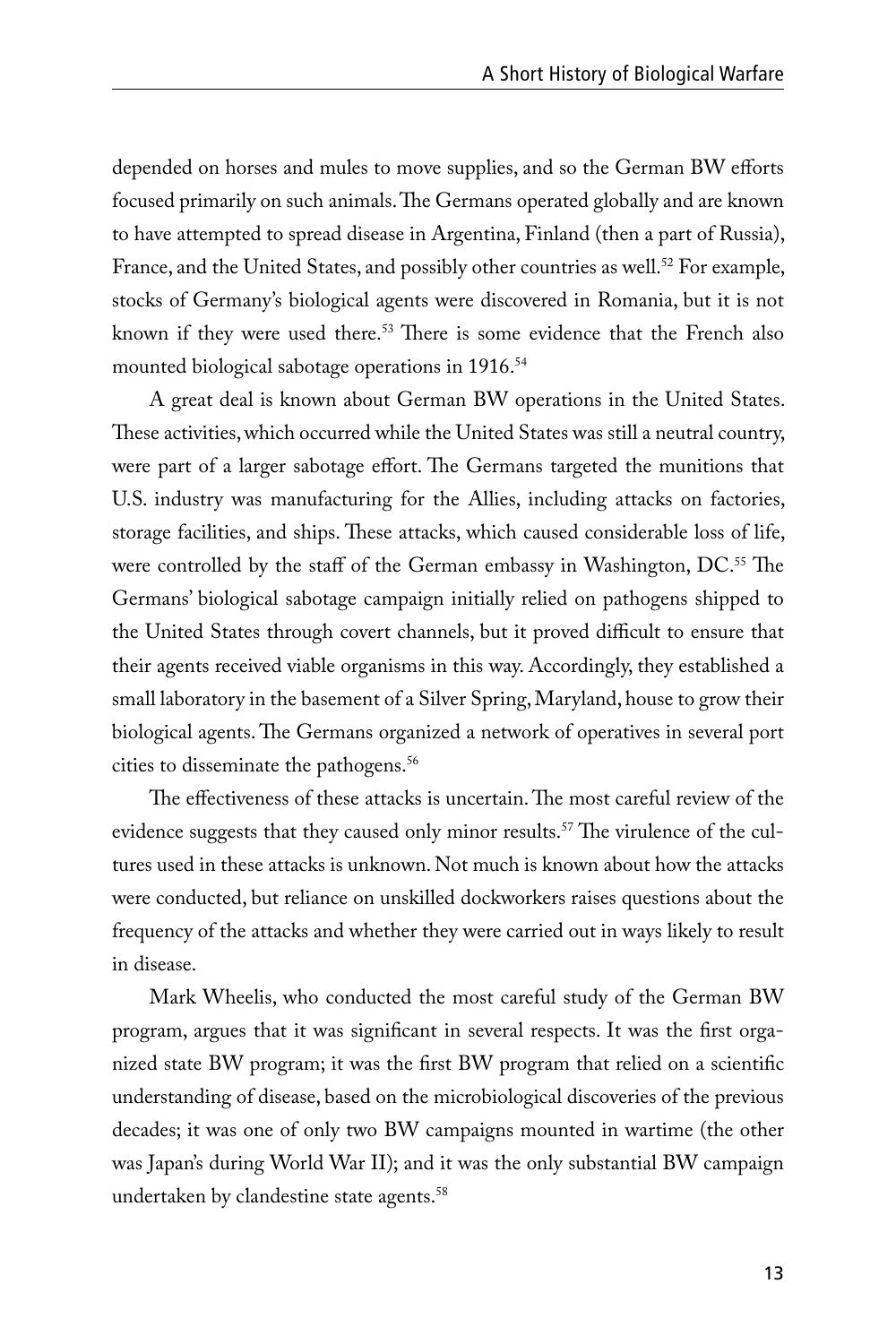#### BW Arms Control: The 1925 Geneva Protocol

Some legal experts have argued that BW was prohibited under customary international law prior to 1925, while others have contended that it was banned by the prohibition against the use of poisons in the 1907 Hague Convention. However, the 1925 Geneva Protocol was the first explicit ban on the use of biological agents as weapons of war.<sup>59</sup> The extensive employment of chemical weapons (CW) during World War I led to efforts—both by military leaders who opposed them for practical reasons and by others who had moral objections— to prevent their future use. While the focus of the agreement negotiated, the Geneva Protocol, was on chemical weapons, it also prohibited "the use of bacteriological methods of warfare." This proscription, which was introduced at the request of the Polish government, subsequently was taken to cover the employment of any microorganisms, not just bacteria (viruses had not yet been discovered at the time).60 It appears that the Poles requested the inclusion of bacteriological agents due to their concerns that the Soviet Union had initiated a BW program.<sup>61</sup>

The scope of the protocol was limited. It only applied to conflicts between countries adhering to the agreement, meaning it posed no binding constraints on employment in internal conflicts or for use against countries that were not signatories. Nor did it prohibit possession of biological weapons. Many nations added reservations to their adherence asserting a continued right to retaliate in kind should they be attacked by chemical or biological agents, which transformed the protocol into a "no first use" agreement. Most of the major powers ratified the Geneva Protocol, including France, Germany, Italy, and the Soviet Union, but China did not do so until 1952, Japan until 1970, and the United States until 1971.62

These legal prohibitions failed to prevent further use of chemical and biological weapons. The Italians, who were a party to the protocol, extensively employed chemical agents during their 1935 invasion of Ethiopia, arguing that atrocities (unrelated to CW use) committed by their enemies justified retaliatory CW employment. The Italians were not sanctioned by the international community. The Japanese, who did not yet adhere to the protocol, extensively employed chemical and biological agents in China during World War II. Other countries did not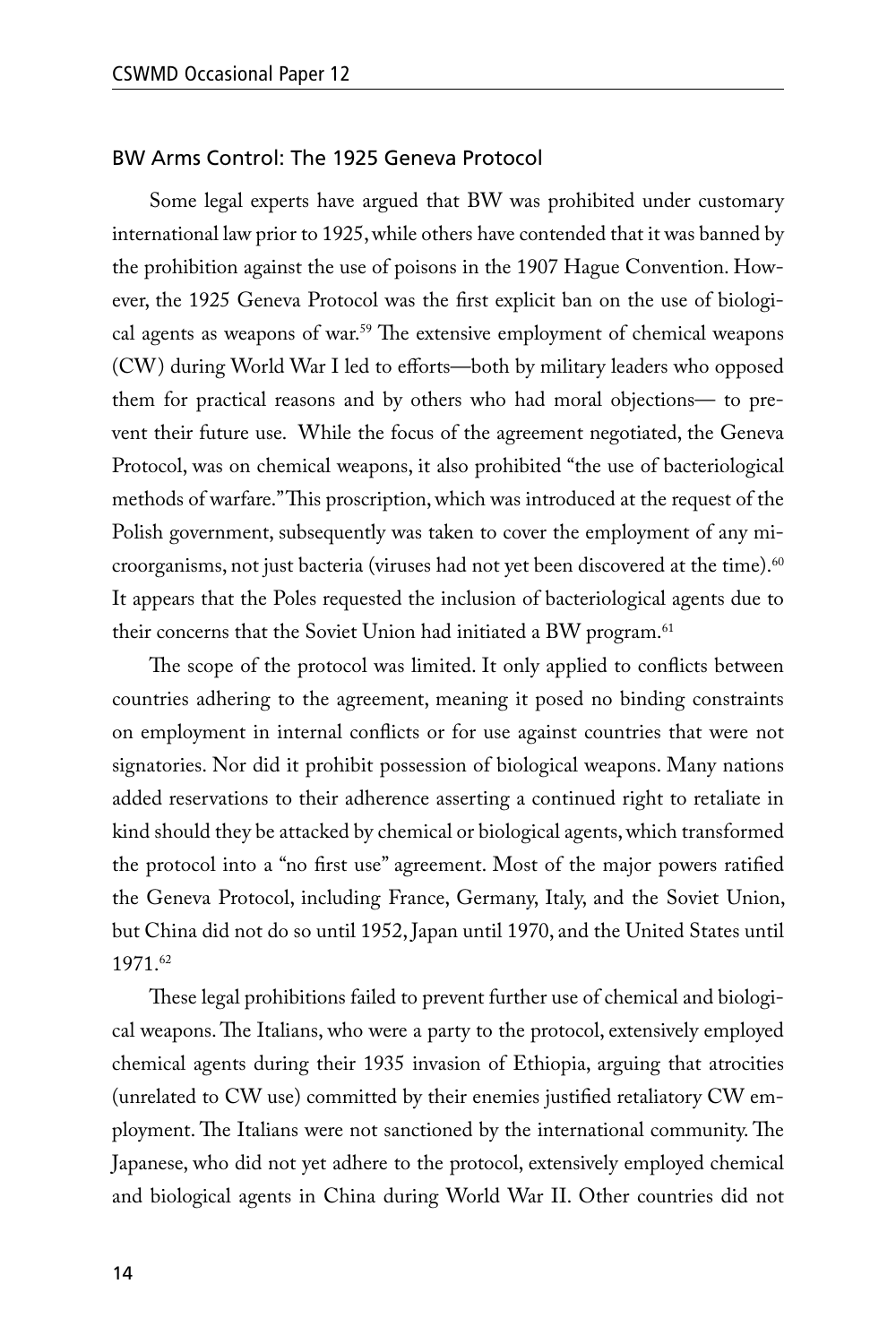use chemical or biological weapons, probably because their military and political leaders were skeptical about the utility of such weapons or because they feared enemy retaliation. In those cases, legal restrictions accentuated other tendencies that militated against the employment of chemical and biological weapons.<sup>63</sup>

#### Japanese BW (1939–1945)

The Japanese BW program is significant for several reasons. First, the Japanese used their agents in China in the most extensively known employment of biological weapons, probably killing tens of thousands of Chinese, mostly civilians. Second, the Japanese program was one of the largest ever organized, exceeded in size only by the Cold War programs of the Soviet Union and possibly the United States.

The origins of the Japanese program date to 1925, during the negotiation of the Geneva Protocol. At that time, Ishii Shiro, an Imperial Japanese army physician, became convinced that Japan needed to develop biological weapons, believing that BW must be an effective form of warfare if the Western powers wanted to ban it. It was not until 1932, however, that the first biological weapons research facility was established at the army's medical school in Tokyo. Another facility, apparently intended for human experimentation, was created the next year in Japanese-occupied Manchuria. The program was further expanded in 1936 with the organization of Unit 731 (known as the Kwantung Army Epidemic Prevention Division), along with the Kwantung Army Military Horse Epidemic Prevention Workshop, later known as Unit 100.<sup>64</sup>

The program was quite primitive in many ways ("amateurish" in the view of one BW expert).65 The Japanese developed methods for disseminating fleas infected with *Y. pestis*, the organism responsible for plague, from aircraft, as well as bombs that could be filled with agent slurries that would explode and generate infectious droplets. Although they experimented with an aircraft sprayer to spread biological aerosols, they abandoned the effort after only a few tests. They also appear to have dropped contaminated food from planes and used soldiers to pour pathogen slurries into water supplies.<sup>66</sup>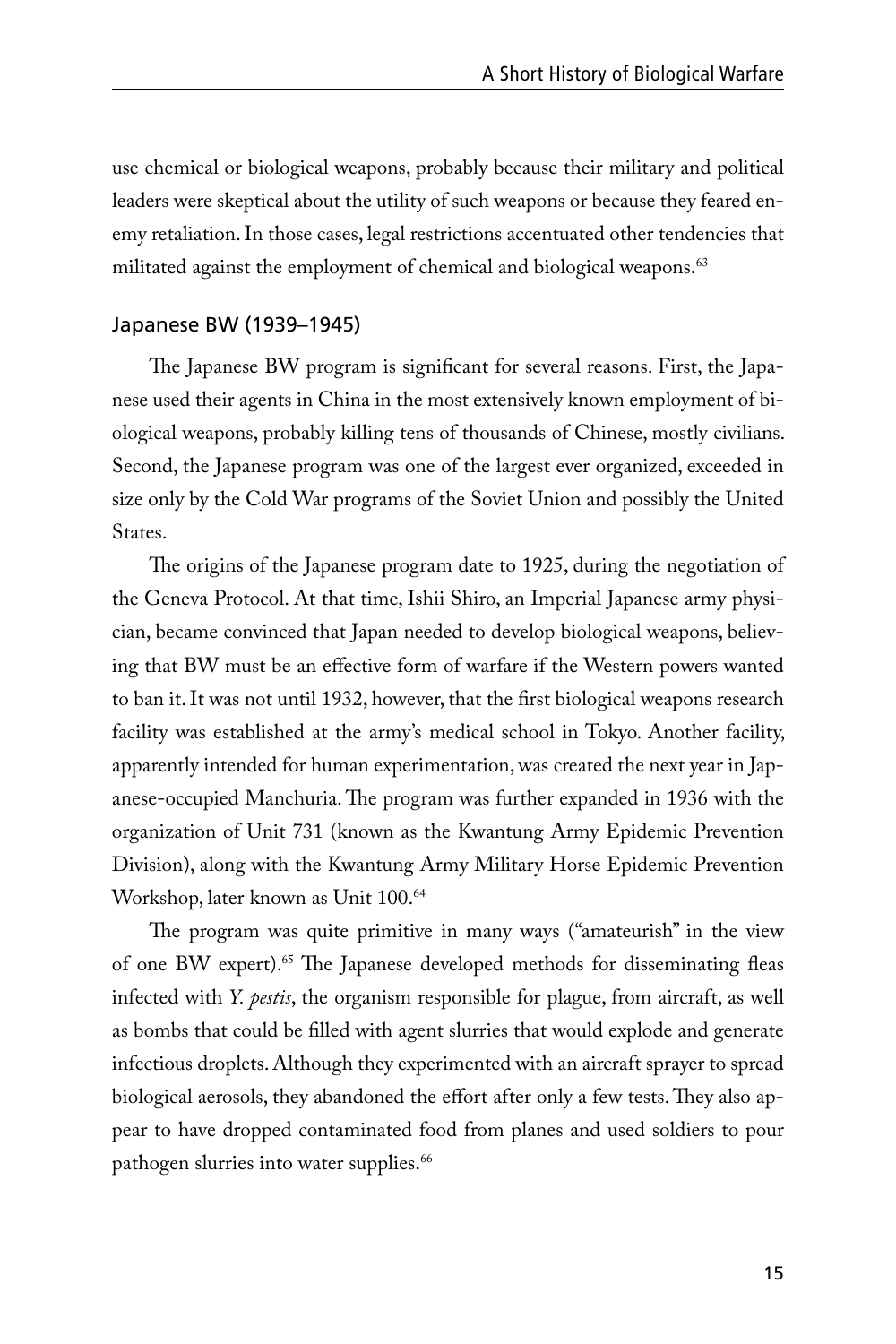The Japanese program is most notorious for its research activities, which included extensive human experimentation. People were exposed to different biological agents, and the course of their disease was studied. In some cases, the victims were dissected while still alive. It is known that thousands of people died in those experiments, possibly as many as 10,000.<sup>67</sup>

The Japanese employed their BW capabilities against the Soviets and Chinese on multiple occasions, although there is some uncertainty about the scope of their activities. A Chinese researcher has identified about 161 such operations during the late 1930s and 1940s, but that estimate may be too high. In any case, it includes many small-scale attacks in addition to a few large campaigns that involved extensive dissemination of biological agents. A Western historian identified seven operations from 1939 to 1942, but that list included only the most significant attacks.<sup>68</sup> What seems clear is that the major attacks ended in 1942.

The Japanese tried to use biological agents during the so-called Nomonhan (Kahalkin-Gol) Incident, a border war fought with the Soviet Union from May to September 1939. The Japanese made several attempts to spread biological agents but did so in a crude fashion unlikely to cause casualties. According to accounts given many years later by soldiers who participated in the operation, the Japanese poured *Salmonella typhi*, the organism responsible for typhoid, into a river upstream of Soviet forces. There is no evidence that any Soviet personnel were infected (the organisms probably did not survive once in the water), but at least some of the Japanese soldiers involved in the operation became sick and died.<sup>69</sup>

Japanese dissemination methods could cause epidemics, but effective medical and public health response could limit the danger. Some of the earliest attacks against the Chinese occurred in Zhejiang Province. On October 27, 1940, Japanese aircraft dropped packages of rice and wheat containing fleas infected with *Y. pestis* on the Chinese port city of Ningbo. The first victim died on October 30. Local officials only recognized the presence of plague on November 4, although laboratory confirmation took until November 8. A coordinated local response was undertaken, which included measures to treat victims and other measures to limit further spread. Those who might have been exposed were isolated, contacts of patients were tracked, the area where the attack occurred was quarantined, steps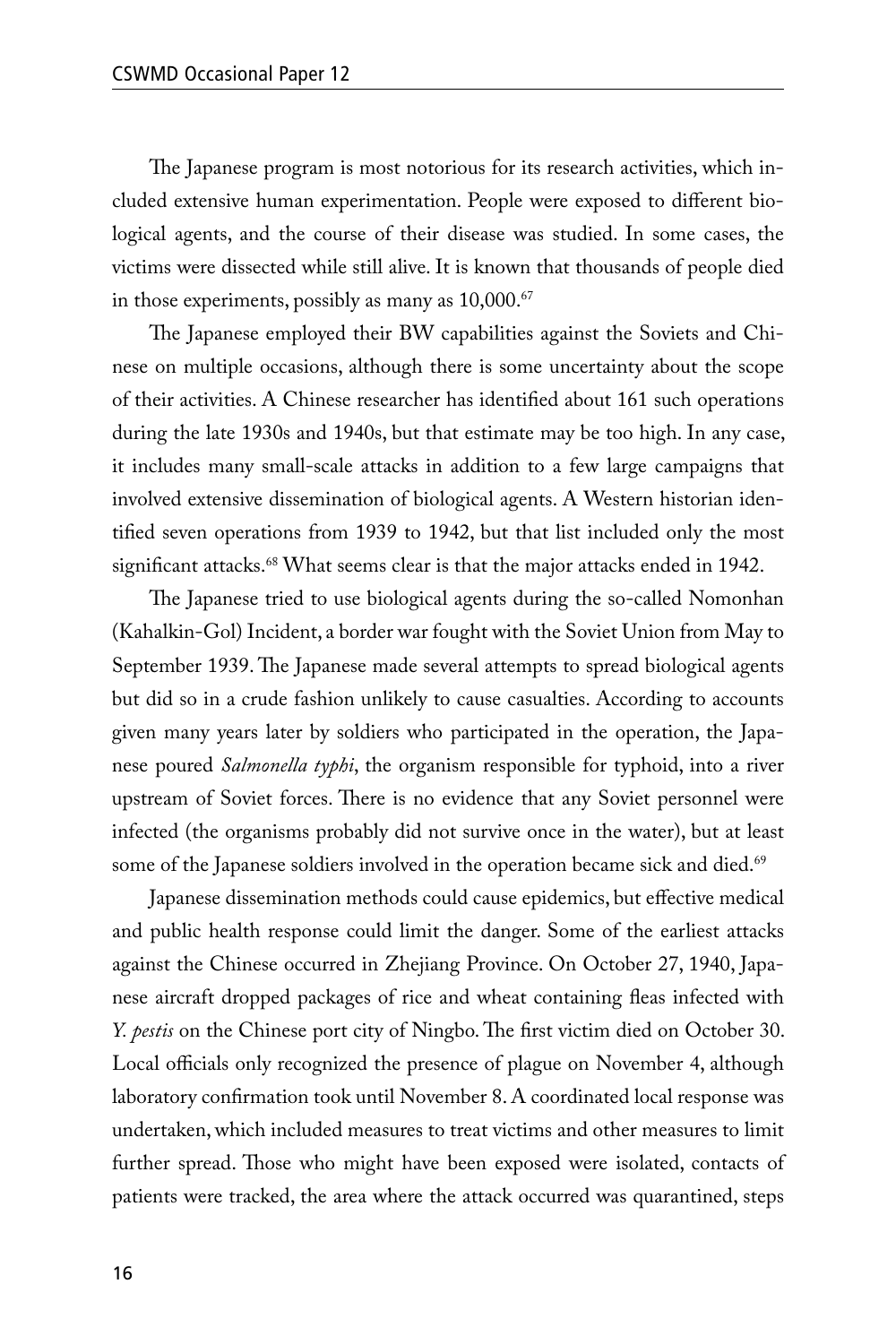were taken to bury the dead safely, and a rat eradication campaign was organized to prevent further spread and to ensure the disease did not become endemic. These measures were supported by an effective public communications campaign. The outbreak was brought under control by December 1 at the cost of 106 lives.<sup>70</sup>

In contrast, an attack on October 4 on the river town of Quzhou using the same techniques resulted in more deaths. The outbreak emerged far more slowly than the one in Ningbo. The first known case was identified 38 days after the attack. Even after 8 weeks, there were only 22 known cases (21 of the victims died). The outbreak extended into 1941, killing another 275 people. Effective public health responses probably could have reduced the number of deaths to a handful. The problem was an uncoordinated and slow response, poor leadership by government officials and local elites, and inept laboratories and public health organiza $tions.<sup>71</sup>$ 

Unfortunately, refugees took the plague with them to surrounding rural areas and spread the disease. More than 600 died in Yin County, which surrounded Ningbo. In the counties around Quzhou, it appears that another 2,000 died.<sup>72</sup> Thus, approximately 3,000 people were killed during the outbreak. Most of these deaths could have been prevented through effective public health interventions.

The largest Japanese employment of biological weapons occurred during the Zhe-Gan (Zhejiang-Jiangxi) campaign. This operation was a response to the April 18, 1942, Doolittle Raid, which was the first U.S. air attack on the Japanese homeland. The B-25 bombers used in the Doolittle Raid flew to Zhejiang Province, the only coastal area still under Chinese control. The raid alarmed the Japanese military because its leaders feared that the United States would use newly improved airfields in Zhejiang to mount additional air attacks on the Japanese islands. Accordingly, the Japanese organized a massive incursion into Zhejiang intended to destroy infrastructure that could be used to support bombing raids.<sup>73</sup>

The Zhe-Gan campaign (May to September 1942) was one of the largest offensives mounted by the Japanese against the Chinese in the last 4 years of the war. The Japanese assigned 8 divisions and 3 separate brigades to the attack, a significant portion of the 22 divisions belonging to its China Expeditionary Army. The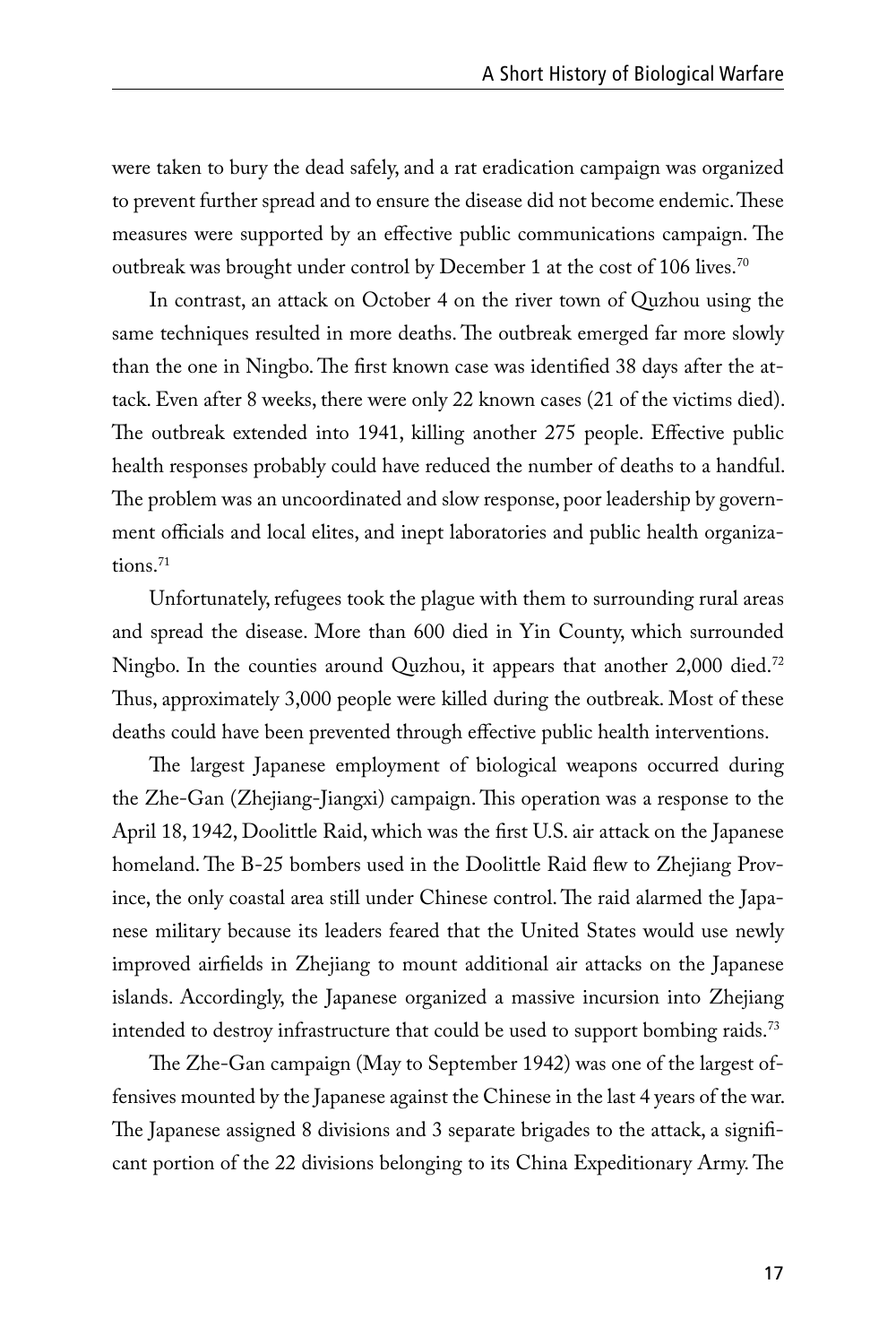175,000 Japanese troops confronted about 260,000 poorly equipped and trained Chinese troops and easily overwhelmed them.<sup>74</sup>

Spreading biological agents was an integral part of the Zhe-Gan campaign. In May 1942, the Japanese spread *Y. pestis* and other pathogens by aircraft, focusing on the Zhenjiang-Jiangxi Railway. As the Japanese began their withdrawal in August 1942 from the areas they had occupied, they contaminated water supplies with the organisms responsible for causing cholera, typhoid, and paratyphoid. They also spread *B. anthracis* in rice fields, released fleas infected with *Y. pestis*, and gave the Chinese cakes contaminated with unspecified pathogens. These activities were conducted under the direct control of Ishii.75 At the end of the operation, the Japanese reportedly infected 3,000 Chinese prisoners of war by giving them food contaminated with the organisms responsible for typhoid and paratyphoid. The prisoners were then freed to spread the disease further.<sup>76</sup>

The Japanese claimed that they lost only 1,000 dead and another 10,000 wounded or sick from all causes while in turn causing 30,000 Chinese military losses.77 In addition, the Japanese killed large numbers of civilians, especially in communities that had assisted the U.S. Airmen involved in the Doolittle Raid. A senior U.S. military officer estimated that as many as 250,000 Chinese died as a result of the Japanese campaign.78

Spreading biological agents caused many people to become ill. A Chinese account claims that the BW attacks caused 1 million people to become sick, killing a "few" tens of thousands.79 It is impossible to verify this estimate; the actual numbers might have been far lower. The Japanese also managed to infect many of their own troops during the operation, causing 10,000 to become sick and killing 1,700, according to one account.<sup>80</sup>

What were the Japanese trying to accomplish? The leaders of the BW program apparently viewed the operations as field experiments, as a test of the potential effectiveness of biological weapons. Martin Furmanski, a U.S. expert who has studied the action, suggests that the actions also may have been intended to support the campaign's broader strategic objectives by spreading biological agents to prevent the Chinese from establishing airbases for U.S. strategic bombers. For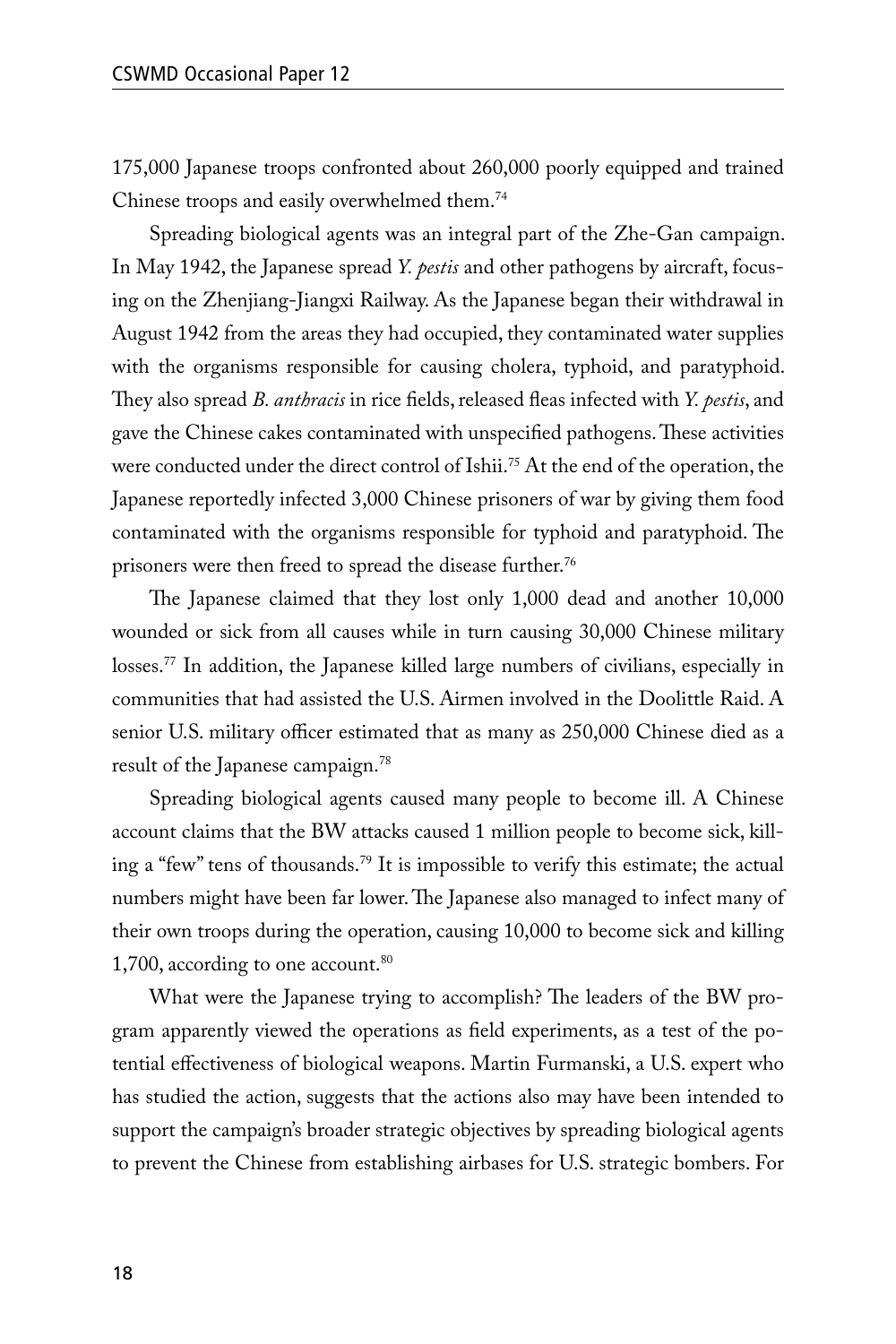that reason, this may have been the most significant BW campaign ever conducted because it was undertaken to achieve strategic and operational objectives.<sup>81</sup>

Some accounts suggest that Japan's military leaders were unhappy with the number of their own soldiers who became infected during the operation.<sup>82</sup> For this reason, it appears that they refused to authorize additional large-scale biological weapons employment, and there were no more major BW attacks.

The Japanese continued to conduct smaller BW operations through the end of the war. Although most of the attacks were aimed at China, the Japanese also tried to cause disease outbreaks in the Soviet Union. They sent infected individuals across the border, hoping that they would infect others. In addition, the Japanese released balloons carrying flasks filled with biological agents, spreading the agent in the area around the point of dissemination.<sup>83</sup> It does not appear that these attempts had any result.

Some Chinese sources claim that the Japanese attacks killed hundreds of thousands of people. One study puts the number at 740,000.<sup>84</sup> A Western expert who has studied the Japanese attacks in some detail, however, concluded, "The Japanese BW program caused a few tens of thousands of deaths overall, almost all Chinese civilians (if you don't count whatever 'blowback' casualties occurred among Japanese troops)."85 At least some of the casualties probably resulted from epidemics that continued after the initial dissemination. In addition to person-toperson transmission, biological weapon attacks can create new enzootic reservoirs and thus cause outbreaks long after the initial dissemination.<sup>86</sup> Clearly, the victims of such epidemics are as much BW casualties as those infected in the initial attack. Whichever figure is correct, Japan's BW attacks in China were history's most lethal uses of biological weapons.

The Soviet Union held a war crimes trial for Japanese soldiers associated with their BW program. The United States refused to assist in the effort, choosing to view it as a politically motivated propaganda stunt. The United States never prosecuted anyone for their involvement in Japan's BW program, having offered amnesty in return for information about what the Japanese accomplished. It is generally agreed that the Japanese information was incomplete and proved to have little value.<sup>87</sup>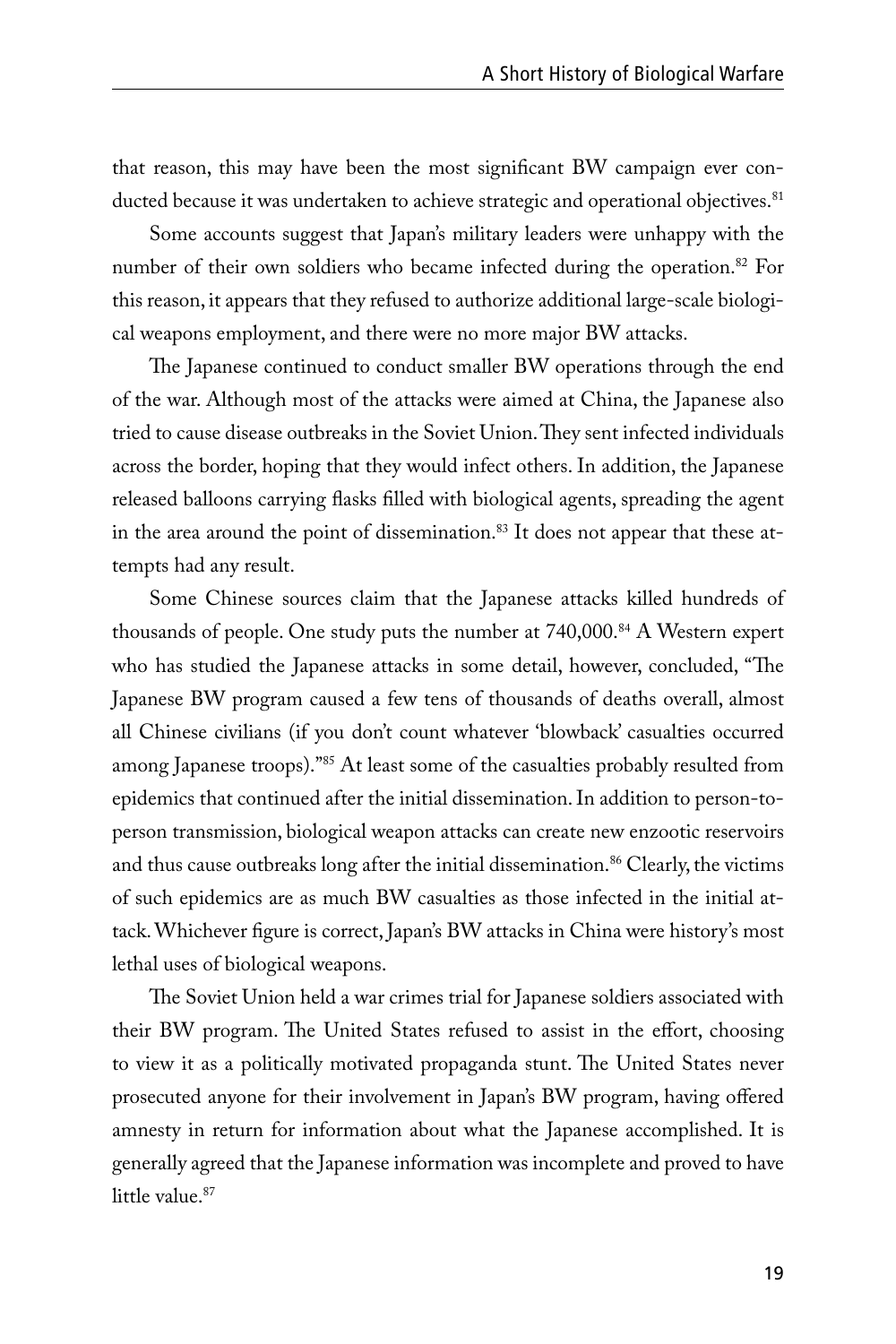#### Other State BW Programs

Several other countries had BW programs during the first half of the 20<sup>th</sup> century. Some were small or poorly organized, while others were large and well-organized. In no case, however, is there evidence of biological weapons employment.

*Canada.* In 1937, Sir Frederick Banting, who was awarded the Nobel Prize in 1923 for the co-discovery of insulin, began agitating for Canada to organize a BW program. Although his efforts met with considerable opposition, both in Canada and the United Kingdom, exploratory research was under way by mid-1940. During the war, the Canadians investigated several biological warfare agents, including the pathogens responsible for anthrax, brucellosis, and tularemia, and they produced small quantities of *B. anthracis* for munitions testing. Canadian facilities tested several biological weapons, including the British Mark I, a 4-pound bomblet filled with the agents causing brucellosis and tularemia. Botulinum toxin also was a part of the program; the Canadians tested a cluster munition that dispensed darts coated with the poison. The Canadian effort should be seen not as an independent activity but rather as a component of the larger British and U.S. programs. The Canadians developed no operational BW capability.<sup>88</sup>

*France.* The French had a small BW program during the period between the two world wars. They benefited from the contributions of André Trillat. One of the world's leading experts on dissemination of disease through the air, he published seminal articles on the topic in 1918 and 1920. The program was active from 1921 to 1927 and then went dormant, but efforts resumed in 1935. Trillat remained a part of the program until Germany's occupation of France in 1940 caused its termination.<sup>89</sup> The French program drew on the expertise of the Pasteur Institute, giving it access to some of the world's leading biological scientists.<sup>90</sup>

The French effort had both defensive and offensive elements. On the one hand, the French were trying to understand the potential threat better. They began researching dissemination technologies and techniques, even to the extent of releasing microorganisms in the Paris subway to determine the degree to which they would disperse. They studied botulinum toxin and determined that it could survive the destructive forces of an exploding artillery shell. Similarly, they researched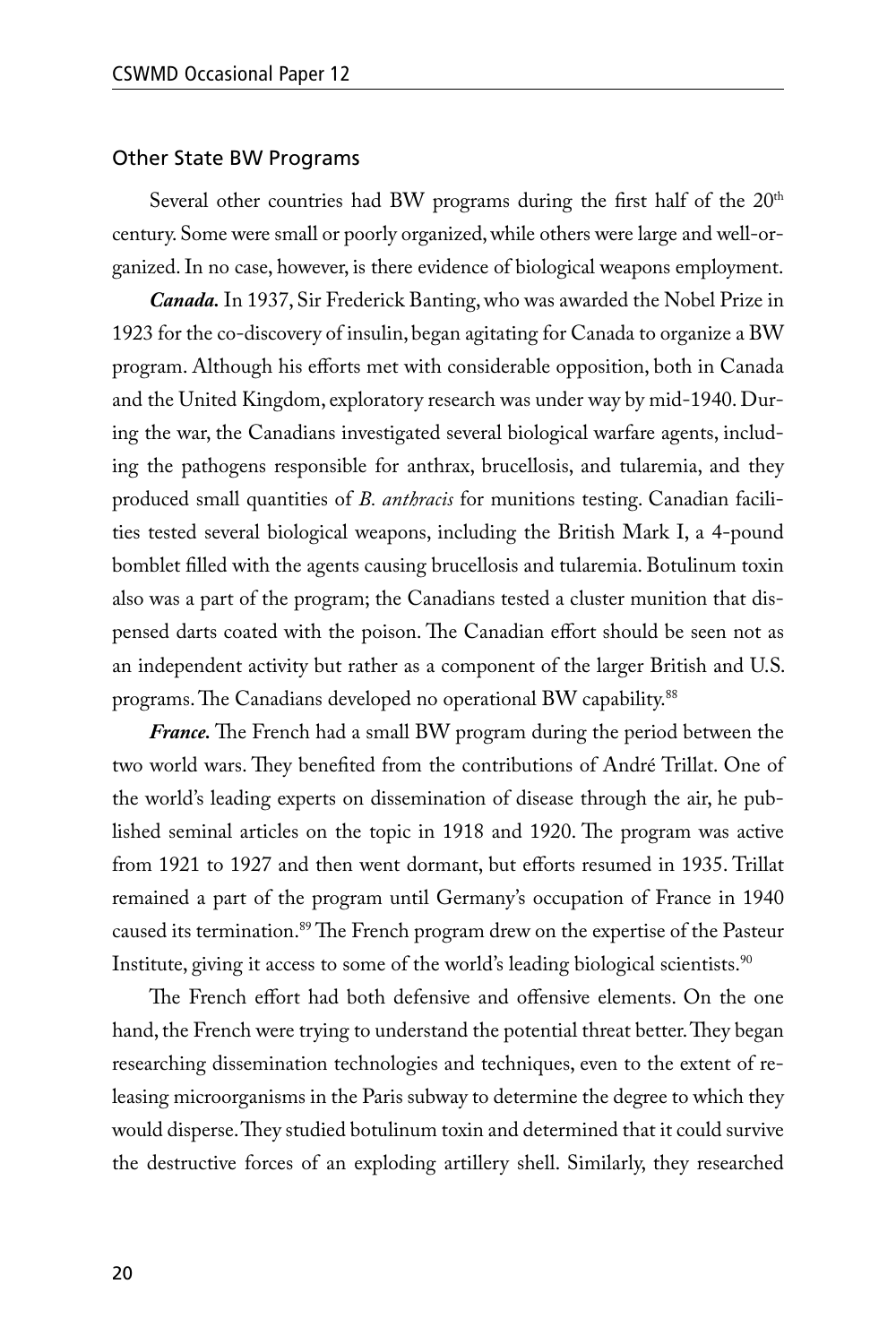dissemination of animal diseases. They also tried to implement some defensive measures, including the production of anti-anthrax sera.<sup>91</sup>

In the months before the start of World War II, the French explored several different types of biological weapons, including an aircraft bomb, an artillery shell, and a hand grenade. The French tested some of these devices in early 1940, reportedly with positive results. Interestingly, it appears that the devices disseminated "bovine plague virus," probably a reference to "cattle plague" or rinderpest.<sup>92</sup> Rinderpest is an animal disease and does not affect people, so the objective must have been to attack horses used by military units (most German army units relied on horses for transport).

The French program ended with their military defeat in 1940. The French destroyed most of their records and hid others.<sup>93</sup> The Germans discovered some of their work, which affected German thinking about both BW and biodefense.<sup>94</sup>

*Hungary.* The Hungarians organized a small BW program. Although authorized in 1936, it was not until August 1938 that it became active. Known as the Health Control Station of the Hungarian Royal Defense Forces, the institution was based in a converted artillery warehouse in Budapest. The program reportedly employed only six technicians but supposedly made considerable progress before the facility was destroyed during a bombing raid in April 1944. The Hungarians researched *Bacillus anthracis*, *Clostridium perfringens*, *Salmonella paratyphi*, and *Shigella dysenteriae*. They also explored various dissemination techniques, including glass bombs capable of carrying 1 to 50 kilograms of a biological agent (either wet or dry). The Hungarians thought that these weapons were highly effective, but that claim is questionable. Their munitions probably could not generate effective aerosols.95

Italy. The Italians initiated a small BW program in 1934.<sup>96</sup> The program reportedly was based in a military hospital in Rome. Mussolini reportedly suggested in February 1936 that Italy employ biological weapons against hostile forces during the invasion of Abyssinia. At least one of his senior commanders opposed the proposal, fearing that such attacks would undermine support from Ethiopians sympathetic toward the Italians and that any possible operational benefits would not outweigh the negative international repercussions.<sup>97</sup> The Germans never discovered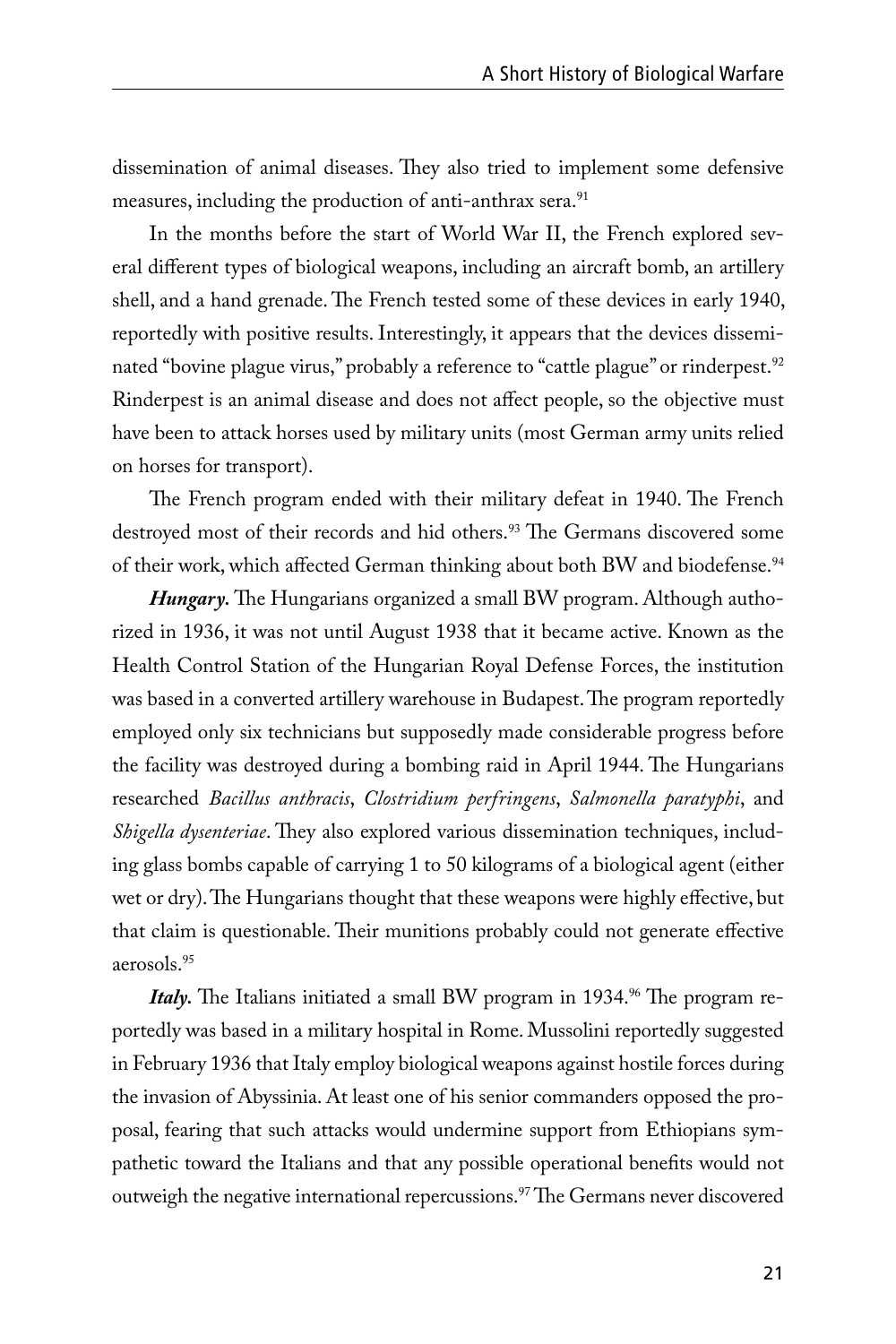the existence of this program.<sup>98</sup> It seems likely that the program went moribund in 1940 when its director and chief advocate was given a battlefield assignment.<sup>99</sup>

*Poland.* The available evidence suggests that the Polish BW program was motivated by concerns that the Soviet Union had initiated work on biological weapons. The Polish program, underway by 1928, was under the authority of the intelligence services and operated from a dedicated military laboratory. Although its personnel drew on the expertise of other Polish scientists, it worked under intense secrecy, and the Poles probably did not interact with other BW programs. Polish BW scientists debated how to use their emerging capabilities best. One of its senior scientific managers told U.S. interrogators that the program's primary military objective was the development of a capacity for conducting biological sabotage operations against a military force occupying Polish territory. Efforts were accelerated in the years immediately before the war. By 1938, 67 people were working in their research institute. Some of the key BW scientists fled Poland ahead of the invading Germans in September 1939 after destroying their military laboratory.<sup>100</sup> As discussed below, the Polish resistance army conducted extensive biological sabotage operations against the Germans, probably drawing on skills developed by their prewar BW program.

*The Soviet Union.* The Soviet Union opened its first laboratory for conducting BW-related research in 1925, although research may have started earlier. This small facility did research on *B. anthracis* and *C. botulinum* to determine if it were possible to wage biological warfare with them. The results of those early experiments led the Soviet government to commit to the establishment of an organized offensive BW program by 1928.101

During the next decade, the Soviets created a substantial infrastructure to support its BW program. They used existing organizations, which included 35 institutes controlled by the Ministry of Health, and created several dedicated BW research centers, initially concentrated around Leningrad and Moscow. In addition, testing facilities were established, which were used to conduct open-air testing of biological agents. The most important was on Vozrozhdenia Island in the Aral Sea. The program benefited from the already formidable talent of Russian biological scientists.102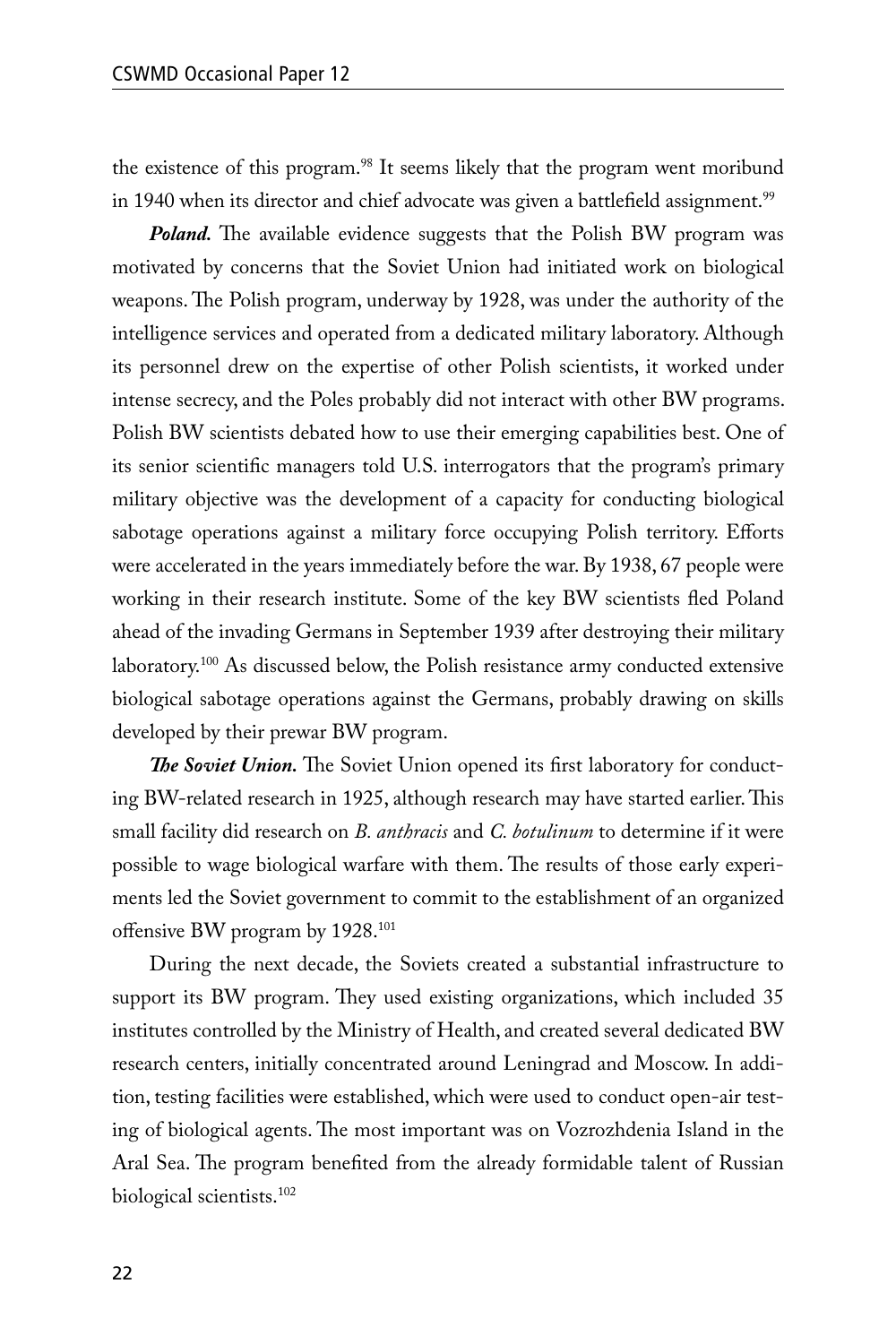Although the Soviet Union had an extensive BW program by the late 1930s, reportedly comparable in size to the one organized by the Japanese, it was disrupted by the purges of the late 1930s. A considerable number of BW scientists and administrators were accused of sabotage and espionage. Some were executed, while others were sent to prison camps for periods of time. This appears to have significantly hindered Soviet BW activities at that time.<sup>103</sup>

The Soviets researched numerous pathogens for use as BW agents, including *B. anthracis*, *C. botulinum, Francisella tularensis,* and *Y. pestis*. It appears that the elements of the program specifically targeted animals, which were a military target at the time given the dependence of most armies on horses for movement of supplies and transport of artillery. Foot and mouth disease virus was researched, as well as several zoonotic agents, such as the organism that causes glanders. The Soviets tested some weapons during this period, but it is unclear if any reached operational status. The potential effectiveness of the munitions is unknown. Information on Soviet preparedness to employ BW is scanty, but it is unlikely that the Soviets used biological agents except in sabotage operations.<sup>104</sup>

The Soviet military is not known to have used any BW agents during this period, despite claims that a 1942 outbreak of *F. tularensis* among German troops during the Battle of Stalingrad resulted from a deliberate release.<sup>105</sup> Also unconfirmed is an allegation that the Soviets caused a 1943 outbreak of Q fever (caused by *Coxiella burnetti*) in Crimea.106

Possible links between the Soviet BW program and partisan use of biological agents in German-occupied areas of the former Soviet Union require further investigation.107 Recently discovered documents confirm that some Soviet intelligence operatives deliberately spread a biological agent. Reportedly, a sabotage team operating in German-occupied Slavuta (a town in Ukraine) infected Germans (including civilians, government officials, and soldiers) with *Rickettsia prowazekii*, the organism that causes typhus fever. They did this by spreading infected lice. Although some of the infected lice were obtained locally from typhus victims, the origin of the initial batches used by the team is unknown. Unconfirmed claims found in Soviet intelligence files indicate that more than 120 Germans were killed in these operations.108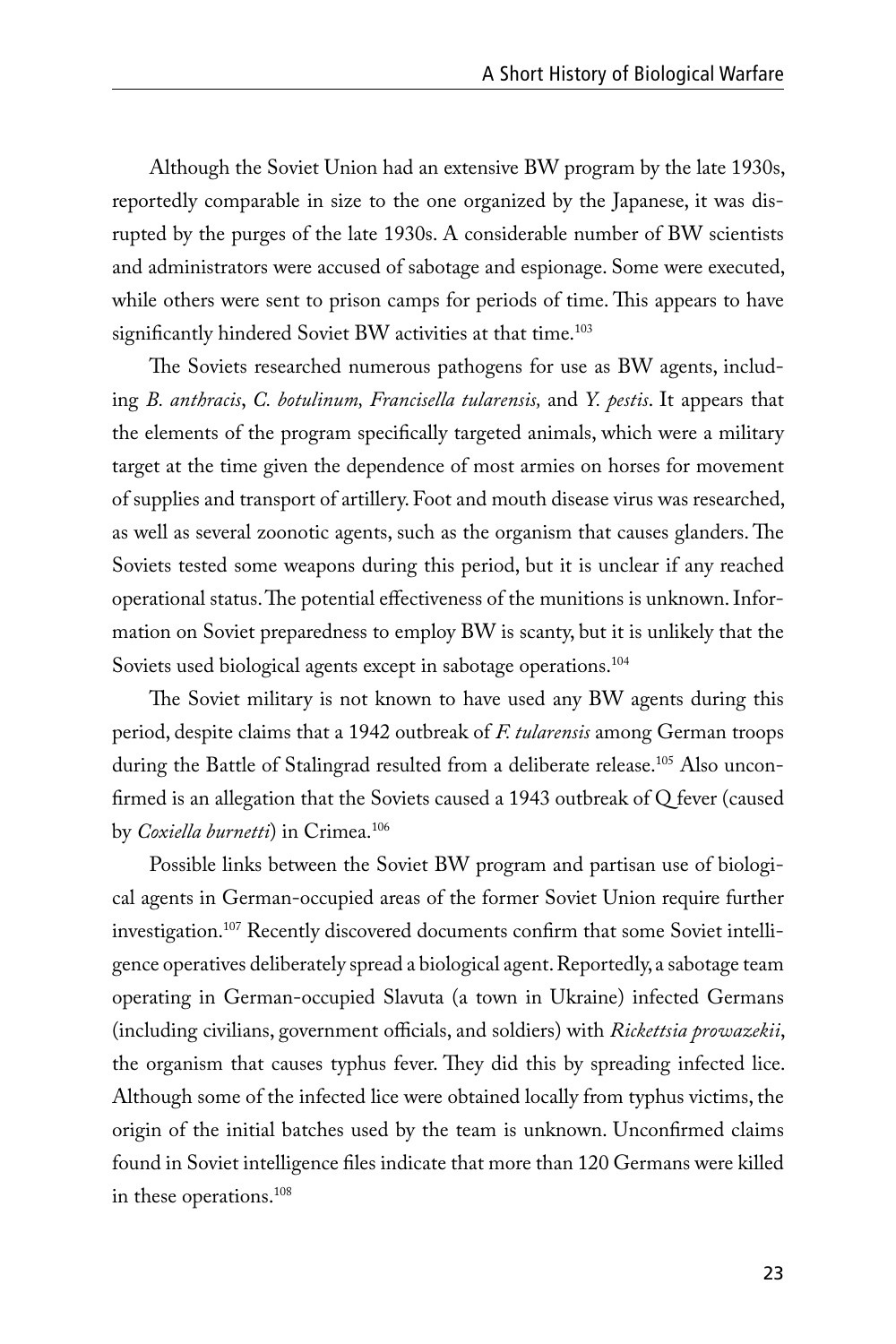*The United Kingdom.* The British initiated an offensive BW program in 1940. Prior to the war, press reports suggesting that the Germans had an offensive BW program attracted high-level official attention.109 This led to some defensive efforts. It was only after the war started, however, that serious investments were made in offensive weapons. This was a relatively modest program, guided by a research laboratory with about 45 personnel.<sup>110</sup> It was, however, staffed with talented scientists, and its director, Paul Gordon Fildes, was one of the world's most respected microbiologists.<sup>111</sup> The program focused primarily on research designed to understand the character of aerosol transmission of pathogens.

The British program explored several biological weapons options but developed only a few. The focus was the Mark I, a modification of the Type F cluster munition originally intended for use with high explosives and chemical agents. Field tests demonstrated that it could disseminate *B. anthracis* from a liquid slurry, although it was highly inefficient in generating aerosols. The British were unable to produce the bulk agent required to fill these munitions and intended to rely on the United States to do so. The planned U.S. facility was not completed before the war ended, and the munitions were never fielded. The British did produce large quantities of cattle cakes impregnated with anthrax for bomber delivery. The intended targets were German cattle herds.<sup>112</sup> Designed for retaliatory attacks should the Germans resort to BW, the effectiveness of such a weapon is unclear; its strategic utility was dubious.

*The United States.* The United States initiated a BW program in 1942, after the attack on Pearl Harbor brought the Nation into World War II, although serious work did not begin until the spring of 1943. By that time, it was known that the Japanese were using biological agents in China, although it is unclear whether defense planners in Washington fully understood this. President Franklin D. Roosevelt, fearing that the Germans or Japanese might employ biological weapons against the United States, considered the BW program as a deterrent. The U.S. Army organized a substantial effort, ultimately spending roughly \$60 million (about \$800 million in 2016 dollars) and employing approximately 4,000 personnel.113 This was far larger than the British program. By comparison, the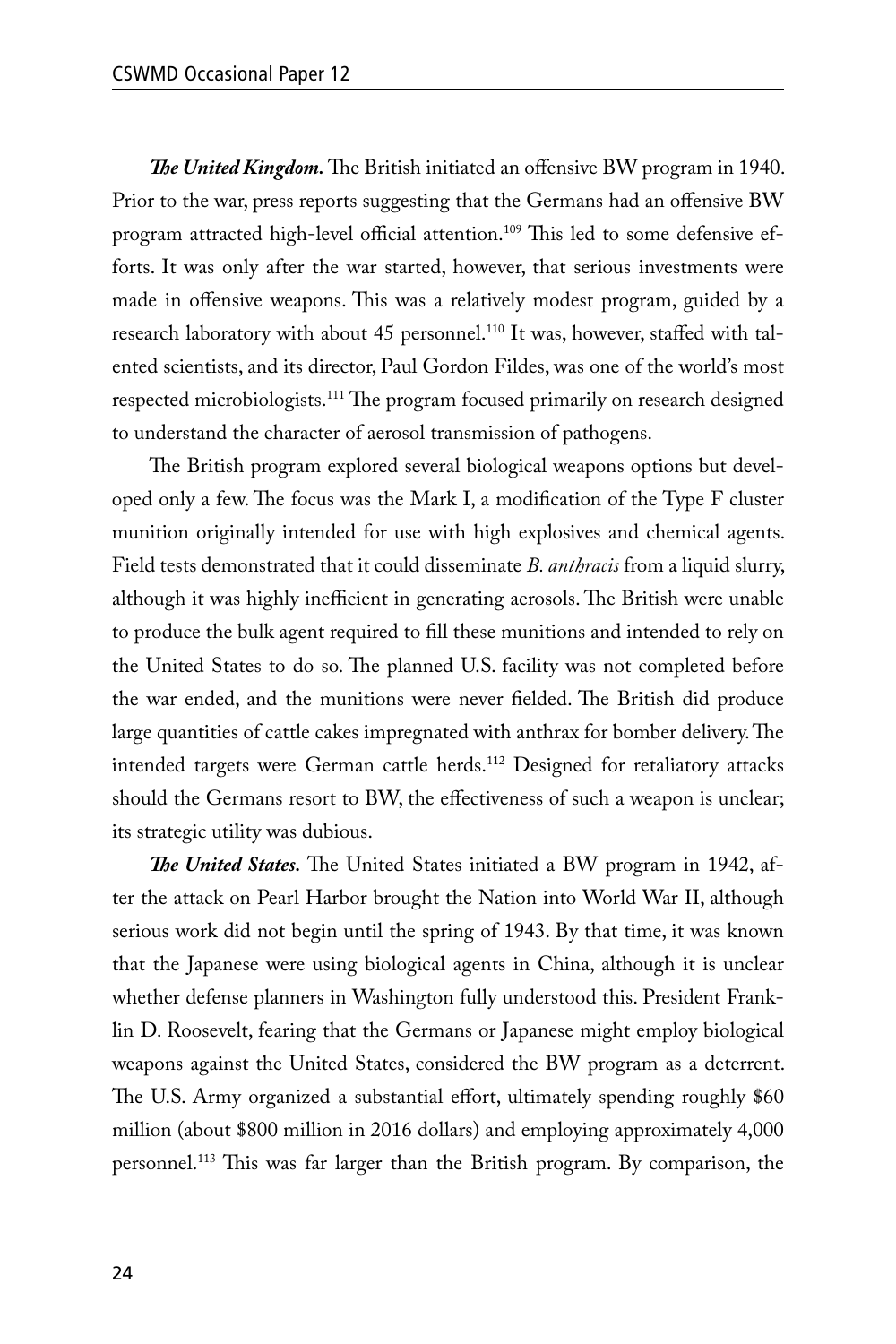United States spent about \$1.9 billion (over \$25 billion in 2016 dollars) on the Manhattan Project to produce the atomic bomb.<sup>114</sup>

The research efforts were highly successful, demonstrating that it was possible to transmit certain pathogens through the air in aerosol clouds. At least 18 different biological agents were studied, including some intended for use against crops and animals. The primary focus was on *B. anthracis* and botulinum toxin as antipersonnel agents.115 The program made much less progress in the development of biological weapons and in the mass production of biological agents. A few munitions were tested and adopted for service, although they were marginally effective at best. Given the perceived need to have a deterrent capability, the U.S. military was willing to accept weapons with known flaws. For this purpose, a modified version of the British Mark I cluster munition was adopted. The United States made little progress in the large-scale production of biological agents. Construction was started on a large-scale biological agent production facility intended to provide *B. anthracis*, but it was not completed before the end of the war. Technical challenges were never overcome, and the military abandoned the facility, which never produced any BW agent.<sup>116</sup>

The United States ended the war with no employable BW capability but had a research effort, undertaken in close collaboration with the British and Canadians, that transformed BW science and laid the foundation for future U.S. efforts during the Cold War. In particular, the United States learned enough about the transmission of disease through the air to reshape the understanding of infectious disease transmission in natural settings and to create conceptions of aerosol transmission for biological warfare.<sup>117</sup>

#### Nonstate Use (1900–1945)

The early  $20<sup>th</sup>$  century saw efforts by criminals and terrorists to exploit pathogens for use as weapons. Some attempts to use biological agents are well documented, others less so. Documented incidents occurred in countries around the world, including in France, Germany, India, Japan, and the United States.

In France, Henri Girard used *S. typhi* to commit insurance fraud on several occasions starting in 1910. He would open an insurance policy in the name of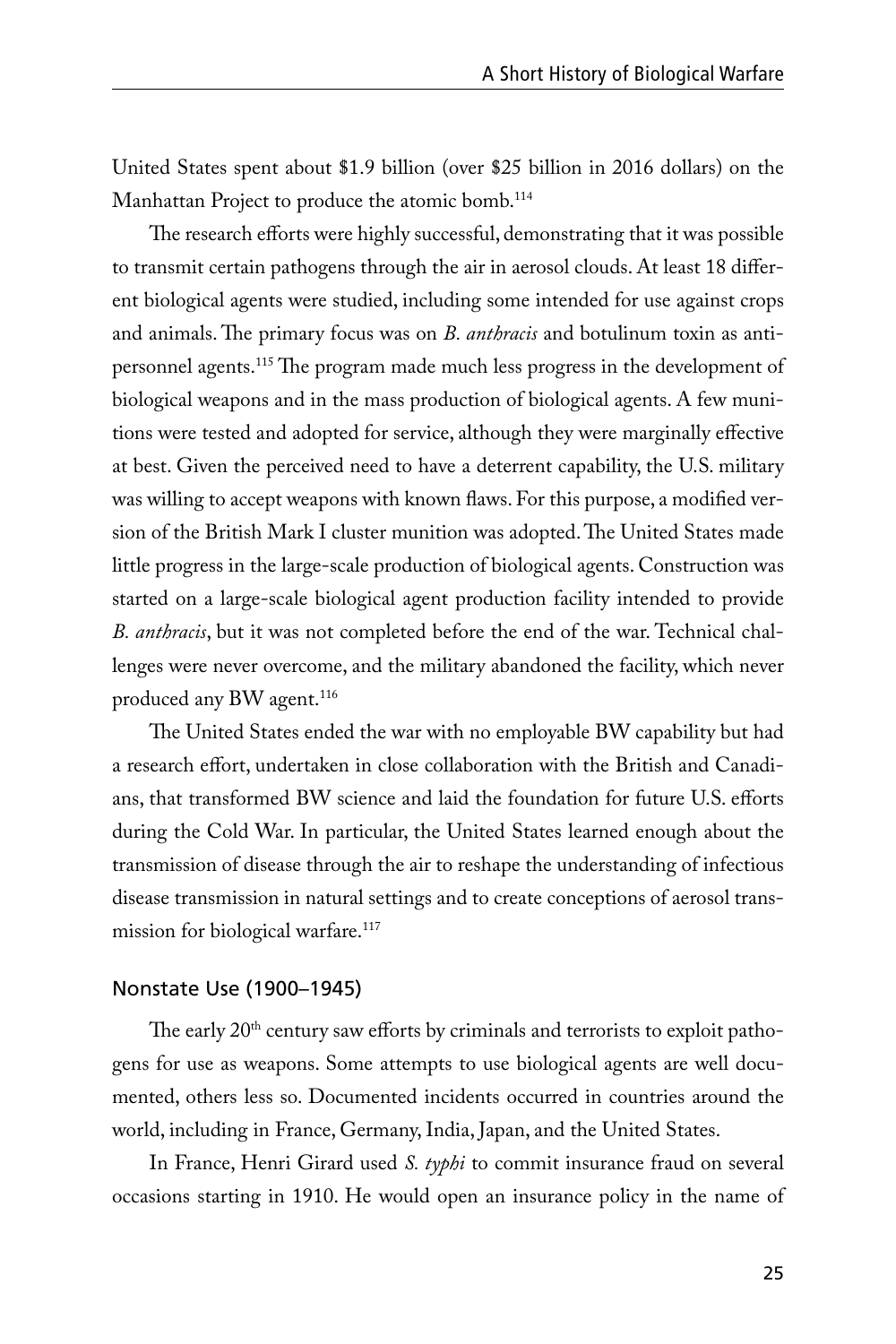a victim, making either himself or a confederate the beneficiary. He killed one person using the pathogen but failed in several other attempts. He was caught but died before he was tried.<sup>118</sup>

In January 1914, a German court sentenced Karl Hopf to death for the murder of his first wife and the attempted murder of other family members, including his third wife. While most of his victims were given arsenic, he reportedly laced food given to his third wife with the organisms responsible for cholera and typhoid. It was the first case tried in Germany involving the use of pathogens to attempt murder.<sup>119</sup>

In 1916, a resident of New York, Arthur Warren Waite, tried to kill his inlaws by infecting them with several pathogens, but with no success. He ultimately murdered his father-in-law using arsenic.120 In 1935, Benoyendra Chandra Pandey and Dr. Taranath Bhatacharya conspired to kill 20-year-old Amarendra Pandey, Benoyendra's half-brother, by infecting him with a lethal dose of *Y. pestis*. 121

Some resistance groups, primarily in Eastern Europe, employed biological agents against the Germans during World War II. There are numerous reports of such activity, but no comprehensive historical review has been made. The Germans reported 25 such incidents in 1943, mostly associated with the Polish and Soviet resistance.122 One incident investigated by the Germans involved the contamination of coffee with *Salmonella typhi* by a Czech saboteur. The investigation identified 60 examples of contamination.<sup>123</sup> In contrast, the Germans concluded that a typhoid outbreak in France resulted from natural causes.<sup>124</sup> Polish resistance forces made extensive use of chemical and biological agents after the Germans occupied their country in 1939. Prior to the war, the Polish intelligence service devised a program to attack enemy personnel with poisons and infectious diseases in the event that their country was occupied. According to Polish records, they executed thousands of such attacks, mainly targeting individuals, but most involved poisons and not pathogens. Although these attacks are known to have killed or harmed some Germans, the claimed results usually cannot be confirmed. The Germans may not have realized that some disease outbreaks resulted from deliberate attacks, but it is also evident that the Poles had no way to assess the effectiveness of their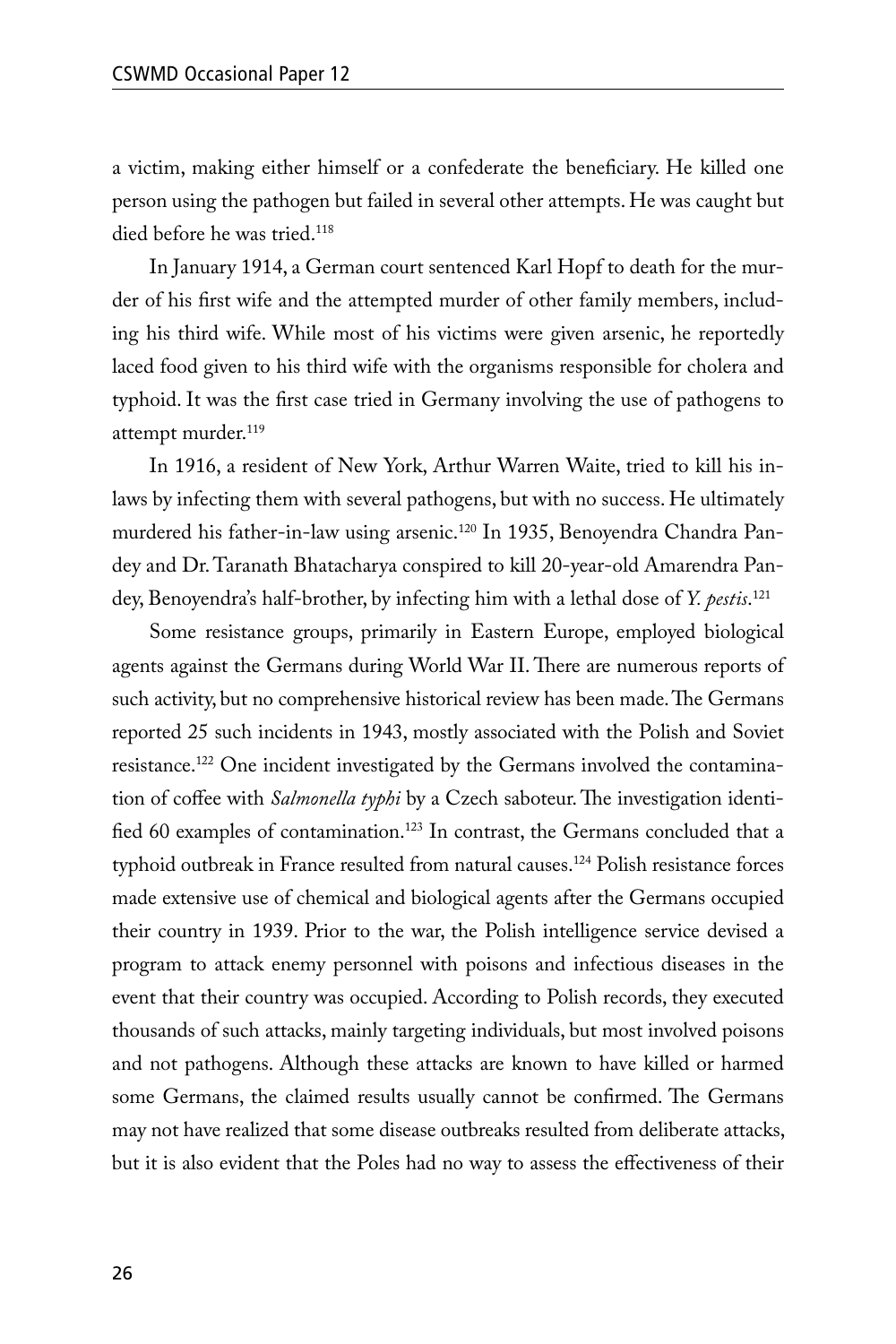activities. Apparently, the Poles found it hard to culture the biological agents and keep them viable until used.125

Claude Lévi-Strauss, the eminent anthropologist, reported that indigenous peoples in Brazil were exposed to smallpox virus by landowners from 1918 to 1935, apparently to facilitate expropriation of land for farming. These landowners spread the disease by taking clothing from smallpox victims and leaving it on trails frequented by the natives. Unfortunately, there is no other corroboration of this allegation.126

#### Summation

The first half of the 20<sup>th</sup> century saw the emergence of crude efforts to exploit the biological sciences to create weapons of war. The initial steps were hesitant. During World War I, the Germans focused their efforts on animals and rejected plans to use disease against people. In contrast, the Japanese were quite willing to use disease against people, mostly against noncombatants. However, the amount of effort Japan devoted to BW was not matched by its results. Ultimately, inadequate scientific and engineering foundations limited the effectiveness of the Japanese program. Although many countries organized BW programs during this period, it was the Western allies—the United States, the United Kingdom, and Canada—that undertook the research suggesting that it would be possible to employ BW in ways that could rival the atomic bomb in lethality.

#### The Cold War and Beyond (1945–Present)

The period since 1945 has been characterized by several key trends. First, massive investments by the superpowers (the Soviet Union and the United States) in BW science and technology converted a technique useful mostly for sabotage operations into one capable of inflicting mass casualties potentially equaling the lethality of thermonuclear weapons.<sup>127</sup> This resulted largely from the development of methods for the effective and efficient aerosol dissemination of biological agents.128 Both the United States and the Soviet Union had programs that exploited these advances. Second, while other countries also had BW programs, most appear to have been small, and none approached the capabilities of the two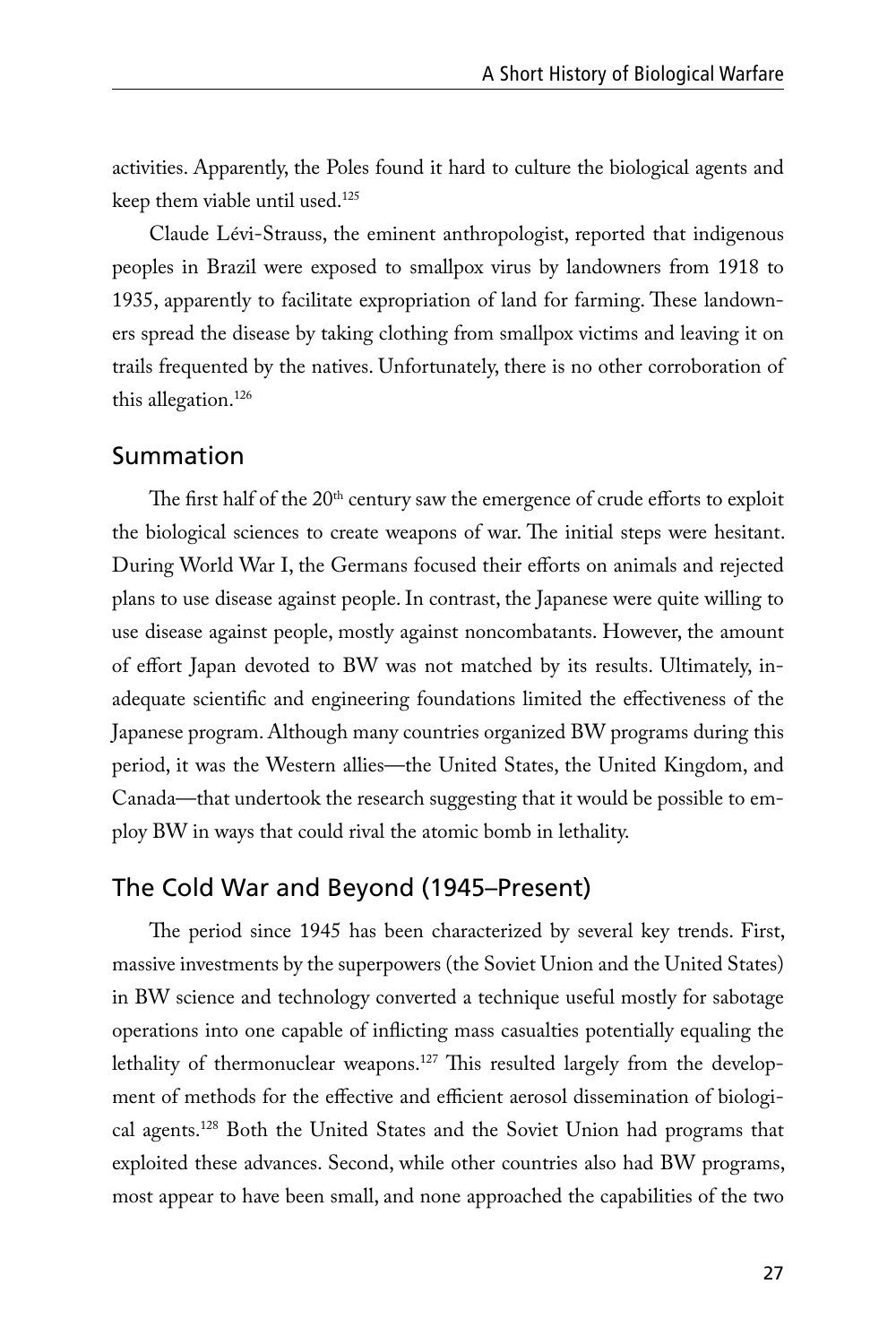superpowers. Indeed, many seem to have had capabilities little more complex than those developed prior to World War II. Third, biological arms control and disarmament became a serious topic of discussion in the international community, resulting in the BWC prohibiting the possession of biological weapons.

Most remarkably, despite the growing lethality of biological weapons and the investments in BW by many countries, there was no significant resort to BW. Instead, biological agent use was confined primarily to terrorists and criminals. The few cases of state use were limited to relatively simple, small-scale attacks.

#### State BW Programs

It is difficult to definitively determine the extent of biological weapons proliferation during the Cold War era. Although several dozen countries have been accused of having a BW program since 1945, the supporting evidence is weak or even nonexistent in many cases. Some countries appear to have considered the acquisition of biological weapons but never organized an effective research and development program. In other cases, research and development programs never produced results, either because of poor quality research or the low priority assigned the effort.<sup>129</sup>

Open-source information, admittedly of uneven reliability, suggests that fewer than 20 countries had or attempted to organize programs to develop BW capabilities (including weapons utilizing pathogens, toxins, or both) at any time between 1945 and 2015. The number active in any given year was small, probably no more than five to eight.130

These programs differed radically in size and sophistication. The largest (organized by the Soviet Union) may have employed 60,000 scientists, engineers, technicians, and other personnel. The smallest (Rhodesia) had no more than six technically trained people (although not all may have worked on biological as opposed to chemical agents). Some programs relied on crude dissemination techniques, such as contamination of food and water (Israel in 1948, Rhodesia in the 1970s, South Africa in the 1980s). Only the United States and the Soviet Union are known to have developed operational capabilities to disseminate biological agents over large areas using sophisticated aircraft and missile delivery systems.<sup>131</sup>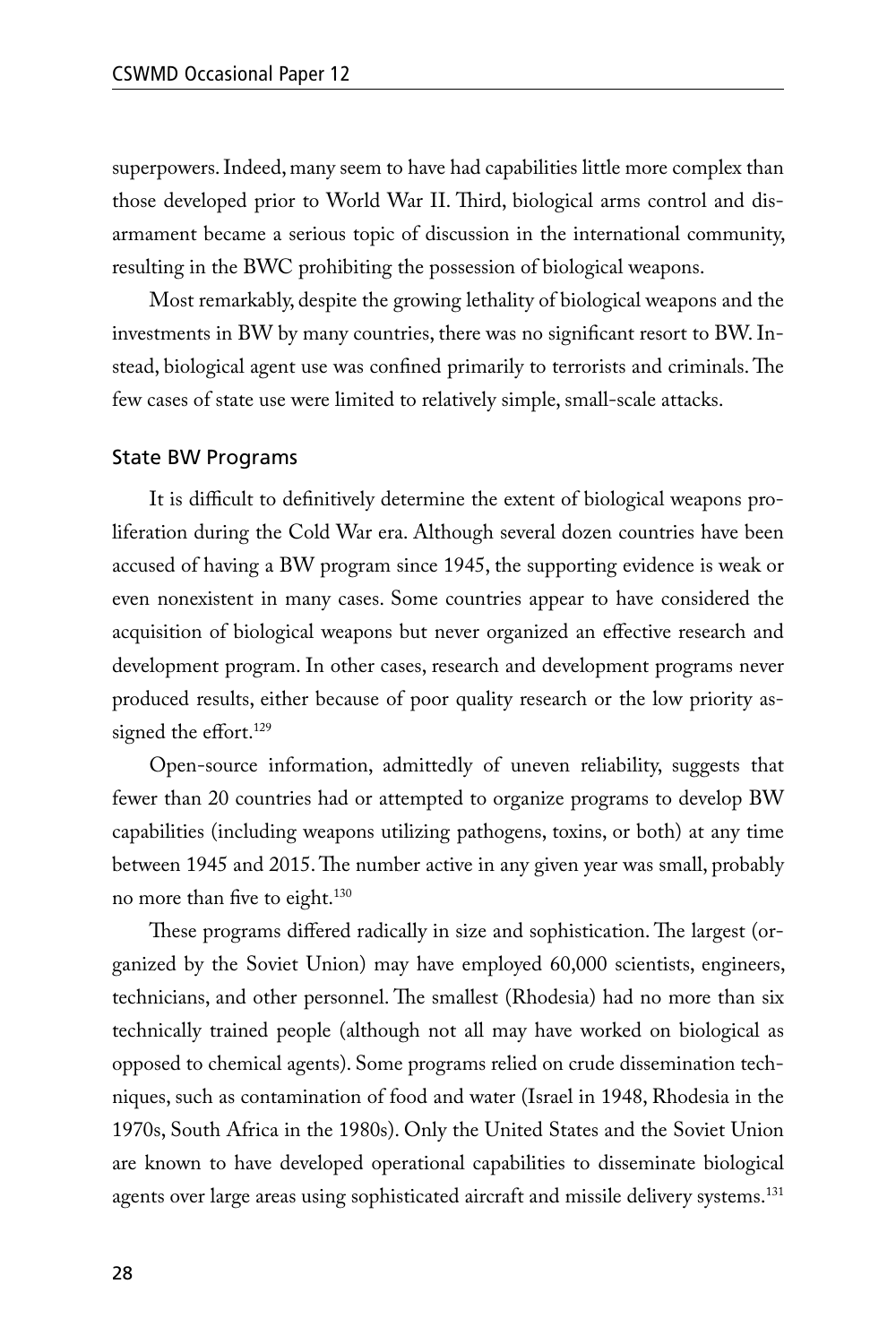Some of these programs were initiated before or during World War II (Canada, France, the former Soviet Union, the United Kingdom, and the United States). Several programs were terminated before the final negotiation of the BWC (Canada, France, the United Kingdom, and the United States). In some countries, biological weapons competed poorly with nuclear weapons. Nuclear weapons were given priority, and resources devoted to BW development were transferred to nuclear weapons programs deemed strategically far more important (France and the United Kingdom). With a few exceptions, these programs operated independently with no intentional transfers of technology from one BW program to another. The sole known exception was the close collaboration starting in the 1940s between the United States and the United Kingdom, supported by the much smaller Canadian effort.<sup>132</sup> The United States remains concerned that Russia never dismantled all the components of the former Soviet BW program.

*Canada.* The Canadian BW program, tied closely to the efforts of the United States and the United Kingdom, was centered on a small but high-quality research establishment. Canada abandoned its own offensive program in 1958 but continued to support U.S. activities through the 1960s.<sup>133</sup>

*China.* Little is known about the Chinese BW program. The United States believed that it started in the 1950s and was still active after the Chinese acceded to the BWC in 1984.<sup>134</sup> Practically nothing else is known.<sup>135</sup>

*Egypt.* In early 1972, Egyptian President Anwar Sadat stated, "Briefly, we have the instruments of biological warfare in the refrigerator and we will not use them unless they [the Israelis] begin to use them." This assertion was repeated by another Egyptian official a few months later.<sup>136</sup> Other reports suggest that the Egyptians initiated their program in the 1960s. In the late 1990s, the U.S. Government thought that the Egyptians retained a capability to employ BW but has not repeated that claim since then. In 2015, the U.S. State Department once again mentioned Egypt in its annual arms control compliance report but stated that "available information did not indicate that Egypt was engaged in activities prohibited to States Parties of the BWC."137 Egypt is a signatory to the BWC but has never ratified it and thus has "an obligation under international law to refrain from acts that would defeat the object and purpose of the treaty."138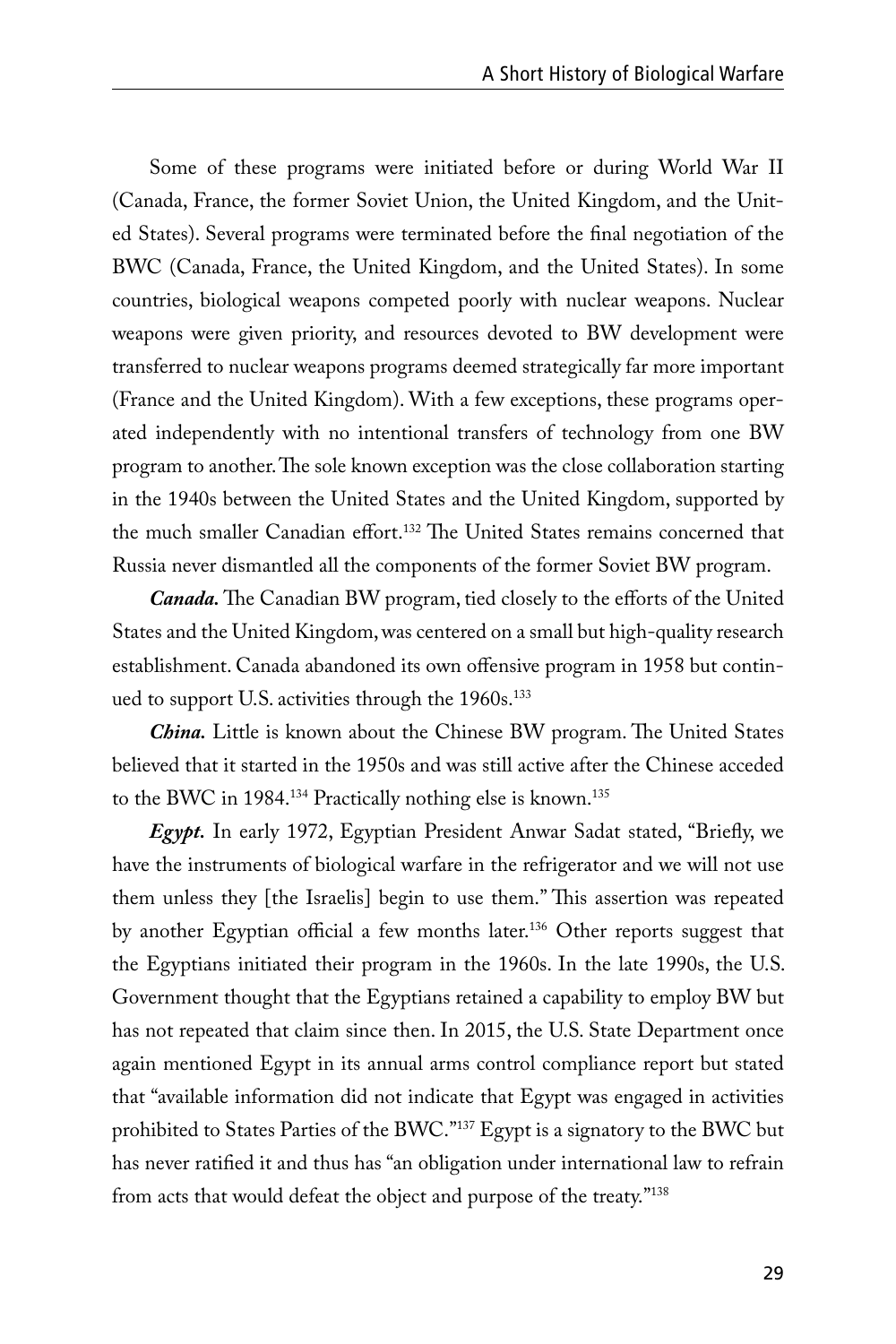*France.* The resumption of BW research, building on the work of the prewar program, was authorized by the French in early 1947. This effort continued until 1956 when funding diminished as the priority shifted to the development of nuclear weapons. Although technically sophisticated, the BW program remained a research activity and did not build facilities for large-scale production of BW agents or conduct open-air testing. The program was smaller and less advanced than the British or U.S. programs.<sup>139</sup>

*Iran.* Although the United States and others have asserted that Iran initiated a BW program in the 1980s, possibly in response to Iraqi activities during their 1981–1988 war, almost nothing is known about it.140 Much of the open-source reporting refers to dual-use items not necessarily associated with BW activities.<sup>141</sup> There is insufficient information to assess the likely size or sophistication of the Iranian BW program.

*Iraq.* Despite many gaps in the available information, much is known about Iraq's efforts to develop BW capabilities due primarily to the efforts of United Nations (UN) inspectors after the 1991 Gulf War and the investigations of the U.S. Government after 2003.142

A small program was initiated in 1974 but was disbanded in 1979 due to lack of progress. Its staff was dispersed, including some assigned to an intelligence activity. In the following years, the Iraqis continued to develop dual-use capabilities needed for a BW program but undertook little substantive work. In 1983, Saddam Hussein decided to restart the BW program. Over the next 3 years, a bureaucratic structure was put into place, and the new program was given the budget, personnel, and leadership to create biological weapons capabilities. In 1986, a 5-year plan for weapons development was adopted. One senior Iraqi military official told UN inspectors in 1998 that Iraq's leaders organized their BW program to provide a strategic weapons capability until they had nuclear weapons.<sup>143</sup> According to a UN assessment, the program had about 100 dedicated staff, including 25 key technical personnel.<sup>144</sup>

The program researched many biological agents, focusing especially on *B. anthracis* and *Clostridium perfringens*, a pathogen typically associated with food poisoning but also responsible for wound gangrene. At various times, their pro-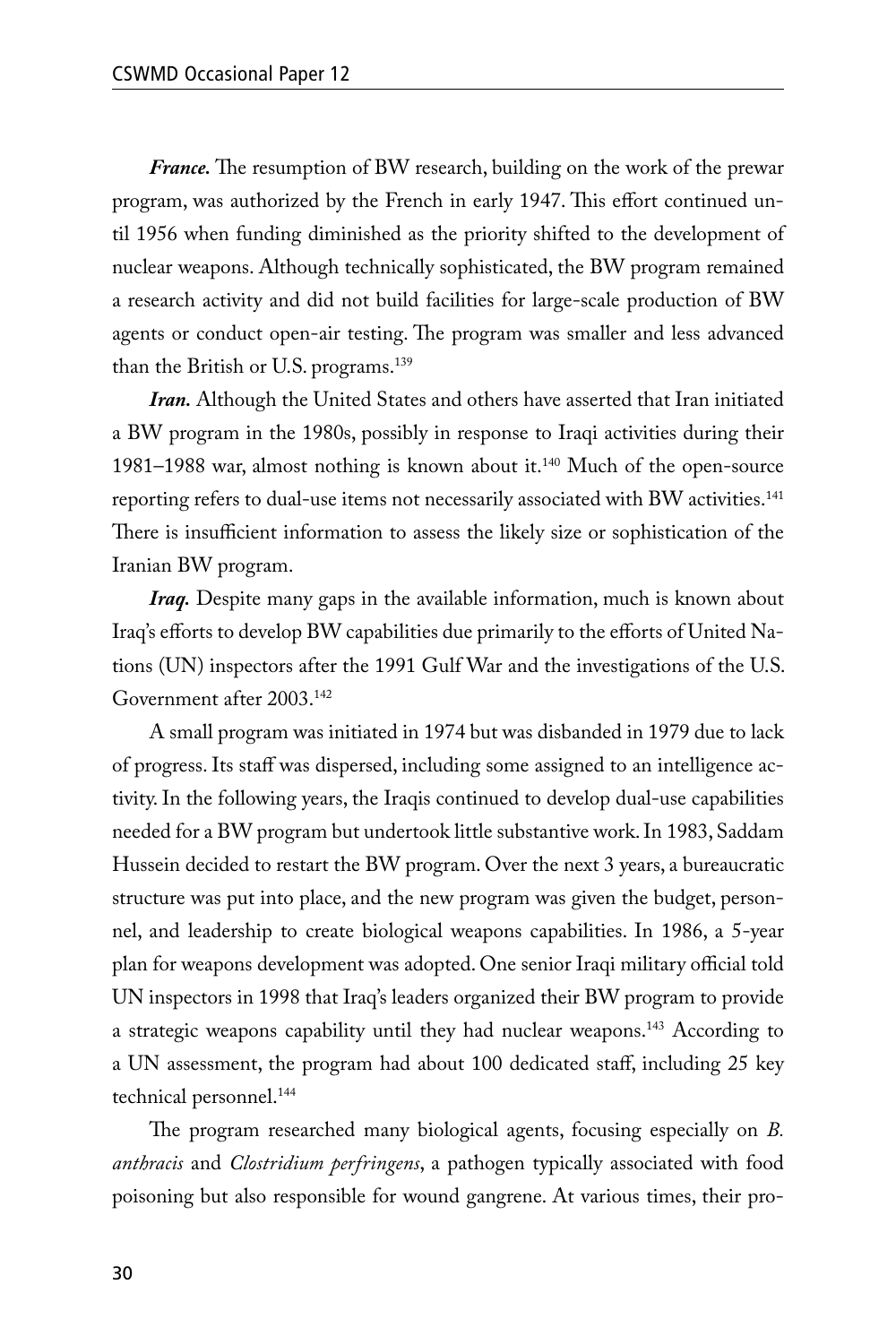gram investigated viral agents, including three apparently intended for use as incapacitants: camelpox virus, Enterovirus 70, and rotavirus. An anti-plant agent, wheat cover smut, also was researched. The greatest attention, however, was given to toxin agents, including aflatoxin, botulinum toxin, and ricin.145

Iraq attempted to develop a number of biological munitions, including artillery rockets, aircraft bombs, and missile warheads, typically chemical munitions modified to carry biological agents. The Iraqis also worked on aerial sprayers, including modification of existing drop tanks for use with their French-made Mirage F1 fighters and a helicopter system using an adapted agricultural sprayer. None of these sprayer systems was operational at the time of the Gulf War.<sup>146</sup>

By early 1991, when the Gulf War started, the Iraqis had a small arsenal of biological weapons. They had produced and weaponized *B. anthracis*, aflatoxin, and botulinum toxin.147 The Iraqis intended to fill 200 R-400A aircraft bombs and 25 Al Hussein missile warheads with these agents. Ultimately, lack of agent allowed them to field only some of these munitions. According to the Iraqis, they had filled 157 of the aircraft bombs (100 with *B. anthracis*, 50 with botulinum toxin, and 7 with aflatoxin) and 25 Al Hussein warheads (16 with botulinum toxin, 5 with *B. anthracis*, and 4 with aflatoxin), but both UN and U.S. investigators were unable to confirm these numbers. The missile warheads were never tested. They were fitted with fuses that detonated on impact, meaning that the agent would be disseminated when the warhead hit the ground.<sup>148</sup>

Iraq never employed its biological munitions; their effectiveness was dubious. At least some senior Iraqi military officers were skeptical of their weapons' military effectiveness, hoping instead that the psychological effect of a biological attack would have a strategic impact:

> *The Iraqis were well aware of the shortcomings of the Al Husayn missile and the R-400. Lt. Gen. Hazim, commander of the surfaceto-surface missile forces, openly admitted that the Al Husayn, with a BW agent filled warhead, would fulfill its purpose if after impact in an enemy country sufficient material survived to enable its detection as a BW agent. It was a weapon of terror.*149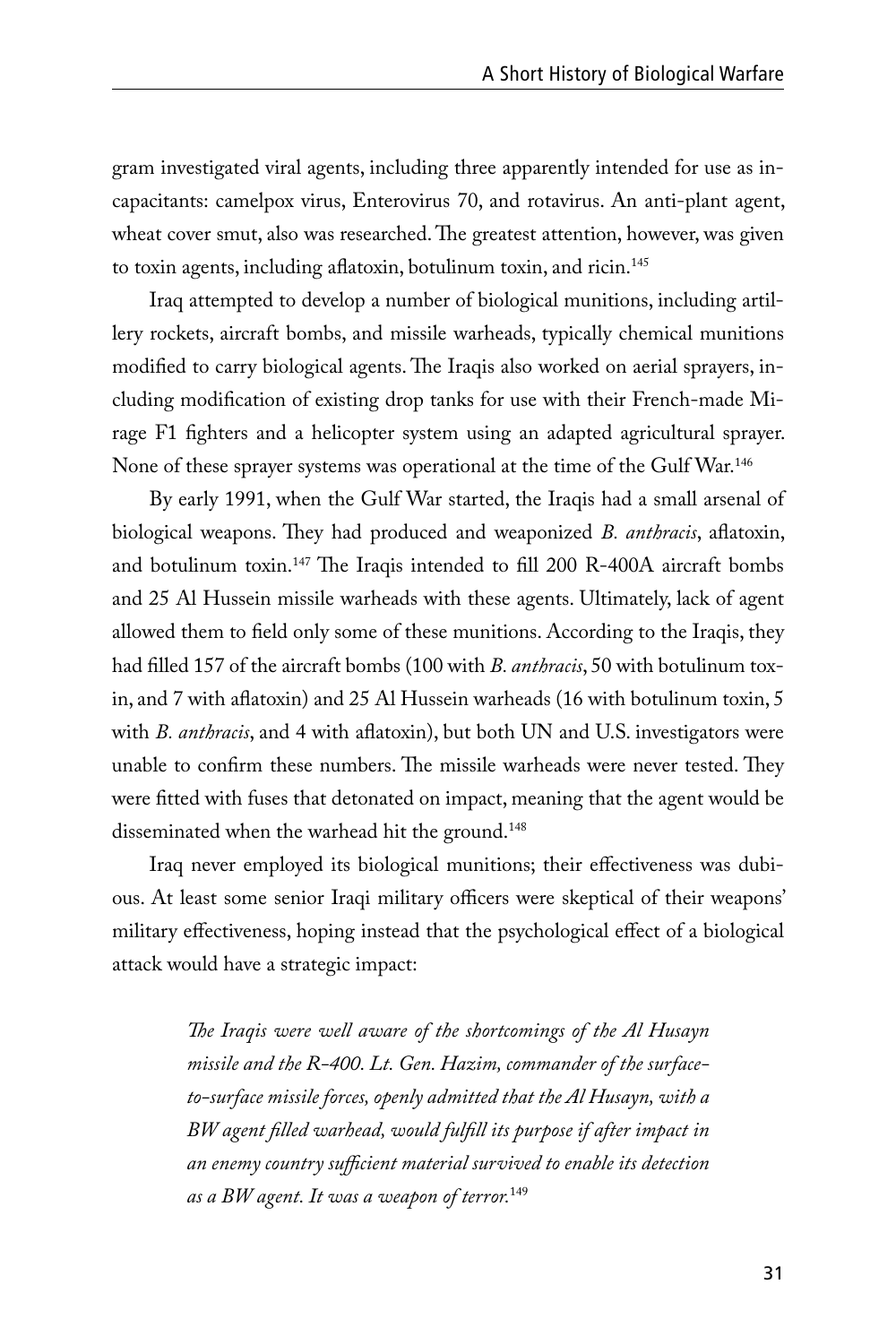It is unlikely that they could have caused mass casualties and may have been no more dangerous than conventional munitions.

After Iraq's defeat in the 1991 Gulf War, the UN Security Council required it to accede to the BWC and account for its past BW activity. Iraq destroyed most of its BW agent and associated munitions in the months after the war but attempted to keep the program a secret. Until 1995, the Iraqis apparently hoped to revive their previous activity and tried to prevent UN inspectors from identifying BW-related facilities. Even after Iraq finally admitted to having had a program in 1995 and began providing information to UN inspectors, it continued to hide information and sustained its denial and deception activities. Subsequently, some Iraqi BW scientists were assigned to laboratories run by the Iraqi intelligence, and may have been helping develop poisons and toxins for use in assassinations.150 Based on statements made by Saddam Hussein, U.S. investigators concluded that he hoped to create the impression that Iraq retained some weapons capability as a deterrent against regional neighbors, especially Iran.151 So far as is known, the Iraqis never employed their biological weapons.

*Israel.* The Israeli BW program was initiated in the months before the establishment of the state in May 1948 and the subsequent outbreak of hostilities with neighboring Arab countries. As discussed below, biological agents were employed with limited success during 1948 against the British (who had legal authority over Mandatory Palestine) and the invading Arab armies. Following the end of hostilities, the Israelis created a BW program within their new Ministry of Defense. Although Israel created a world-class biological research establishment, it is not known what kinds of BW capabilities resulted.<sup>152</sup> Given the advanced state of Israeli biology and the competence of its military industry, it is reasonable to assume that it could have created highly effective BW capabilities.<sup>153</sup> However, there is no publicly available evidence to support such a conjecture.

*North Korea.* Although there is a substantial body of literature on North Korea's BW program, hard facts are rare, and most open-source information comes from South Korean sources of uncertain reliability. This makes it difficult to assess the size, sophistication, or intended role of North Korea's program, or even if the program remains active.154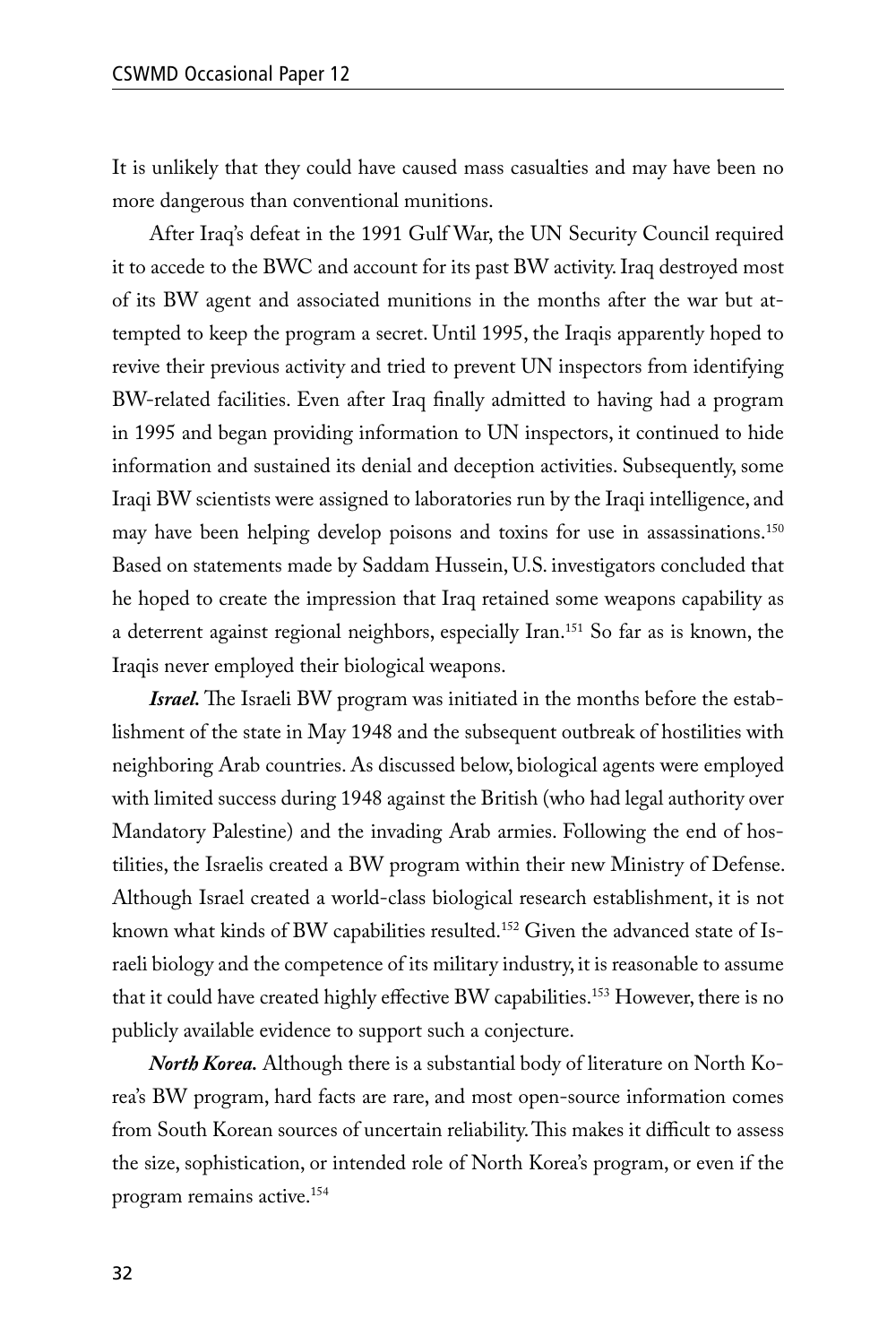The U.S. Government believes that the program originated in the 1960s, and a 1993 Russian government report claims that the North Koreans were testing biological weapons on an offshore island. The Russians also mentioned that North Korea held stocks of smallpox, which it was supposed to have destroyed after the eradication of that disease.<sup>155</sup> Other sources claim that the North Koreans have a large infrastructure devoted to BW activity and that they are working on numerous BW agents. It is unclear if such reports differentiate legitimate research from a covert BW program, especially since the allegations often refer to diseases endemic to the Korean Peninsula.<sup>156</sup>

Most analysts believe that North Korea is most likely to rely on covert dissemination of BW agents. North Korea operates a substantial force of special operations units and is thought to give particular emphasis to their use. Some sources doubt that they have BW missile delivery systems but speculate that they might have aircraft sprayers.<sup>157</sup>

*Rhodesia (now Zimbabwe).* The white Rhodesian regime operated a small BW program in the 1970s run by a professor of anatomy at the University of Rhodesia. It appears that the Rhodesians tried to culture the organisms responsible for cholera and anthrax. They had no specialized dissemination capabilities and allegedly poured out a liquid slurry of the biological agents when they mounted an attack. The Rhodesians apparently experimented with cigarettes laced with *B. anthracis*. The Rhodesians probably were assisted by the South Africans, but the surviving evidence is limited.<sup>158</sup> Rhodesia probably used biological agents, as discussed in the next section.

*South Africa.* South Africa developed a chemical and biological weapons program in the 1980s, possibly benefiting from knowledge from Rhodesia's experience.159 The BW program operated out of a front company, Roodeplaat Research Laboratories, to hide its ties with the government. Much of its work was focused on the development of toxins intended for assassinations. In addition, the South Africans created small stocks of biological agents for use against regime opponents, including *B. anthracis* (which causes various forms of anthrax), botulinum toxin, *Brucella melitensis* (which causes brucellosis), *Salmonella typhimurium*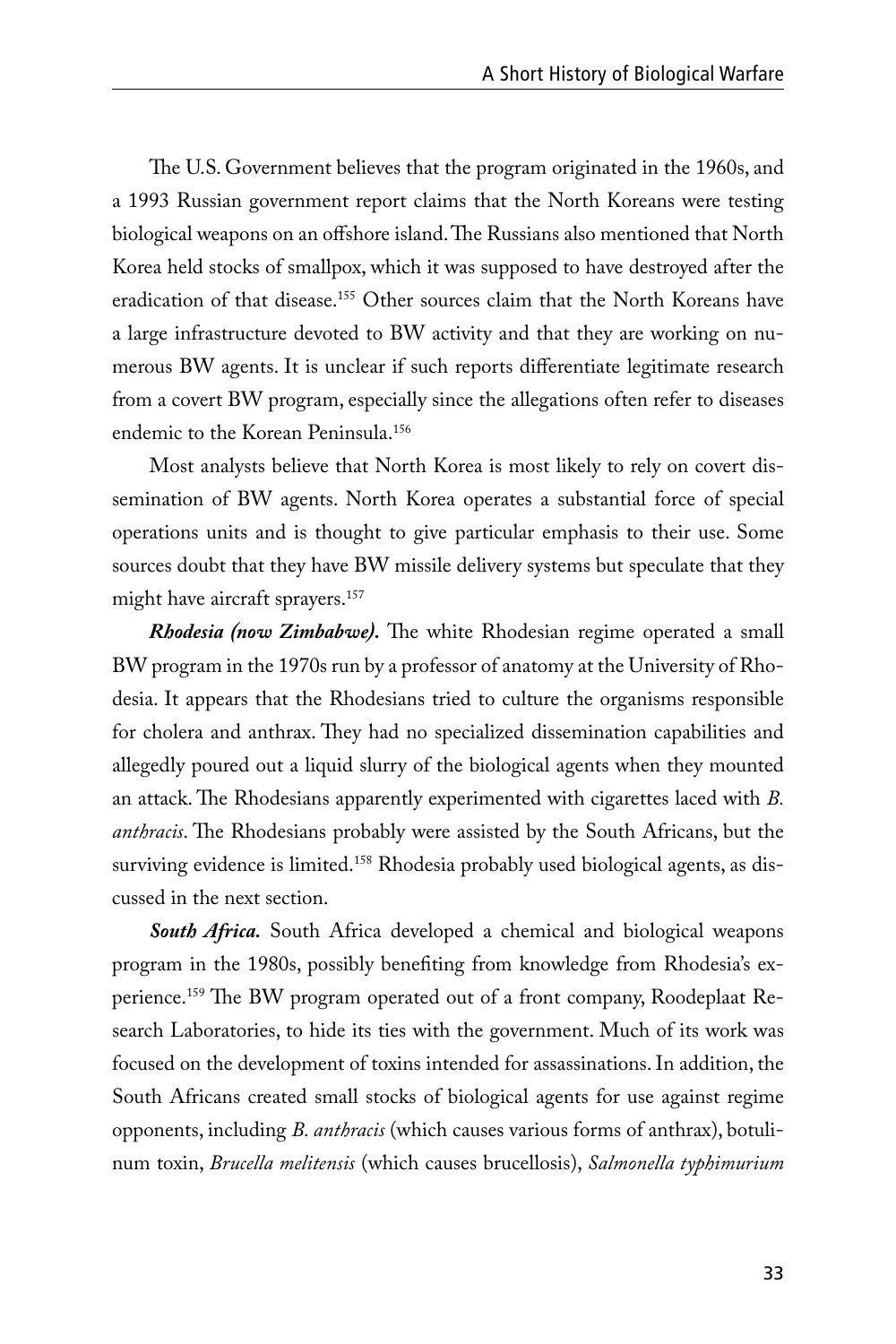(which causes food poisoning), and *Vibrio cholerae* (which causes cholera). All this work was in violation of South Africa's obligations as a BWC signatory.160

The South African program appears schizophrenic to the outside observer. Like the Rhodesian practice, the South Africans developed only rudimentary biological agent dissemination capabilities. On the other hand, the South Africans created Roodeplaat Research Laboratories as their primary BW research institution. It had well-equipped biological research laboratories staffed with skilled personnel. Nearly a fifth of the laboratories' activities were focused on antifertility drugs intended for use against the country's black population. That project never produced any concrete results. The program also was supported by another organization, Delta-G, which primarily focused on chemical agents but also developed and manufactured biochemical products. Ultimately, it also produced a considerable quantity of several types of street drugs.<sup>161</sup>

*The Soviet Union and Russia.* The Soviet Union operated a BW program during the entire Cold War. The best available evidence (admittedly scanty) suggests that it made relatively little progress from the end of World War II until the early 1970s. However, the program was then reorganized and rejuvenated, even though the Soviet Union joined the BWC after playing a leading role in negotiating that treaty. The new effort exploited the possibilities offered by advances in biology and resulted in the largest and most sophisticated BW program ever organized. This account is based largely on the best description of Soviet BW activities, a study by Milton Leitenberg and Ray Zilinskas, *The Soviet Biological Weapons Program*. 162

A great deal is known about the scientific underpinnings of the program; much less is known of its military dimensions. In addition, there are whole aspects of Soviet BW development that remain largely unknown, including the anti-agriculture activities of the Ministry of Agriculture and the clandestine operations capabilities of the Soviet intelligence services, especially the KGB. The Soviets worked on biological agents for attacking both crops and animals, including organisms that infect wheat, rye, and rice plants and numerous viruses that affect agricultural animals.<sup>163</sup> We do know that the KGB viewed pathogens as possible weapons for targeted killing. Documents uncovered after the collapse of the Soviet Union reveal that Joseph Stalin instigated a plot to assassinate Josip Broz Tito and that one of the options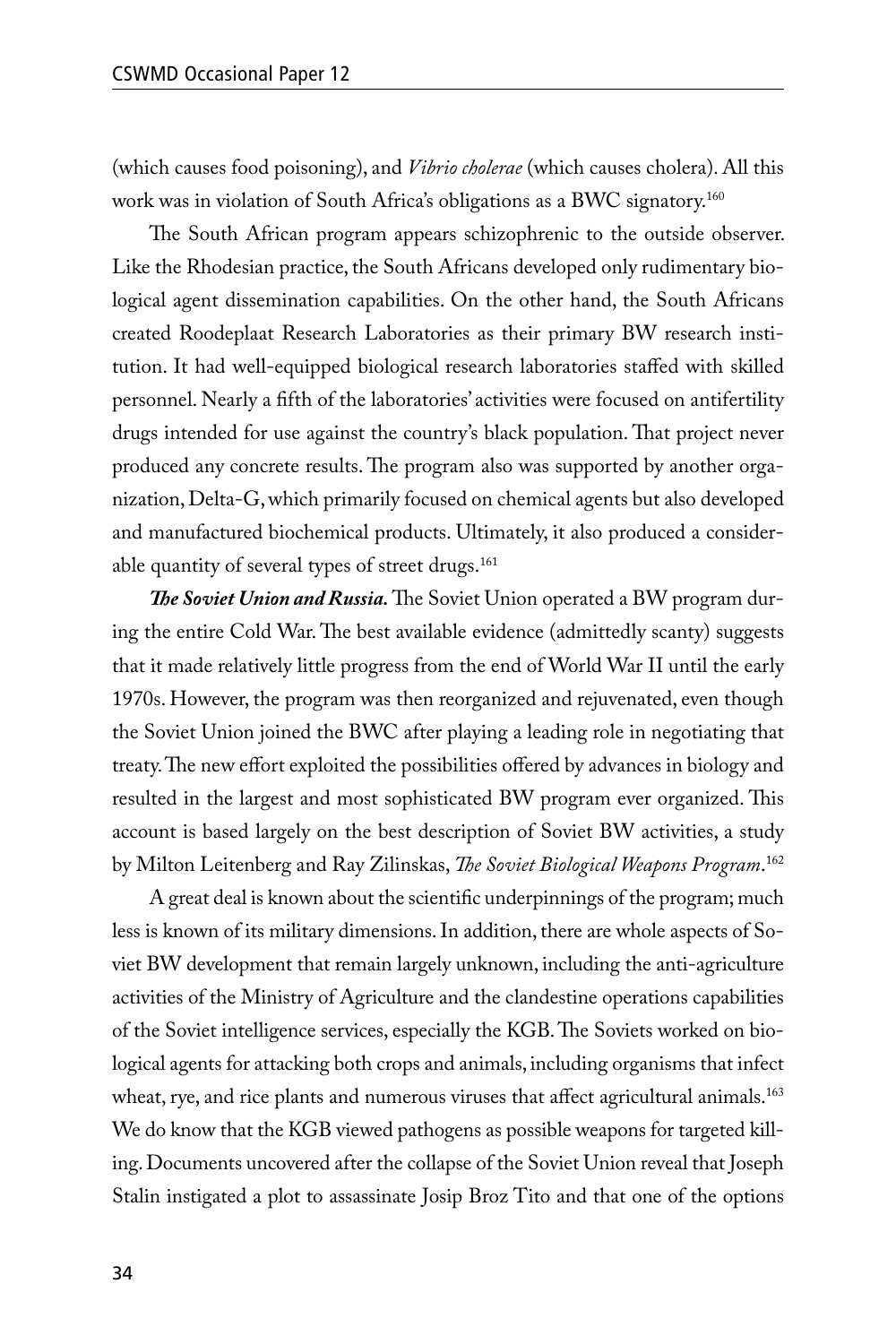was to infect him with *Yersinia pestis*, the organism that causes plague. Stalin died before the assassination plot was finalized, and it was abandoned.<sup>164</sup>

Little is known of Soviet BW efforts from 1945 until the early 1970s. The Soviet military continued BW research and development, but it is unclear that the program ever fielded militarily significant capabilities. Part of the problem was scientific. During the 1930s, Soviet biology was tainted by the views of Trofim Lysenko, an agricultural scientist who rejected Mendelian genetics and instead advocated an alternative holding that traits acquired through environmental exposures could be transmitted to offspring. Consequently, Soviet biology lagged the West. Another part of the problem was bureaucratic. The Soviet military establishment was unable to support the type of creative scientific research needed to advance the program.165

Convinced that the Soviet Union needed a robust BW program, the country's leaders were open to the persuasions of its scientific elite. It appears that leading Soviet scientists successfully lobbied for the organization of a new BW research and development organization, Biopreparat, separate from the existing military laboratories. The Politburo provided generous funding to Biopreparat, also accepting Western biology and repudiating Lysenko's views.

During the 1970s and 1980s, the Soviet program made enormous strides, and by the time the Soviet Union collapsed in 1991, the scientific underpinnings of its BW program went far beyond anything accomplished by others. Although the research program was highly inefficient, its sheer size more than made up for the usual deficiencies that compromised Soviet productivity by the end of the Cold War.

The Soviet BW program always was kept secret, but the intensity of its activities increased after negotiation of the BWC. The Soviets designed their new program knowing that it was in violation of the treaty, and hence they had to protect the mere fact of its existence. Some of its facilities were located in closed cities, communities in remote areas accessible only with special permission. Some of these closed cities also were unacknowledged, not even appearing on maps.166 The scope of the program is evident in a listing of facilities associated with just the civilian components of the program: 10 research and development institutes,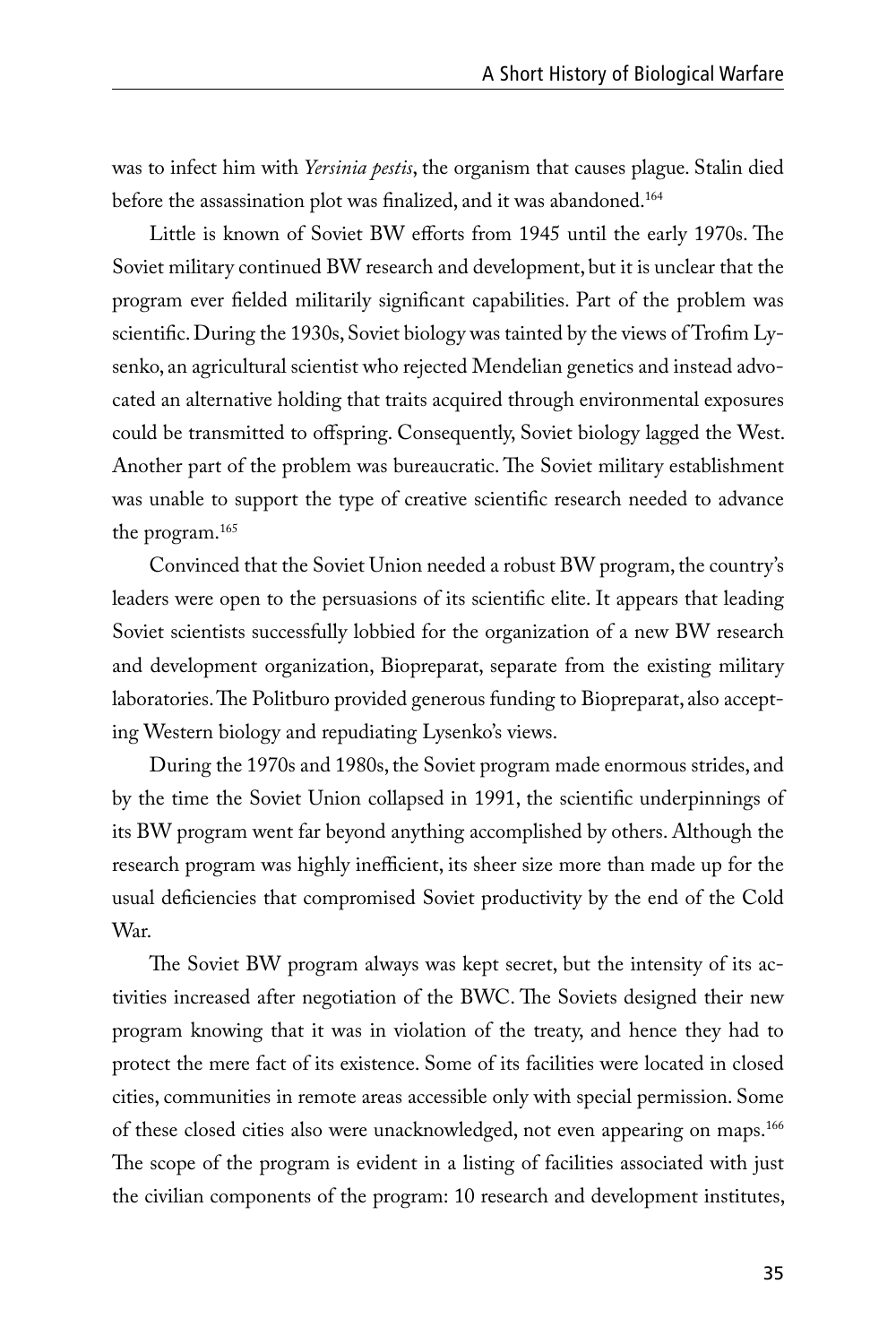14 production and mobilization plants, and 8 special weapons and facility design units.<sup>167</sup> There were additional military installations, including test sites that conducted open-air testing of munitions with a live agent.<sup>168</sup> The military and civilian production sites had the capacity to produce hundreds of tons of biological agent per year.169

The research facilities engaged in a wide range of activity, both offensive and defensive. Some work was devoted to enhancing traditional biological agents, but the Soviets also were interested in adopting emerging pathogens and creating novel biological agents. Biopreparat was organized mainly to develop enhanced pathogens resistant to antibiotics and able to evade vaccine protection. The Soviets explored certain emerging infectious diseases as potential BW agents, including the Ebola and Marburg viruses. They eventually selected Marburg virus and developed formulations that would enable its use in weapons. Finally, the Soviets were attempting to develop so-called chimeras, biological agents that incorporated genetic components from different pathogens to create an organism with unique characteristics. None of the novel agents were ready for service when the Soviet Union collapsed in 1991. Among the agents being developed was a strain of vaccinia, the virus used in the smallpox vaccine, incorporating genes from the Ebola virus. Another variant added genes that produce certain bioregulators (chemicals naturally present in the body) with the intent of disrupting the immune system.<sup>170</sup>

Most of the biological agents adopted by the Soviet Union were like those used in other BW programs, such as the smallpox virus, *B. anthracis*, *Coxiella burnetii*, and *Y. pestis*, all weaponized by the early 1970s. The only new agent added to the program by the beginning of the 1990s was the Marburg virus, but it seems likely that new strains of older agents replaced those previously in use.<sup>171</sup>

Because little is known about Soviet biological weapons design, concepts of operation, or the intended strategic role of their BW program, it is impossible to assess its likely effectiveness. However, the Soviets developed standardized techniques for large-scale production of pathogens and associated formulations to enhance dissemination and virulence. They certainly viewed their weapons as having both strategic and operational utility.<sup>172</sup> The Soviet Union built a huge complex for the production of biological weapons. A former Soviet BW scientist claimed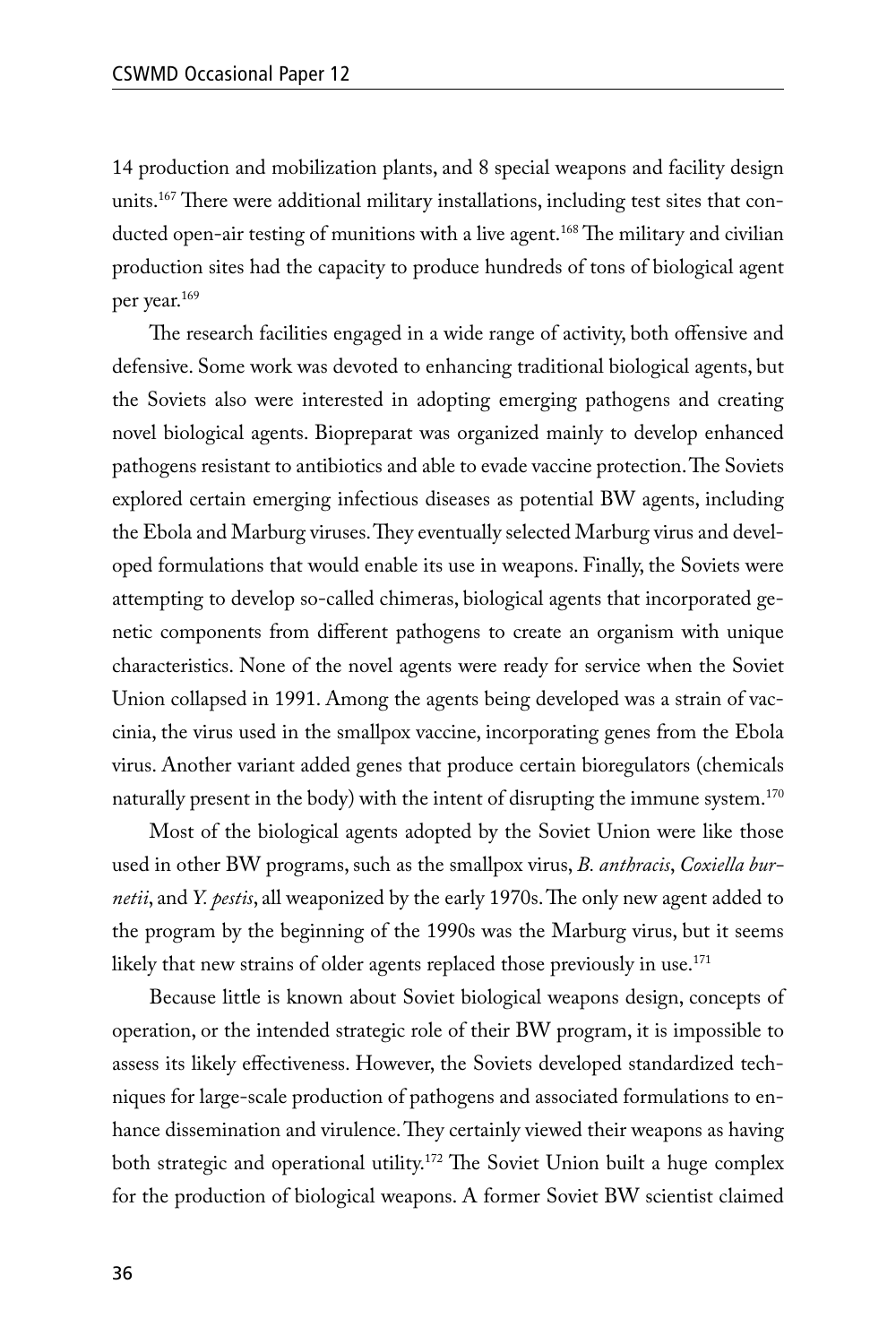that the Soviet Union maintained a stockpile of 20 tons of smallpox virus, grown in eggs and constantly replenished as old stocks lost viability. It also built 3 plants with an annual wartime production capacity of 1,800 tons of *B. anthracis*. 173

It is unclear whether the Russians have entirely terminated the former Soviet BW development program. In 1992, Russian president Boris Yeltsin admitted that the Soviet Union had operated a BW program in contravention of its BWC obligations and promised to terminate it. Yeltsin encountered considerable opposition to his efforts, and it is unclear that all elements of the program were shut down. The Russian government officially admitted to some of its past activities in a report to the United Nations in 1992 (a document submitted as a BWC confidence-building measure), but by 1994 it had backed away from that admission.<sup>174</sup>

Since then, the U.S. Government has regularly expressed concerns about the lack of transparency. In 2005, for example, the U.S. State Department declared, "The United States judges based on all available evidence that Russia continues to maintain an offensive BW program in violation of the [Biological and Toxin Weapons] Convention."175 The Barack Obama administration did not repeat the allegation that the Russians kept a BW program, but in 2016 it still reported that the Russians "have not satisfactorily documented whether this program was completely destroyed or diverted to peaceful purposes."176

In 2012, Vladimir Putin called for the development of "weapons systems based on new principles," including genetics.177 Subsequently, the Russian minister of defense reportedly initiated planning to implement this agenda.<sup>178</sup> Acquisition and use of such a "genetic weapon," whether based on new or old principles, is illegal under international law. As far as is known, the Soviet Union never employed its biological weapons during the Cold War.

*Syria.* The first references to a Syrian BW program appeared in 1990, but it is not known when the program started. The Syrians admitted to producing ricin toxin for use in weapons.179 In contrast, no evidence has emerged to support claims that Syria also was exploring biological agents, including *B. anthracis*, or that it developed and deployed missile warheads for their delivery.180

*The United Kingdom.* The efforts of the United Kingdom built on the country's World War II experiences. Initially, efforts to develop BW capabilities had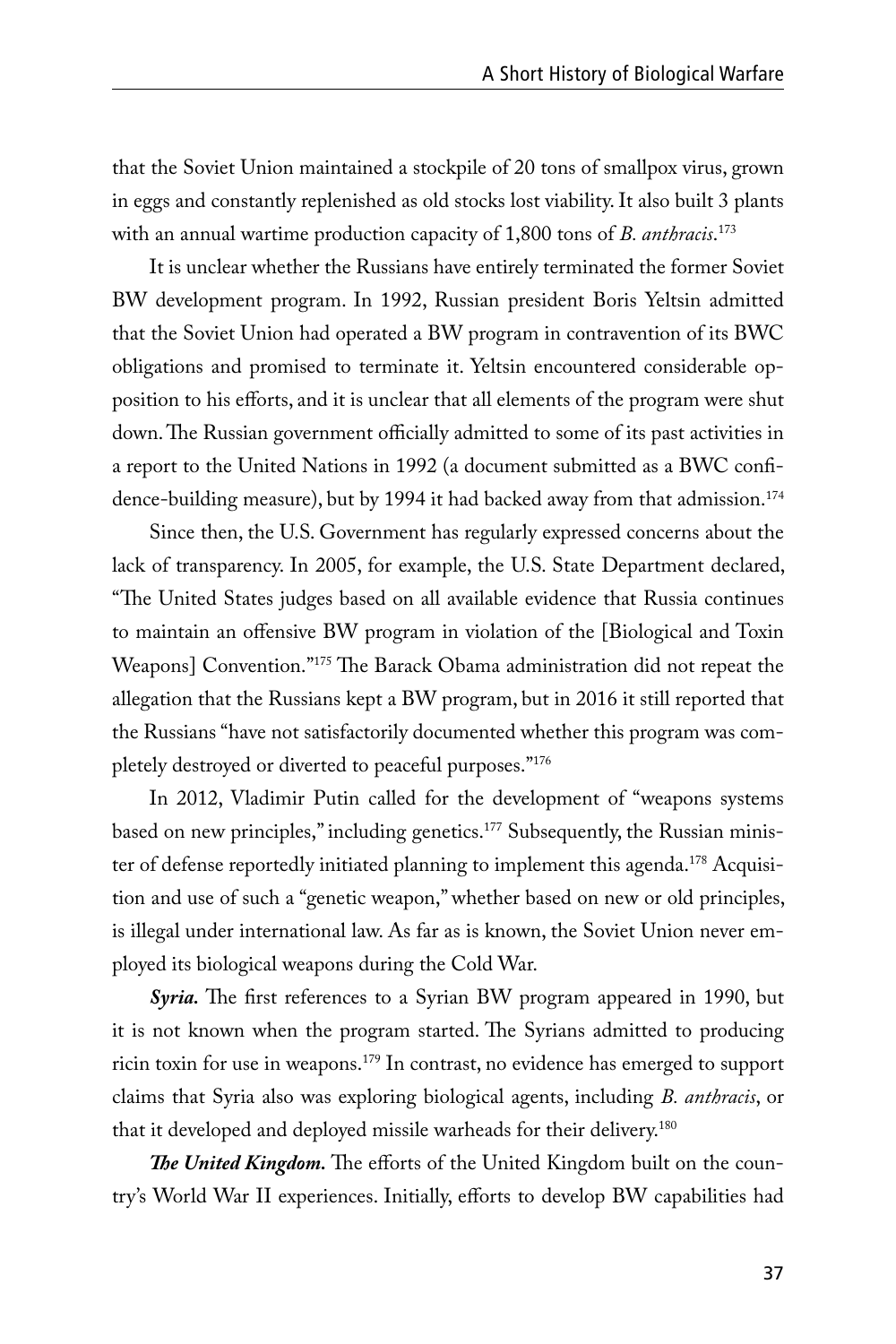a priority equal to that assigned to the atomic bomb program. The Air Ministry drafted a requirement for the development and procurement of air-delivered cluster munitions for use against Soviet industrial centers. In other words, civilians would be the primary target. Support infrastructure was improved, including construction of a small production facility to produce quantities of biological agent. Open-air biological agent releases, intended initially to test biological munitions, were conducted in the Caribbean and off the coast of England. Among the agents tested were *B. anthracis*, *Brucella suis*, *Brucella arbortus*, and *Francisella tularensis*. 181

The program produced little. The weapons tests were disappointing, as the existing bomblets proved highly inefficient. In 1952, a new British military strategy downplayed the importance of the BW program, assigning greater importance to nuclear weapons, and the requirement for a near-term biological weapons capability was eliminated. Over time, even the long-term need for a biological munition disappeared, and by 1957 all offensive development activity had ended.182 Although the British retained considerable expertise in BW science and technology, supporting a technically sophisticated biodefense effort, they never had an operational capability to employ biological weapons.

Paul Gordon Fildes, who had led the program during World War II, ultimately concluded in 1955, "It was becoming clear that the hazards of biological warfare, as distinct from sabotage, were not as great as has been thought."183 While British military planners accepted that North Atlantic Treaty Organization countries might need BW capabilities, they also concluded that the United Kingdom did not. They believed BW was not useful as a deterrent and could not identify a useful operational military role for it. British policy never changed, even after the United States demonstrated a strategic BW capability in the 1960s.

*The United States.* The United States almost certainly had the world's most accomplished BW program during the Cold War, at least until it was canceled in 1969. Support for the program waxed and waned, and levels of funding fluctuated accordingly. However, the quality of the science that supported it was excellent, and program leaders persistently worked to solve the many technical obstacles to a fully realized BW capability. In the end, the program failed because the U.S. national security establishment found no strategic rationale for BW.184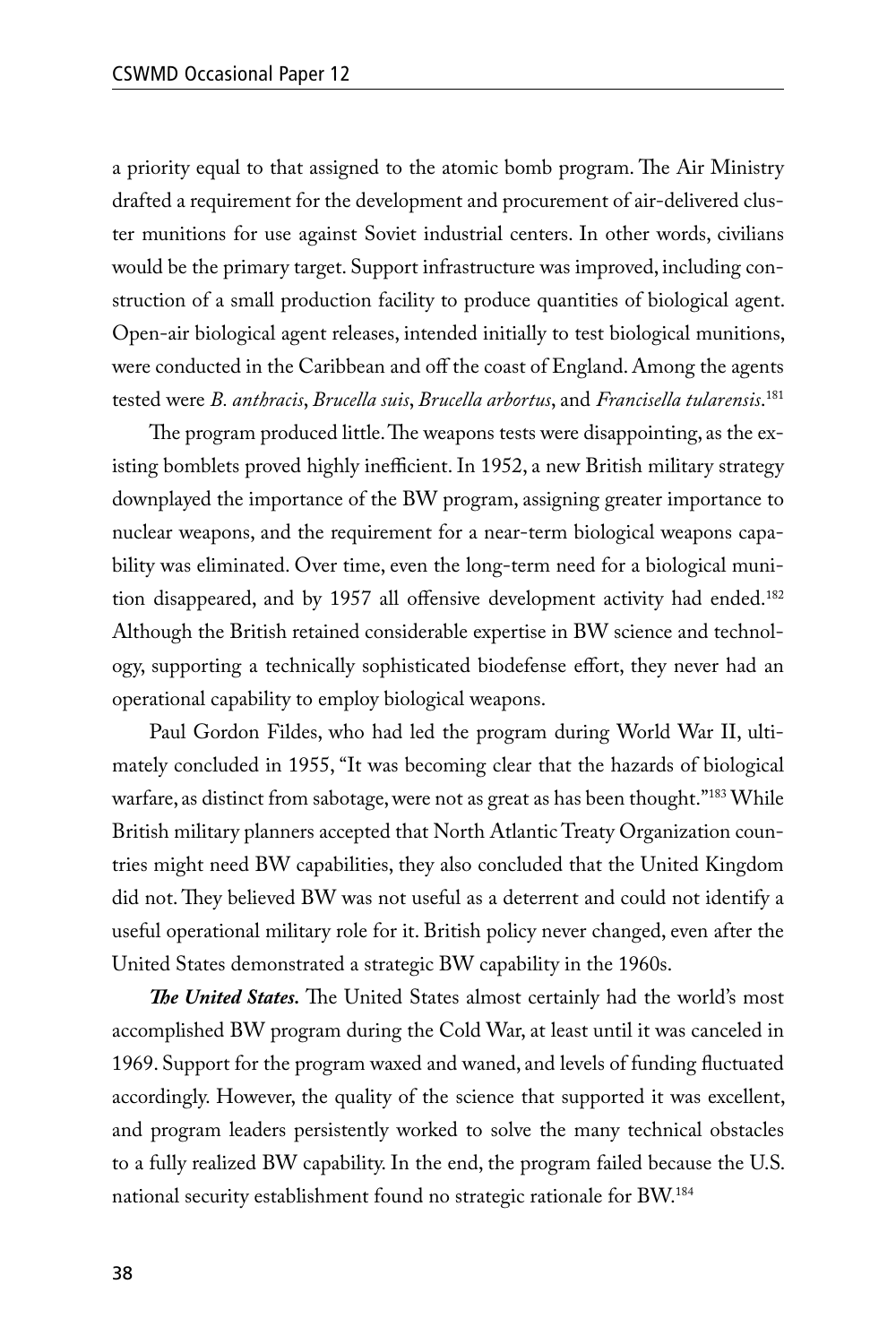U.S. BW scientists understood the implications of agent aerosolization and focused efforts on the complex task of identifying agents, formulations, and dissemination systems optimized for that purpose.<sup>185</sup> Through a series of elaborate field trials, the United States eventually demonstrated an ability to disseminate lethal biological agents over large areas. By the mid-1960s, the U.S. Air Force had a bomblet delivery system that allowed a single B-52 bomber sortie to affect 10,000 square miles as well as spray tank systems for use on fighter-bombers affecting 25,000 to 50,000 square miles. It also sought to develop agents with differing characteristics, including a focus on supposedly nonlethal agents that could be used in limited wars. Indeed, in the late 1950s, the program invested far more on so-called incapacitating agents than acknowledged lethal agents.186

Considerable effort was devoted during the 1950s to develop anticrop munitions. The intended target was the agriculture of the Soviet Union and China. The U.S. Army acquired biological agents and associated delivery systems for use against rice, rye, and wheat. The requirement apparently derived from a need to undermine the ability of the Communist countries to fight a protracted war.<sup>187</sup> The utility of these weapons was dubious in the strategic environment that emerged during the Cold War. The technical effectiveness of these programs also was unclear.

Despite claims that the United States employed biological weapons during the Korean War, the reality is that it had no capability to use biological agents in a militarily significant way at that time.<sup>188</sup> There is little evidence to support claims that the United States used biological weapons during that conflict and considerable evidence that the allegation was not true.<sup>189</sup>

The U.S. program was terminated unilaterally in 1969 by President Richard M. Nixon (toxin work was not stopped until later), who concluded that biological weapons added little to U.S. security even as they complicated arms control negotiations with the Soviet Union.190

### Biological Arms Control and Disarmament

Negotiations to prohibit biological weapons became part of the agenda of the international community with the organization of the United Nations. Initial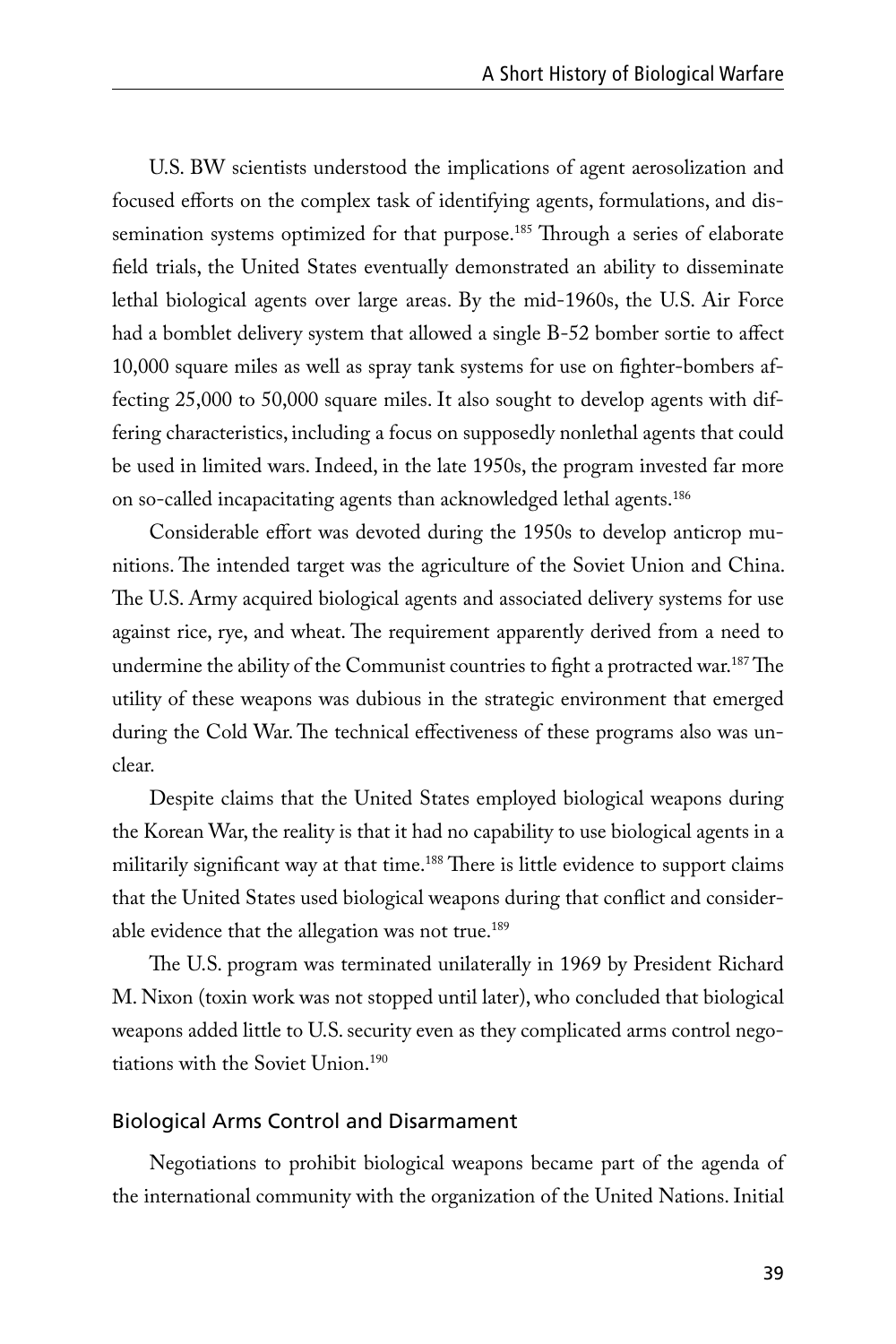discussions focused on a treaty aimed at both chemical and biological weapons, but little progress was made until the mid-1960s. At the insistence of the British, negotiators began to focus on a treaty limited solely to biological weapons. The result was the 1972 BWC, which prohibited possession of any biological and toxin weapons. Although the treaty does not define what constitutes a biological weapon, subsequent deliberations made clear that the agreement proscribes the possession of any weapon that incorporates any pathogenic microorganism or poison of biological origin, including those developed using science that did not exist at the time the treaty was negotiated.<sup>191</sup>

The Soviet Union never intended to respect the treaty. Its efforts to develop biological weapons accelerated after the BWC entered into force. Because the BWC lacks verification procedures, the treaty's signatories tried to negotiate a protocol to provide them during the 1990s. The attempt failed. While the United States is often blamed, Russia and the members of the Non-Aligned Movement also undermined the negotiations. U.S. opposition reflected widely held views in Washington that the proposed agreement was fatally flawed, unlikely to uncover treaty violations or otherwise enhance confidence in treaty compliance.<sup>192</sup>

Despite the treaty's flaws, it plays a central role in the delegitimization of BW. Review conferences, held every 5 years since the treaty entered into force, provide an opportunity for the international community to reaffirm its continued importance. At those meetings, the states' parties have also concurred that the agreement comprehensively applies to new scientific developments. As the 2006 conference reported, the treaty "applies to all scientific and technological developments in the life sciences and in other fields of science relevant to the Convention."193 The failure of the 2016 Review Conference to reach agreement has generated concerns about the treaty's future.194

Preventing countries from acquiring biological weapons capabilities also is a part of the BW nonproliferation regime. The Australia Group, created as a response to Iraq's use of chemical warfare agents during its war with Iran in the 1980s, strives to harmonize export regulations among a like-minded group of countries. It covers biological warfare agents and equipment need to produce biological agents and weapons.<sup>195</sup> In addition, United Nations Security Council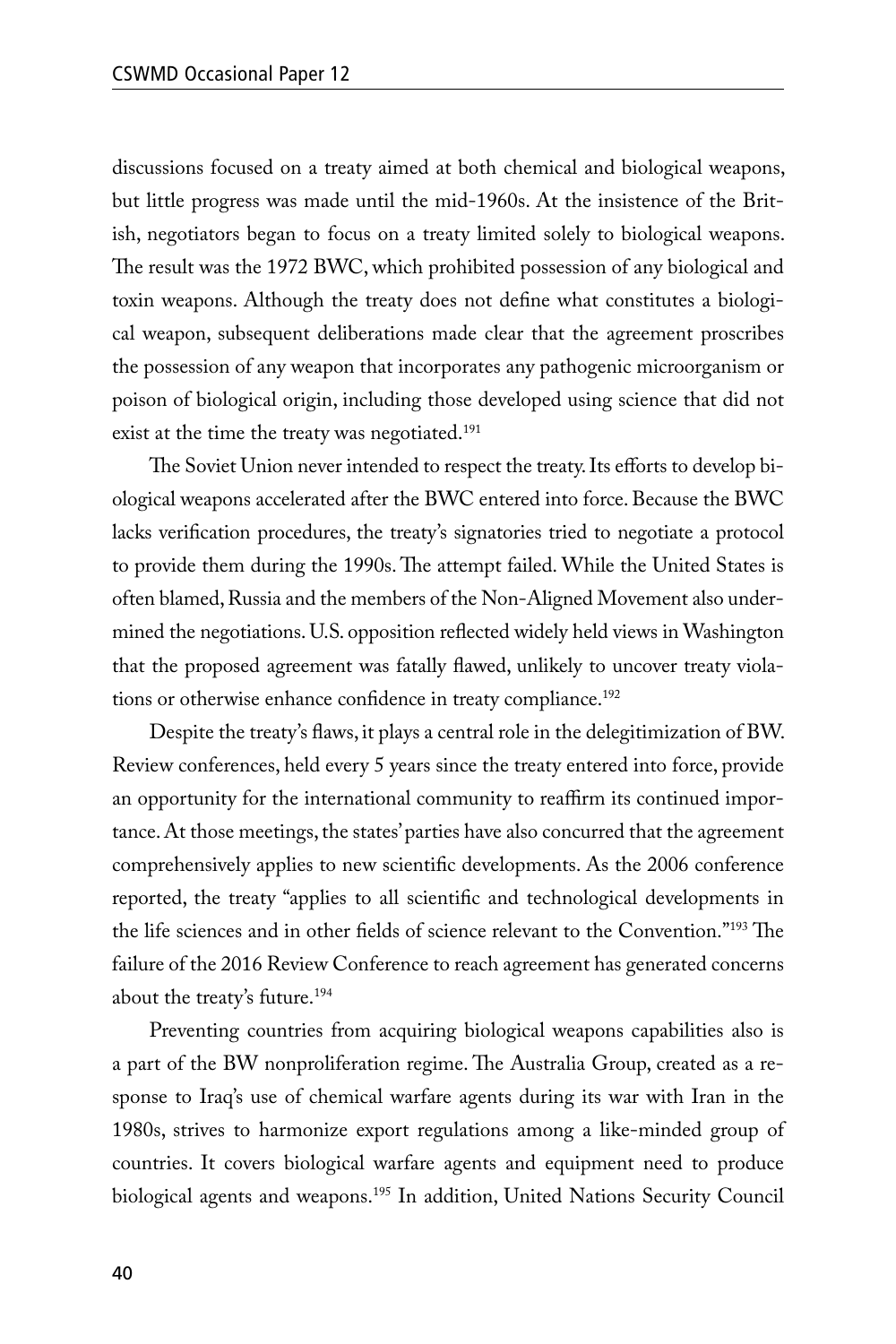Resolution 1540, originally adopted in 2004, requires all UN member states to prevent terrorists from obtaining access to weapons of mass destruction, including BW capabilities. In 2010, the resolution's mandate was extended to 2021.<sup>196</sup> More recently, scientific organizations supported by national governments have created codes of conduct to establish norms against the use of biology as a weapon.<sup>197</sup>

#### State Use

A few countries, including Israel, Rhodesia, and South Africa, made limited, small-scale use of biological agents. These activities were little more than biological sabotage, not too dissimilar from German BW operations during World War I, and had nothing in common with the sophisticated aerosol delivery techniques mastered by the United States and the Soviet Union.

Israel employed biological agents on several occasions during 1948 by contaminating water supplies. Some Israeli operatives attempting to spread infectious agents were captured by the Egyptian army in Gaza. Allegedly, the Israelis also tried to attack Syrian forces. In addition, there is evidence that the Israelis targeted Palestinian settlements, apparently to prevent refugees from returning to their former homes.<sup>198</sup> There also were allegations that a British military unit was attacked.199 These were crude attacks, less sophisticated than the ones launched by the Germans decades earlier.

The Rhodesian government employed biological and chemical agents during its struggle against African nationalists in the 1970s. It made extensive use of chemicals, usually by contaminating clothing with deadly pesticides, probably killing hundreds of guerrillas. Some reports allege that it also made a failed attempt to disseminate the pathogen responsible for cholera and experimented with other agents as well. Claims that the Rhodesians were responsible for a massive anthrax outbreak among cattle that led to a substantial number of cases of gastrointestinal anthrax, including many deaths, have never been proved.<sup>200</sup>

The South Africans admitted to mounting a few small biological attacks. Reportedly, they tried to spread cholera in a guerrilla camp, but the water treatment system killed the pathogens. One account claims that they also distributed sugar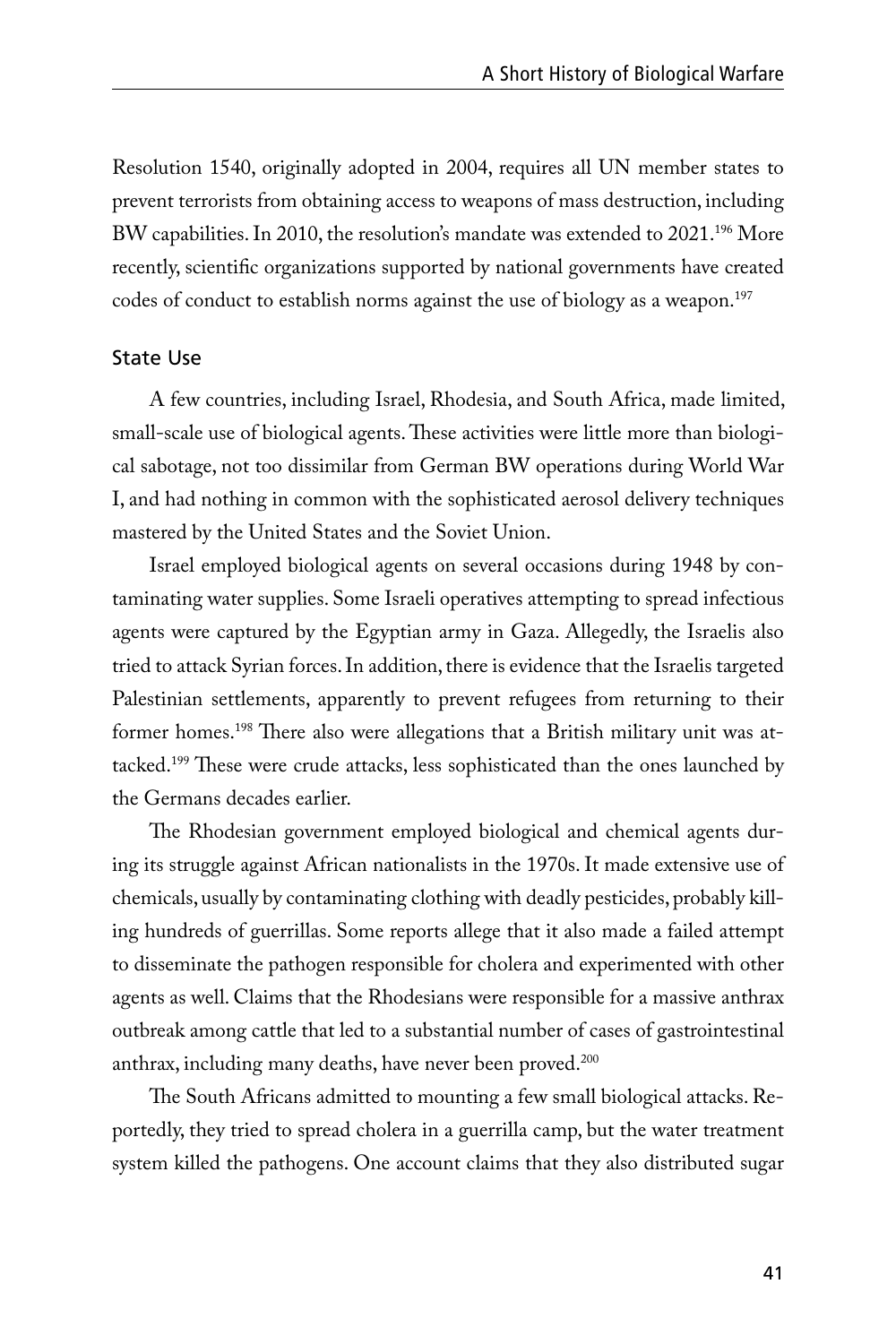contaminated with *B. typhimurium* at a meeting of the African National Congress. It is doubtful that these attacks were effective.<sup>201</sup>

It also appears that officials working for the Brazilian government's Indian Protective Service deliberately introduced pathogens into the aboriginal population. Mestizos, people of mixed blood, sick with smallpox, influenza, tuberculosis, and measles, were sent to interact with aboriginal peoples between 1957 and 1963. Investigators could not confirm reports that some Indians were infected with the smallpox virus. There is no evidence to suggest that these actions were officially sanctioned by the country's leaders.<sup>202</sup>

Although there are numerous additional allegations of employing biological weapons during the Cold War era, most are untrue. The Soviet Union and its allies were responsible for spreading many of them, including false claims that the United States spread biological agents during the Korean War, that HIV originated in U.S. BW laboratories, and that the United States mounted numerous biological attacks on Cuba.<sup>203</sup>

#### Nonstate Use

During the Cold War, there was limited terrorist interest in BW.204 The only significant act of bioterrorism during that period was committed by a cult group, the Rajneeshees, in 1984. Having come into conflict with the local community, the leaders of the cult decided to take over the county government by suppressing voter turnout. This was to be accomplished by making voters too sick to cast their ballots on election day. They experimented with their biological agents in August and September by contaminating food at restaurants in the town of The Dalles, Oregon, with a common foodborne pathogen, *Salmonella typhimurium.* These attacks ultimately caused 751 people to become ill, including several dozens who had to be hospitalized. The plot was uncovered when internal conflicts led the cult's leaders to accuse former members of conducting the biological attack.<sup>205</sup>

The Aum Shinrikyo, a Japanese cult group, created both chemical and biological weapons programs, attempting to produce both botulinum toxin and *Bacillus anthracis*. There is no evidence that the cult ever acquired strains of *C. botulinum* capable of producing the toxin or the virulent *B. anthracis*. Recent evidence suggests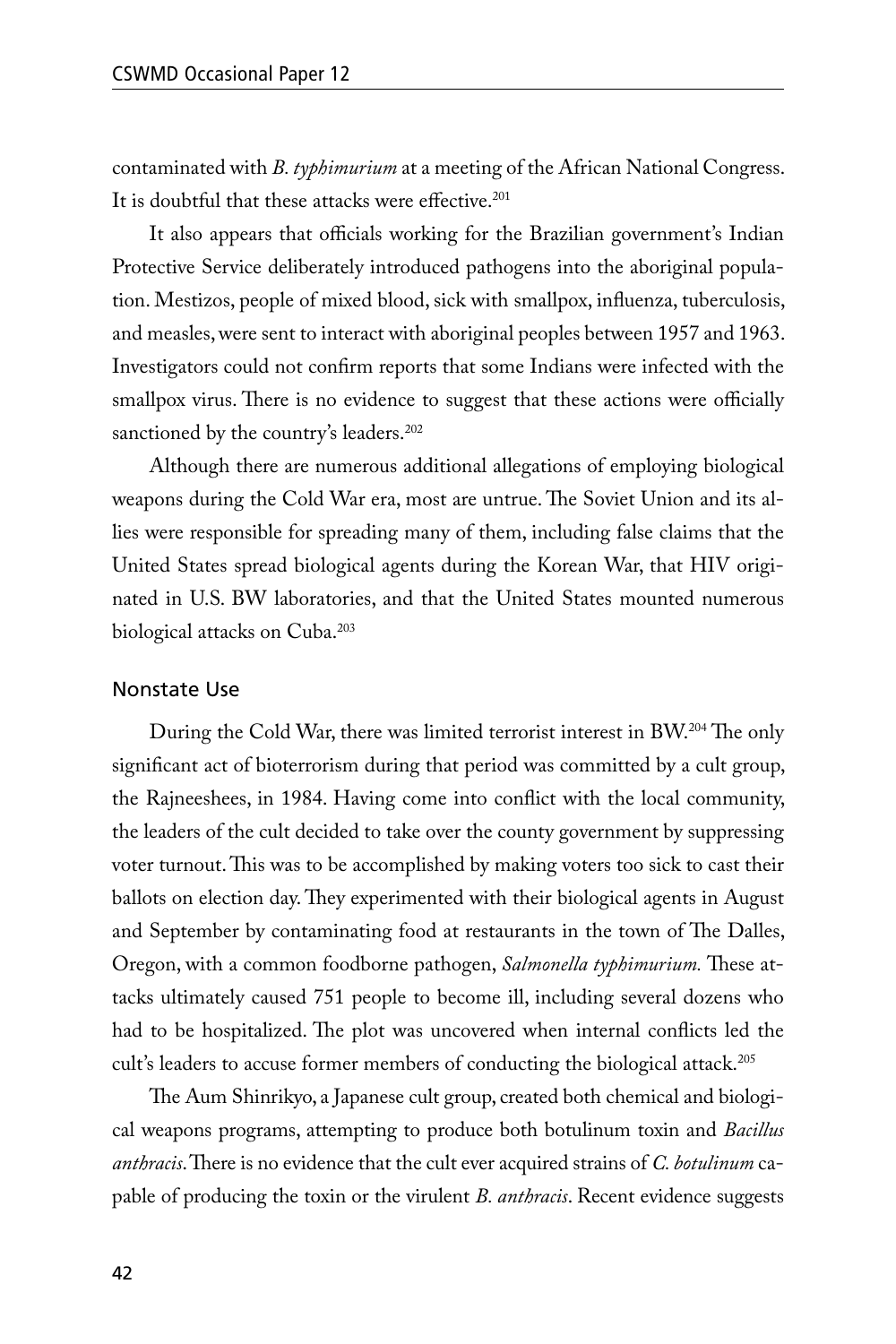that the group deliberately obtained a vaccine strain of *B. anthracis*, believing that it could employ newly developed techniques to insert the toxin-producing plasmids that are missing from the vaccine strain. Aum produced quantities of this supposedly lethal strain and tried to disseminate it but to no effect. In addition to lacking a deadly strain of the pathogen, their dissemination device was totally ineffective.<sup>206</sup>

Al Qaeda created a BW program in the late 1990s. Some evidence suggests that it was motivated at least in part by growing commentary in the United States about the dangers of bioterrorism. In any case, the program was still in the formative stage in September 2001. Although the group had made progress in constructing a laboratory in Afghanistan, there is no evidence that it ever obtained any biological agents. The available evidence suggests that its activities were disrupted by the U.S. invasion of Afghanistan, and the program was never reconstituted.<sup>207</sup> Other jihadi groups also have expressed interest in BW but generally seem to focus on capabilities easier to acquire but less likely to inflict catastrophic casualties.208

The last major bioterrorism event (although it might better be classified as a biocrime) was the anthrax letter attacks that occurred in September and October 2001. The letters targeted three news outlets and two U.S. Senators. The *B. anthracis* in the last two letters sent was highly refined. While not weaponized in a military sense, the agent readily spread through the air when the envelopes were opened. The Federal Bureau of Investigation (FBI) ultimately identified the perpetrator of the attacks as Bruce Ivins, an anthrax expert at the U.S. Army Research Institute of Infectious Disease. Although critics have cast doubt on the FBI's case, an independent psychological evaluation suggests that Ivins was capable of having committed the crimes.209

Finally, there were several biocrimes committed using pathogens during the last half of the twentieth century. Most were relatively minor. A notable case was the deliberate infection in the early 1990s of a woman by a Louisiana doctor with HIV-infected blood. In that case, the prosecutors used newly developed genetic tests to demonstrate that the HIV in the victim was consistent with the HIV in samples held by the suspect. This was the first courtroom test of the new science and demonstrated that judges were willing to accept such forensic evidence. The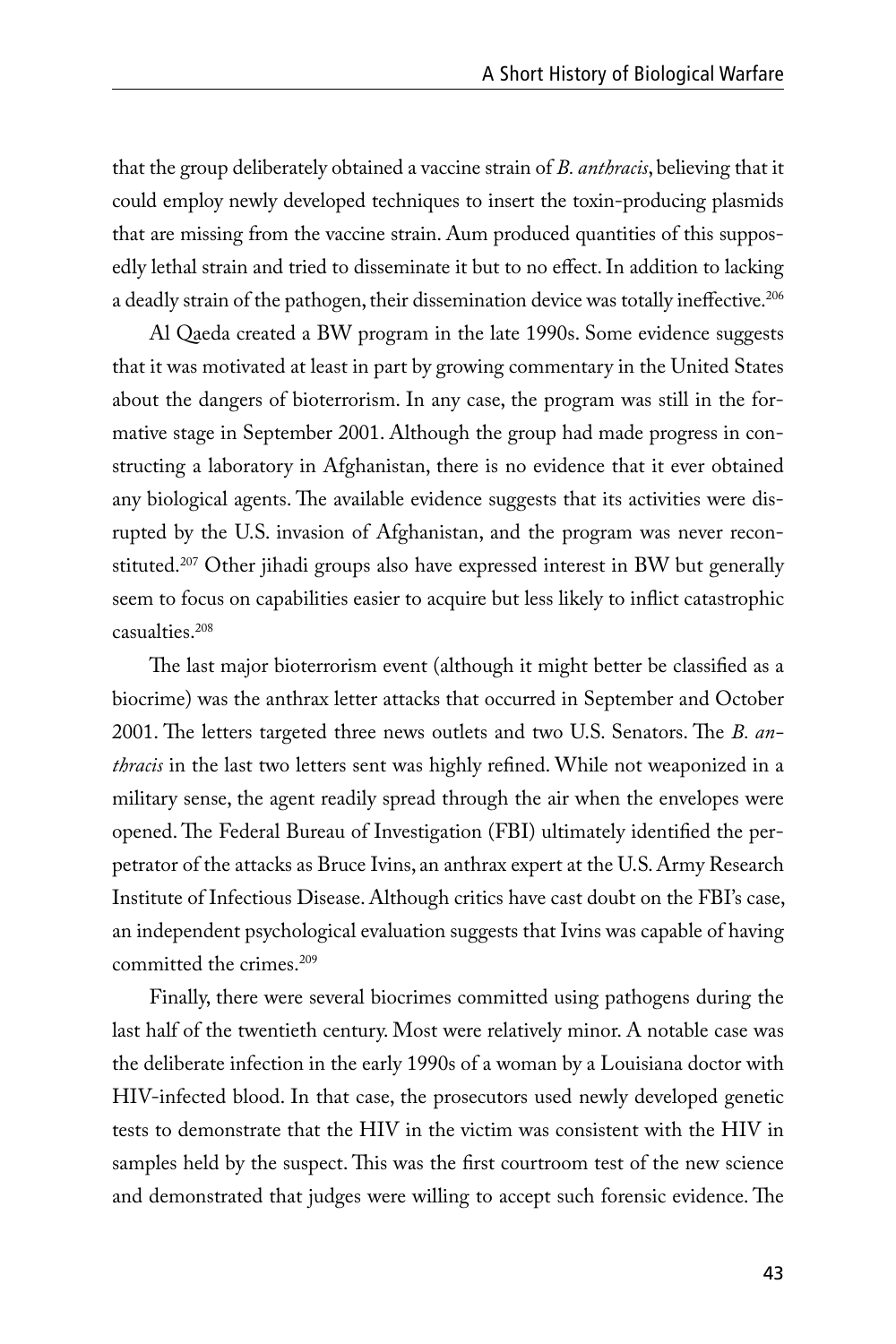accused physician was convicted, and appellate courts upheld the use of the biological forensics.<sup>210</sup>

In another notable case that occurred in the late 1990s, public health investigators linked a hospital technician to an unusual outbreak of Shigella associated with the eating of pastries. This was the first time that law enforcement officials employed epidemiology as an investigative tool to support the prosecution of the suspect. The suspect was convicted.<sup>211</sup>

### Summary

Since the end of World War II, BW science and technology has developed in ways that could make effectively disseminated biological weapons as deadly as thermonuclear weapons.<sup>212</sup> At the same time, globalization and the widespread adoption of so-called dual-use technologies—those with legitimate uses for commerce, science, or medicine—have made many of the underlying scientific and technical capabilities required for BW programs accessible even to small groups and individuals.213

The growth in BW's lethality was not matched by increased use. Indeed, there is no evidence of widespread use of biological agents since 1945. There were smallscale attacks, amounting to biological sabotage, but none of those exploited the new dissemination technologies developed by the United States and the Soviet Union. There was some terrorist interest in BW and a few instances of actual use. These attacks either failed or caused sickness but no deaths. The deadliest biological attacks have been attributed to criminals. Why has there been so little resort to BW since 1945? There is no clear answer to that question, but it is likely to have resulted from some combination of a lack of interest, countermeasures that reduce the attractiveness of BW for those inclined toward exploring its utility, and at least some good luck.<sup>214</sup>

## Biological Warfare's Future

What is the future of BW? Will there be a resurgence of BW proliferation? Will nonstate actors resort to bioterrorism? Will any countries or states employ biological agents to inflict catastrophic casualties?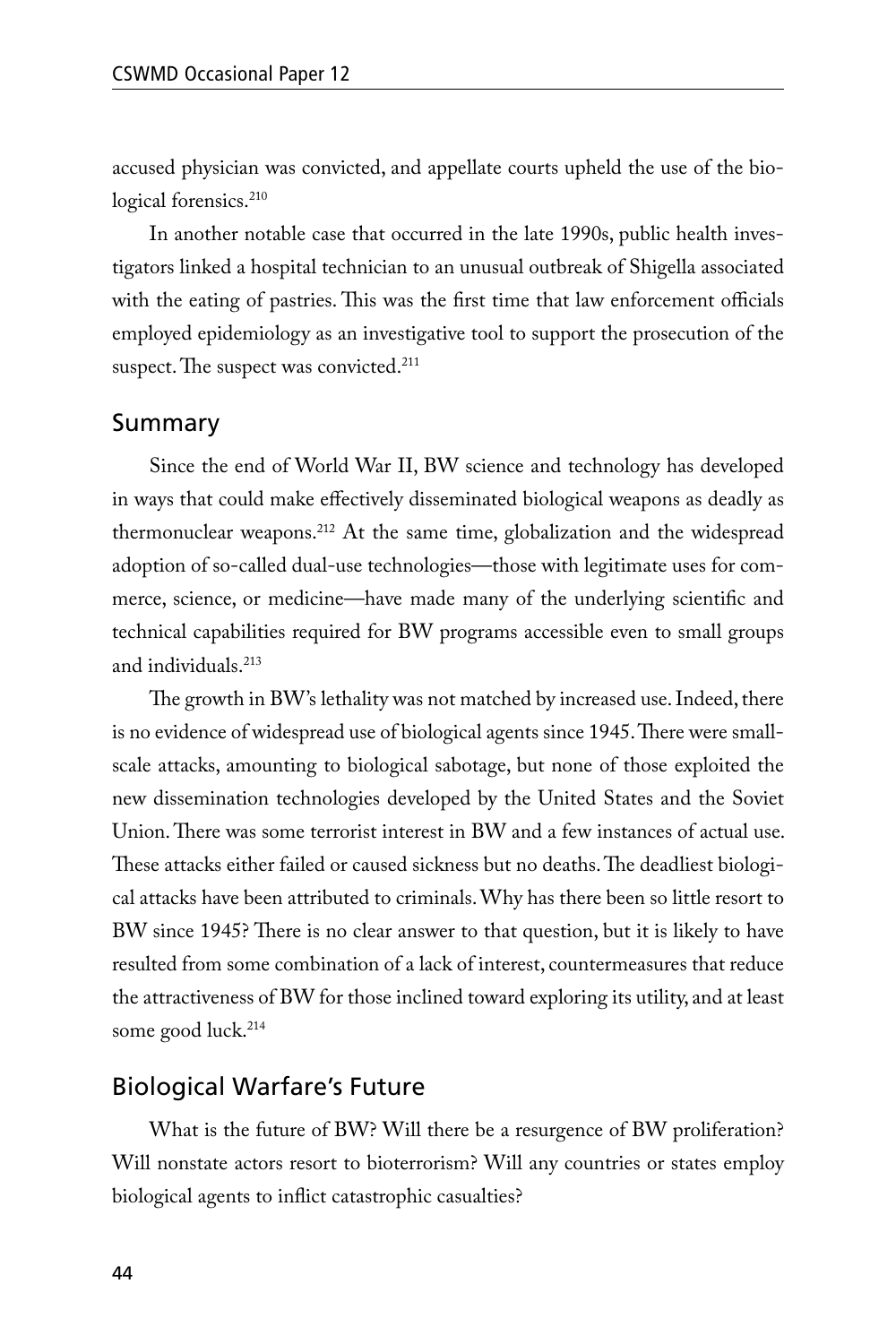As this study illustrates, biological warfare has been rare. So far as is known, the only significant use resulting in substantial loss of life was by Japan against the Chinese during the 1940s. Despite advances in BW science, the only subsequent uses have been sabotage operations resulting in few casualties. Why it has been so rare is unclear, because the simpler forms of biological sabotage have been accessible for more than 100 years.

Some argue that continuing advances in the biological sciences, the globalization of biological skills and technology, and the growing accessibility of enabling technology will inevitably result in more, and more deadly, use of biological weapons. Capabilities once limited to the Soviet Union and the United States might be accessible even to nonstate actors in the future. Indeed, given the pace of new scientific discovery, capabilities not available to even the superpowers during the Cold War might be accessible to lone actors.215

In contrast, others are more skeptical, arguing that biological weapons are harder to develop and employ than many have claimed. These skeptics also contend that technical considerations may not be the most significant constraint. Tacit knowledge, which is undocumented information essential for the exploitation of science and technology required to make biological weapons, is known to practitioners of BW (an ever-smaller group) but not to others expert in the biological sciences. Additionally, there is limited evidence that states or nonstate actors will be attracted to BW because they or their supporters might find the use of biological weapons morally or politically repugnant.<sup>216</sup> Some argue that ultimately there are strong norms against BW and that the few attempts to use it represent outliers unlikely to be often repeated.<sup>217</sup>

If the use of biological weapons increases in the future, it will be because some past constraint has disappeared. Although technological and scientific advances might facilitate that trend, it is most likely to result from fundamental changes in attitudes toward the use of disease as a weapon.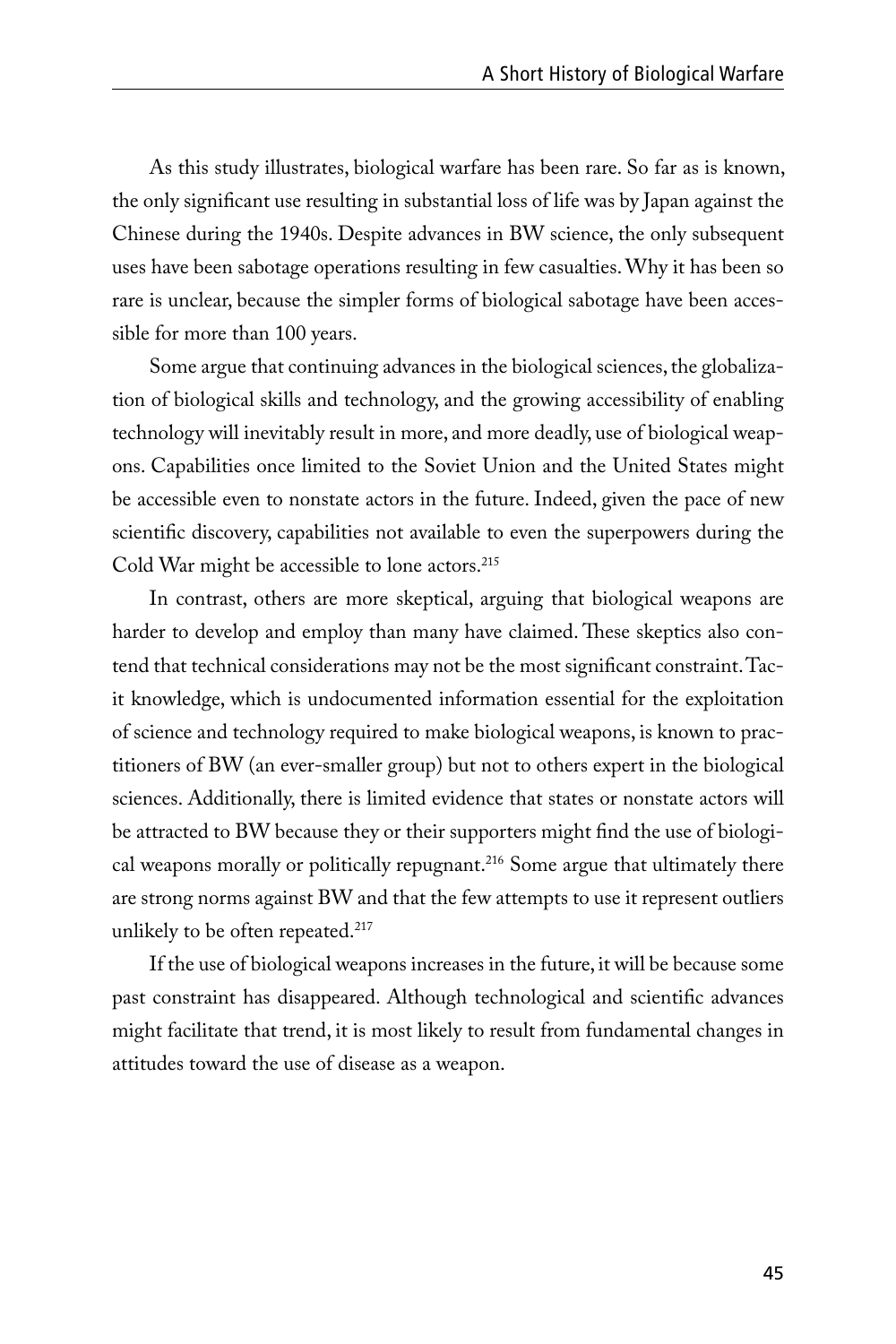## Appendix 1. Additional Reading

Readers unfamiliar with BW should start with a topical overview. Useful starting points are books by Jeanne Guillemin, Greg Koblentz, and Milton Leitenberg.<sup>218</sup> All approach the subject in different ways, so they are not interchangeable, and each has its strengths. Dated, but still relevant, is the multivolume SIPRI study of chemical and biological weapons, *The Problem of Chemical and Biological Weapons*, and the BW section of an Office of Technology Assessment report, *Technologies Underlying Weapons of Mass Destruction*. 219 For a more technical treatment of biological warfare agents, the reader should review the chapters in *Medical Aspects of Biological Warfare*. 220

There is a growing literature on the history of BW. For those interested in exploring in detail, one possible starting point is this author's review of writings on the history of biological agent employment.221 Readers also should look at the sources used in that survey. The best starting point on pre-1945 history is the collection of essays in *Biological and Toxin Weapons: Research, Development, and Use from the Middle Ages to 1945*, edited by Erhard Geissler and John van Courtland Moon.222 A companion volume, *Deadly Cultures: Biological Weapons since 1945*, while also essential, is more uneven, reflecting the difficulties in studying more recent BW activities.<sup>223</sup>

Mark Wheelis has an excellent survey of the pre-1914 era, as well as the best review of World War I biological sabotage operations.224 Wheelis also wrote the best account of the alleged Mongol dissemination of plague in the 14<sup>th</sup> century.<sup>225</sup> Essays by Elizabeth Fenn and Philip Ranlet supersede Wheelis's review of the 1763 Fort Pitt smallpox attack.<sup>226</sup>

There is a substantial literature on the Japanese BW program. The best overview is probably an essay by Tsuneishi Keiichi.227 The work by Sheldon Harris also is essential, although he was more interested in documenting the horrors of Japan's laboratory research than in documenting the development, acquisition, and use of biological weapons.<sup>228</sup>

For French and German BW activities, the best sources are the essays by Olivier Lepick and Erhard Geissler in the Geissler and Moon volume.<sup>229</sup> There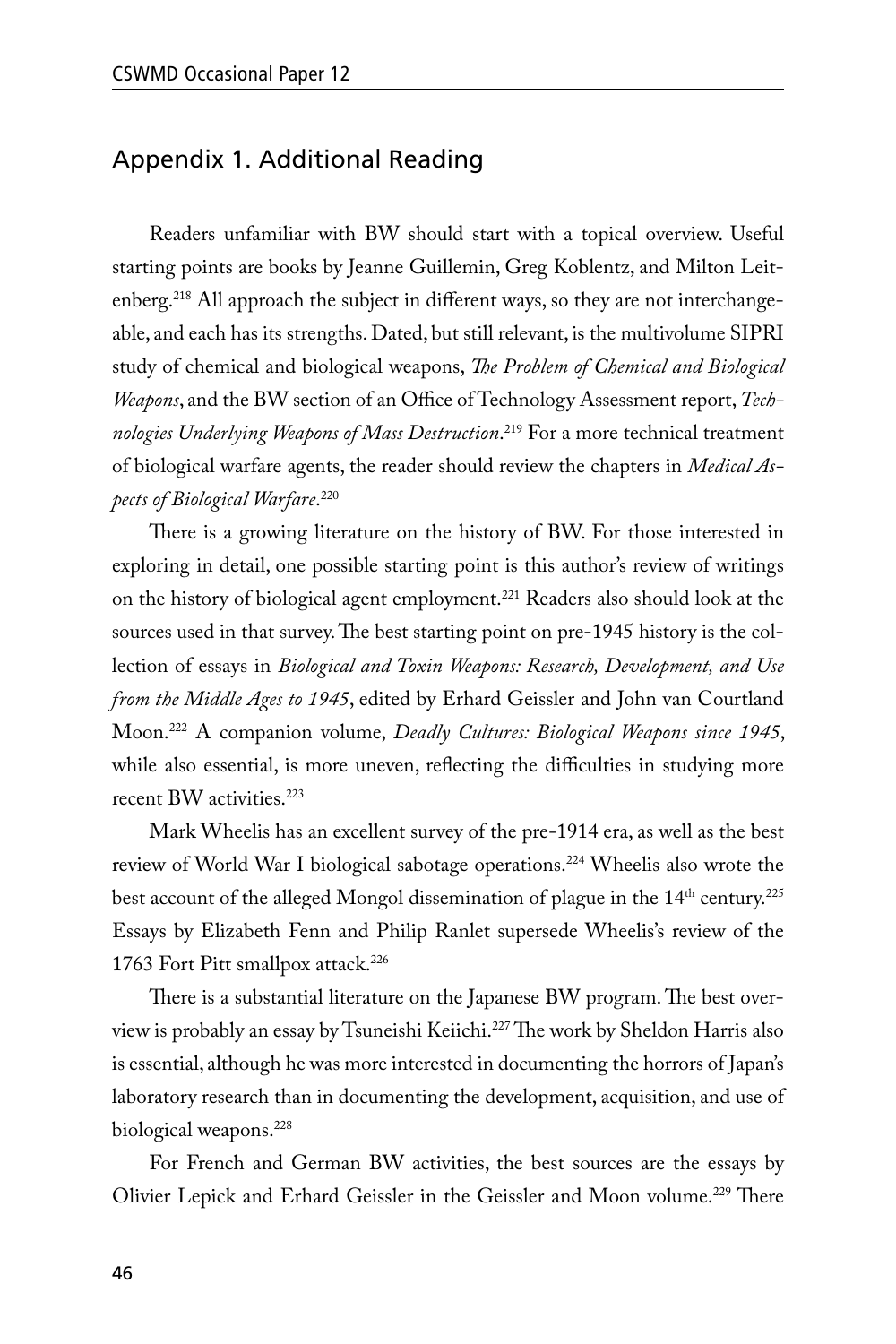are no good English-language studies of the Italian program. Recent research by Robert Petersen has confirmed the extensive use of biological agents and poisons by the Polish resistance during World War II.230 His work supplants the earlier research in Geissler's study of German BW.231

Soviet BW activities are the subject of an outstanding book by Milton Leitenberg and Raymond Zilinskas.<sup>232</sup> It provides the best single source on this important topic, although it is admittedly not comprehensive. Leitenberg and Zilinskas give a detailed reading of the program's scientific underpinnings, as well as a host of specialized topics, such as Soviet biological arms control policies and BW disinformation activities. Unfortunately, much remains unknown about the Soviet program, including the role of BW in the Soviets' strategic thinking, their biological weapons use doctrine, and their actual weapons.

There is no study of comparable quality and depth of the U.S. biological weapons program, although John van Courtland Moon has published useful essays on the topic.<sup>233</sup> The same volumes containing the Moon articles also provide reviews of the programs of both the United Kingdom and Canada, although they have been given longer treatment elsewhere as well.<sup>234</sup>

Other countries are thought to have had BW programs since 1945, but there are no useful histories of most of them. The main exception is Iraq's program, which is extensively documented in UN and U.S. Government documents, as well as numerous essays and books written by researchers associated with the efforts to uncover Iraq's activities.<sup>235</sup> Avner Cohen has written the best studies of Israel's BW program.236

Terrorist and criminal interest and use of biological agents are reviewed in *Biocrimes and Bioterrorism* by Seth Carus, while Maasaki Sugishima gives a more detailed account of Japanese biocrimes cases.237 *Toxic Terror*, a volume edited by the late Jonathan Tucker, contains several essays reviewing the bioterrorism activities of several groups, including the Minnesota Patriot's Council, the Rajneeshees, and R.I.S.E.238 Aum Shinrikyo's chemical and biological weapons programs are examined by Richard Danzig and his coauthors.<sup>239</sup> A more skeptical view of Aum's activities is offered by Milton Leitenberg.<sup>240</sup>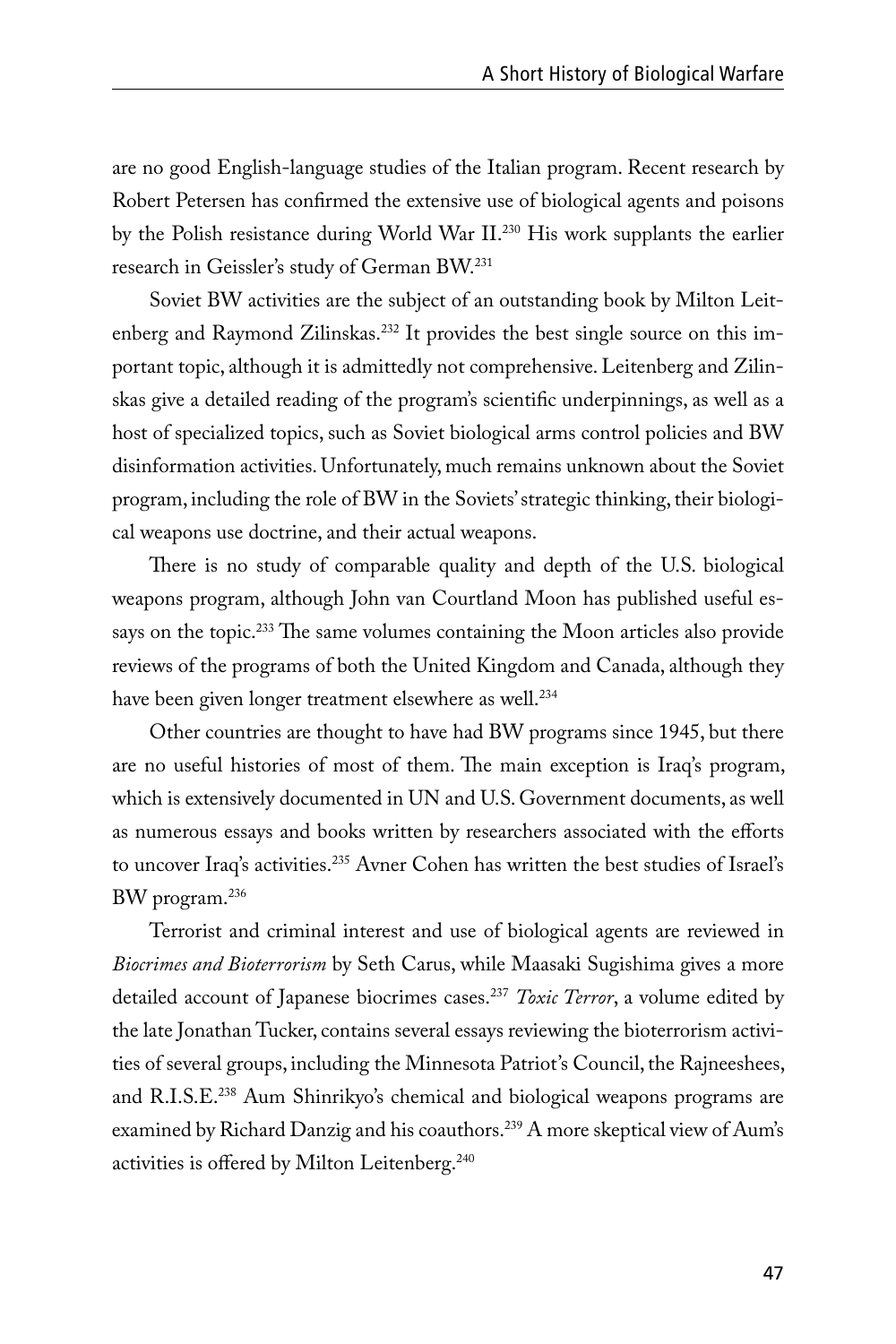# Appendix 2. Definitions and Methodology

A *biological agent* is a pathogen, a microorganism capable of causing disease in humans, animals, or plants. Conceptually, a biological agent also could be a microorganism capable of degrading materiel, such as bacteria that might attack the silicon on computer chips or tire rubber. Multicellular animals, such as insects, are not biological agents, although they can disseminate biological agents and have been used to deliver pathogens.

Other substances, such as toxins and bioregulators, are sometimes treated as biological agents but are more like chemical warfare agents. *Toxins*, poisons of biological origin, are produced by poisonous plants and animals, but most now can be made synthetically. Similarly, bioregulators, chemicals that control normal bodily processes, also are not considered BW agents.<sup>241</sup> There is a third category of substance, prions, which are infectious proteins that can replicate in their victim. They are chemicals, but their ability to replicate in a host gives them some similarities to pathogens. There are only two prions known to infect humans, but no BW program is known to have developed or employed infectious proteins, so they are not mentioned in this account.<sup>242</sup>

Potential biological warfare agents are not limited to some short list of pathogens but rather include all microorganisms pathogenic to humans, plants, and animals, as well as those that could be used to attack materials. According to a 2007 survey, there were more than 1,400 human pathogens, including 541 bacteria, 189 viruses, and 57 protozoa (the rest were parasites, such as ringworm, and fungi).243 A more recent study identified 219 pathogenic viruses and estimated that 3 to 4 more are identified every year.<sup>244</sup> While many of the diseases are rare and may cause only mild illness, nearly 350 are considered clinically significant.<sup>245</sup>

Pathogens aimed at agricultural targets, both plants and animals, also were adopted by several state biological weapons programs.<sup>246</sup> There is no comprehensive list of plant and animal pathogens, although one survey identified 616 pathogens of livestock (which included cattle, sheep, goats, pigs, and horses).247 Many of these also affect humans: 76 percent of viruses and half of bacteria dangerous to humans also affect animals, usually other mammals.<sup>248</sup> Anti-material agents have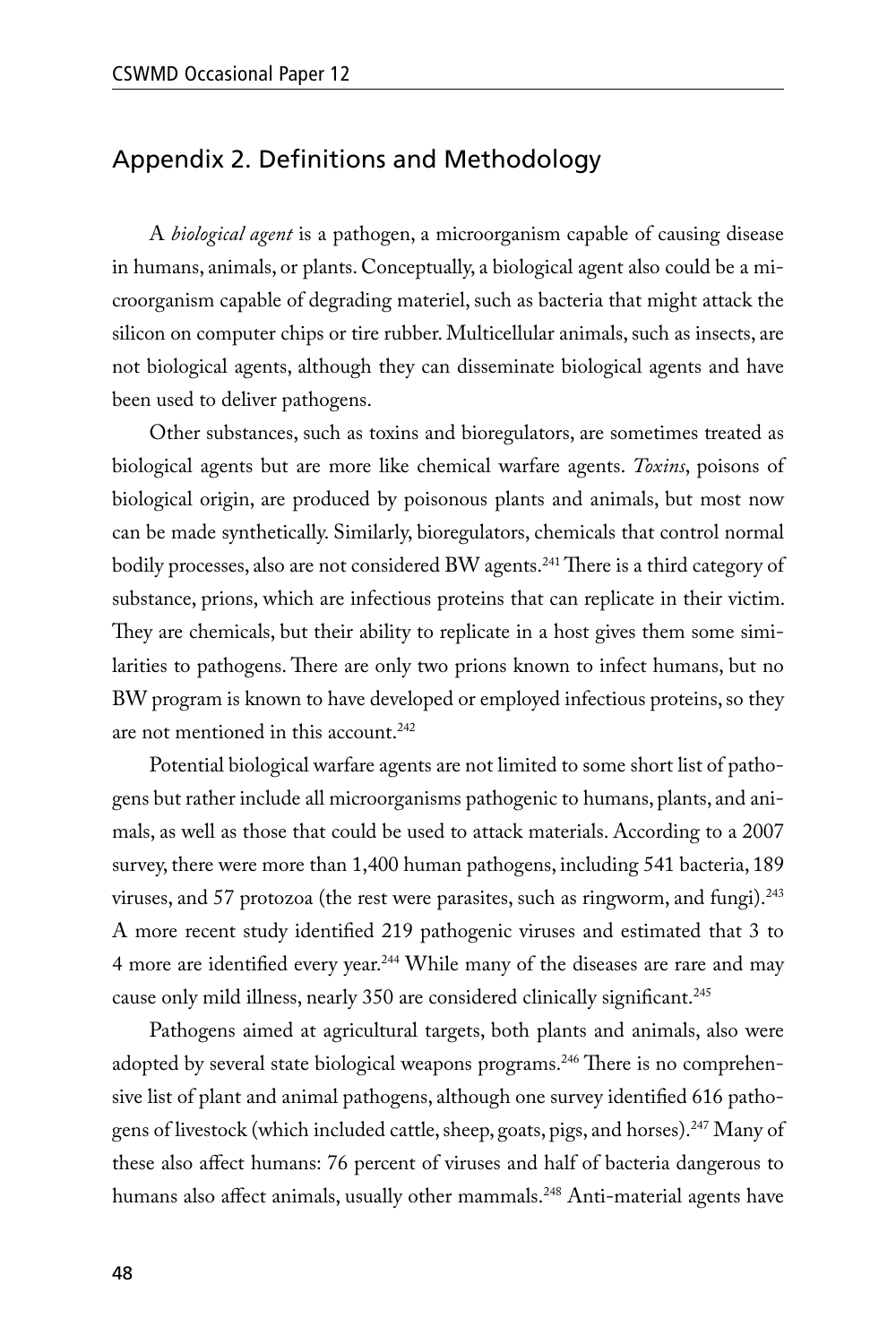been explored for their BW potential, but there is no evidence of their incorporation into any BW program.<sup>249</sup>

State biological weapons programs have valued certain desired characteristics for their anti-personnel BW agents, often related to lethality, producibility, and suitability for dissemination.<sup>250</sup> For that reason, they have focused on a relatively small number of pathogens naturally possessing those traits. Such technically demanding selection criteria are probably not applicable to terrorists or criminals, who may value different criteria, such as ease of access, which can lead to the selection of organisms considered useless by a state weapons program.251

A *biological weapon* consists of a biological agent packaged so that the microorganism can do harm, whether to a person, animal, plant, or materiel. It consists of the agent and some delivery mechanism. Biological weapons can be extremely complex, such as a bomblet carrying a ballistic missile warhead or a cruise missile with spray devices. In such cases, the agent might be formulated to incorporate additives that enhance its survivability once released into the environment or that make it easier to disseminate. Biological weapons also can be extremely simple, such as a vial containing a fluid consisting of a biological agent and growth media or an envelope with a dry powdered spore. Much of the art and science of BW is associated with techniques intended to enhance agent dissemination and survivability.252 Some biological agents can be transmitted through contact with *fomites*, materials contaminated by exposure to a pathogen, such as clothing, bedding, or other items that were in direct contact with someone who had the disease.<sup>253</sup>

Biological weapons are treated as weapons of mass destruction (WMD) by the international community. This is sometimes a source of confusion. While biological weapons can cause mass casualties, they are not destructive (except for hypothetical anti-materiel agents). Moreover, while biological weapons can infect indiscriminately, as when aerosol clouds of a biological agent are released into the air, they also can be highly discriminate, as when a single individual is infected using a needle. It is for this reason that some WMD definitions exclude uses of biological agents that do not result in mass casualties.254

*Biological warfare* (BW) is the term traditionally used to refer to the employment of biological weapons. It originated at a time when the focus was on state use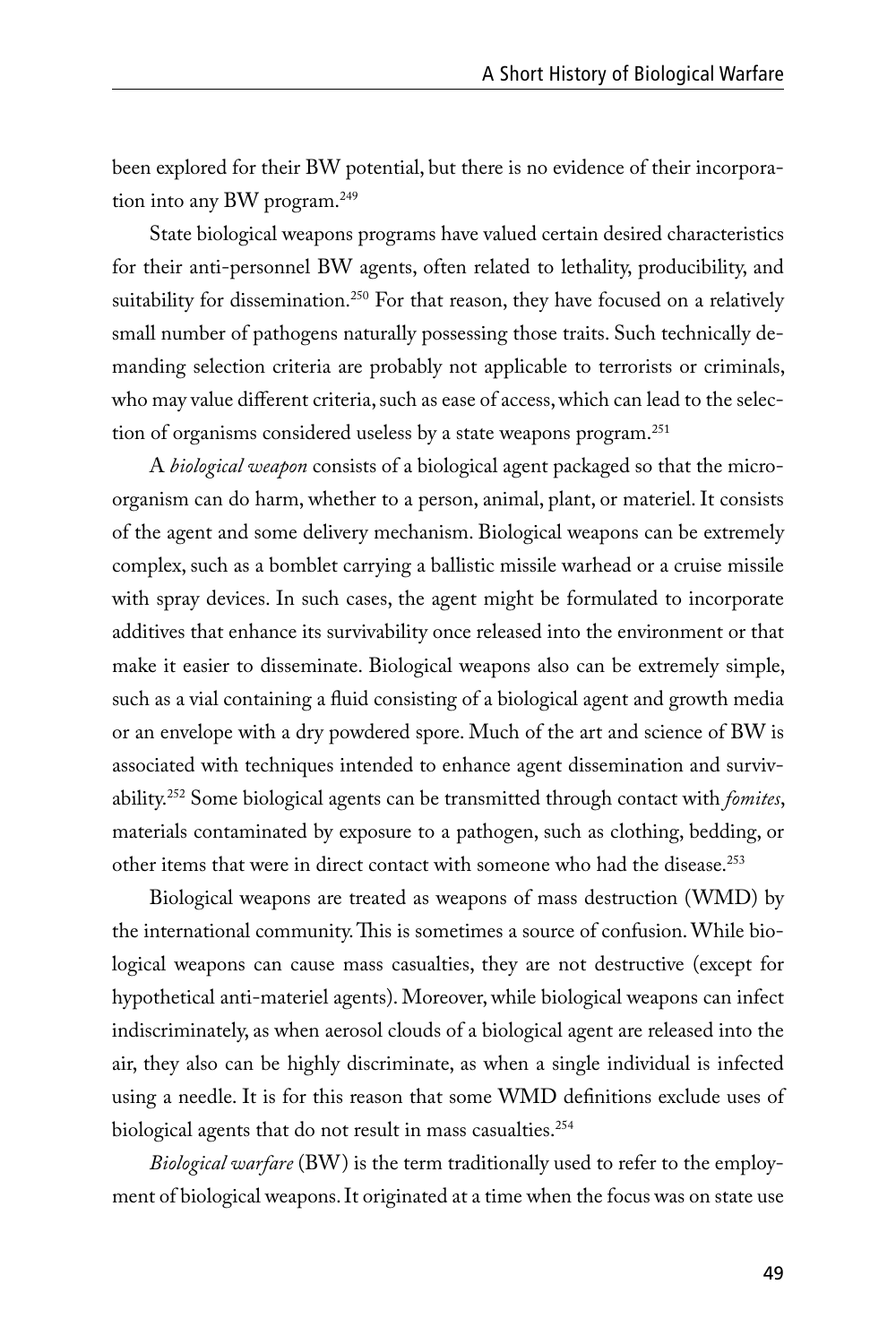of biological weapons. However, three different kinds of actor have used biological weapons: states, terrorist groups, and criminals.<sup>255</sup> When states employ biological weapons against other countries or in insurgencies, they engage in biological warfare or biowarfare. In contrast, biological terrorism, or bioterrorism, involves the terrorist use of biological weapons against any type of adversary. Finally, biological crimes, or biocrimes, are the employment of biological weapons by criminals for financial gain, revenge, or pathological reasons. These are distinctly different uses, which led one scholar to adopt the term "biological violence" to encompass all of them.256 However, that term has not become common.

The most difficult obstacle to writing the history of BW is separating what is true, or probably true, from what is undoubtedly or probably false. Published accounts of BW programs are relatively rare. Some programs have never been described, and critical information gaps remain for even the best-documented programs.

There are many allegations of biological weapons use that, on closer inspection, are either demonstrably false or substantiated only by flimsy evidence. Indeed, a monograph several times longer than this history could be written just to debunk the many false allegations of BW use. Readers interested in learning more about such false claims can find a discussion of them elsewhere.<sup>257</sup> These false allegations arise for multiple reasons. Some come from outbreak victims who misinterpret natural events or who seek scapegoats for an outbreak that resulted from natural causes. Some allegations, however, are deliberate fabrications. The Soviet Union routinely spread false claims in orchestrated disinformation campaigns, such as the allegations that the United States generated HIV in supposed biological warfare laboratories and deliberately spread the virus.<sup>258</sup> Finally, some claims result from misinterpretation of the historical record by modern authors.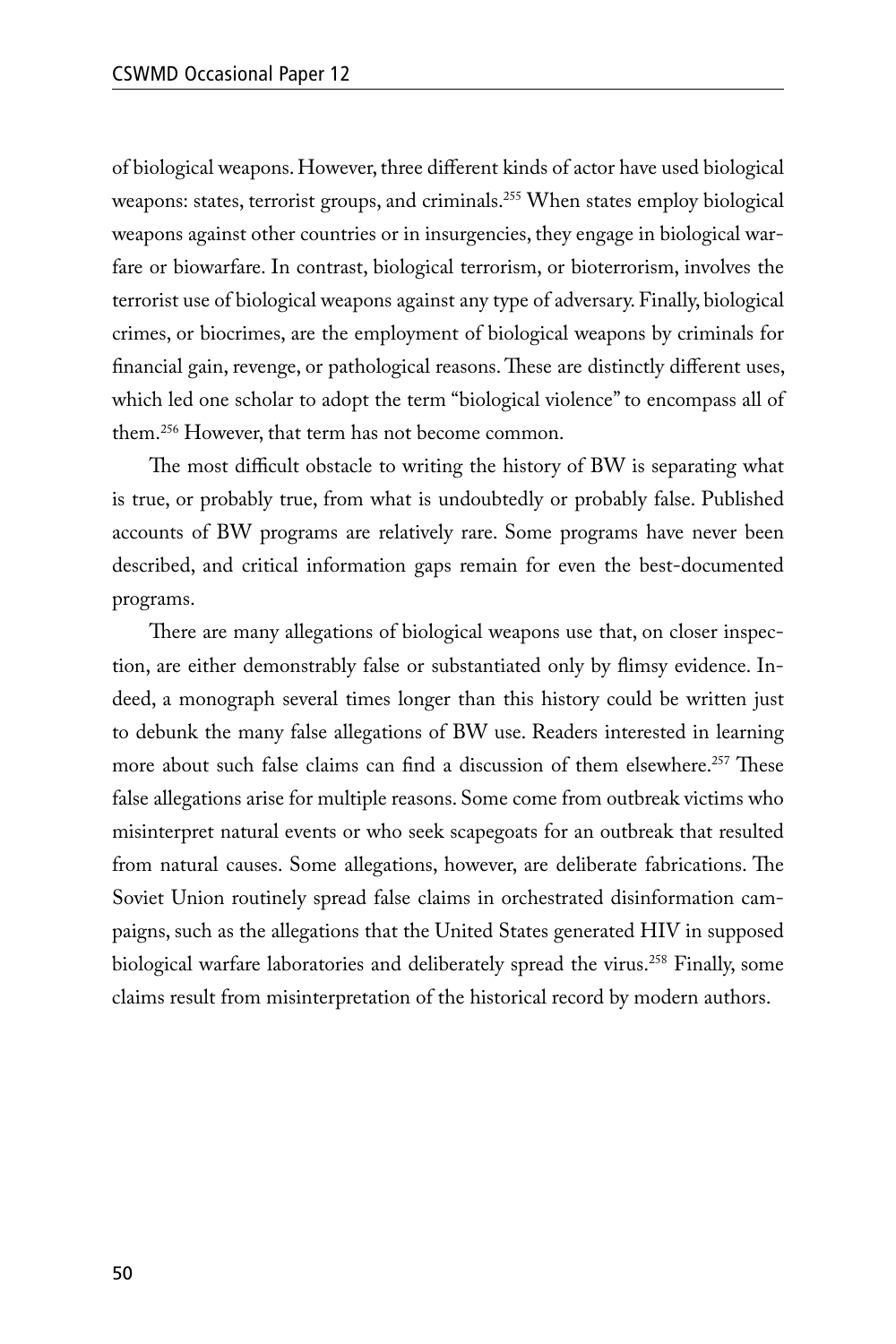### Notes

<sup>1</sup> For an assessment of the gaps in our understanding of the history of biological agent use, see W. Seth Carus, "The History of Biological Warfare: What We Know and What We Don't," *Health Security* 13, no. 4 (August 2015), 219–255.

2 A good survey of human disease organisms is Zygmunt F. Dembek, ed., *Medical Aspects of Biological Warfare* (Washington, DC: Office of the Surgeon General, U.S. Army, 2007), available at <www.cs.amedd.army.mil/Portlet.aspx?ID=66cffe45-c1b8-4453-91e0- 9275007fd157>.

3 David B. Kaufman, "Poisons and Poisoning among the Romans," *Classical Philology* 27, no. 2 (April 1932), 156–167.

4 Phyllis Allen, "Etiological Theory in America Prior to the Civil War," *Journal of the History of Medicine and Allied Sciences* II, no. 4 (1947), 489–520.

5 Gerald F. O'Malley and Kelli D. O'Donnell, "Strychnine," in *Criminal Poisoning: Clinical and Forensic Perspectives*, ed. Christopher P. Holstege et al. (Sudbury, MA: Jones and Bartlett Publishers, 2011), 159–163.

6 Allen, 489.

7 Burke A. Cunha, "Osler on Typhoid Fever: Differentiating Typhoid from Typhus and Malaria," *Infectious Disease Clinics of North America* 18, no. 1 (March 2004), 111–125.

8 Frank Fenner et al., *Smallpox and Its Eradication* (Geneva: World Health Organization, 1988), 194; Andrea M. McCollum et al., "Poxvirus Viability and Signatures in Historical Relics," *Emerging Infectious Diseases* 20, no. 2 (February 2014), 177–184.

9 Ludwik Gross, "How the Plague Bacillus and Its Transmission through Fleas Were Discovered: Reminiscences from My Years at the Pasteur Institute in Paris," *Proceedings of the National Academy of Sciences of the United States of America* 92, no. 17 (August 15, 1995), 7609–7611.

<sup>10</sup> Émile Perrot and Émile Vogt, "Poisons de Flèches et Poisons D'épreuve" (Paris: Vigot Freres, 1913); H.D. Neuwinger, "Alkaloids in Arrow Poisons," in *Alkaloids*, ed. Margaret F. Roberts and Michael Wink (New York: Springer US, 1998), 45–84; David E. Jones, *Poison Arrows: North American Indian Hunting and Warfare* (Austin: University of Texas Press, 2007).

<sup>11</sup> Perrot and Vogt; Jones; Leonard A. Cole, "The Poison Weapons Taboo: Biology, Culture, and Policy," *Politics and the Life Sciences* 17, no. 2 (September 1998), 119–132; Ivan C. Hall and Richard W. Whitehead, "A Pharmaco-Bacteriologic Study of African Poisoned Arrows," *Journal of Infectious Diseases* 41, no. 1 (1927), 51–69.

<sup>12</sup> Le Dantec, "Origine Tellurique du Poison des Flèches des Naturels des Nouvelles-Hébrides (Océanie)," *Annales de L'Institut Pasteur* 4, no. 11 (November 1890), 716–721; Le Dantec, "Origine Tellurique du Poison des Flèches des Nouvelles-Hébrides (Océanie)," *Annales de L'Institut Pasteur* 6, no. 12 (December 1892), 851–853.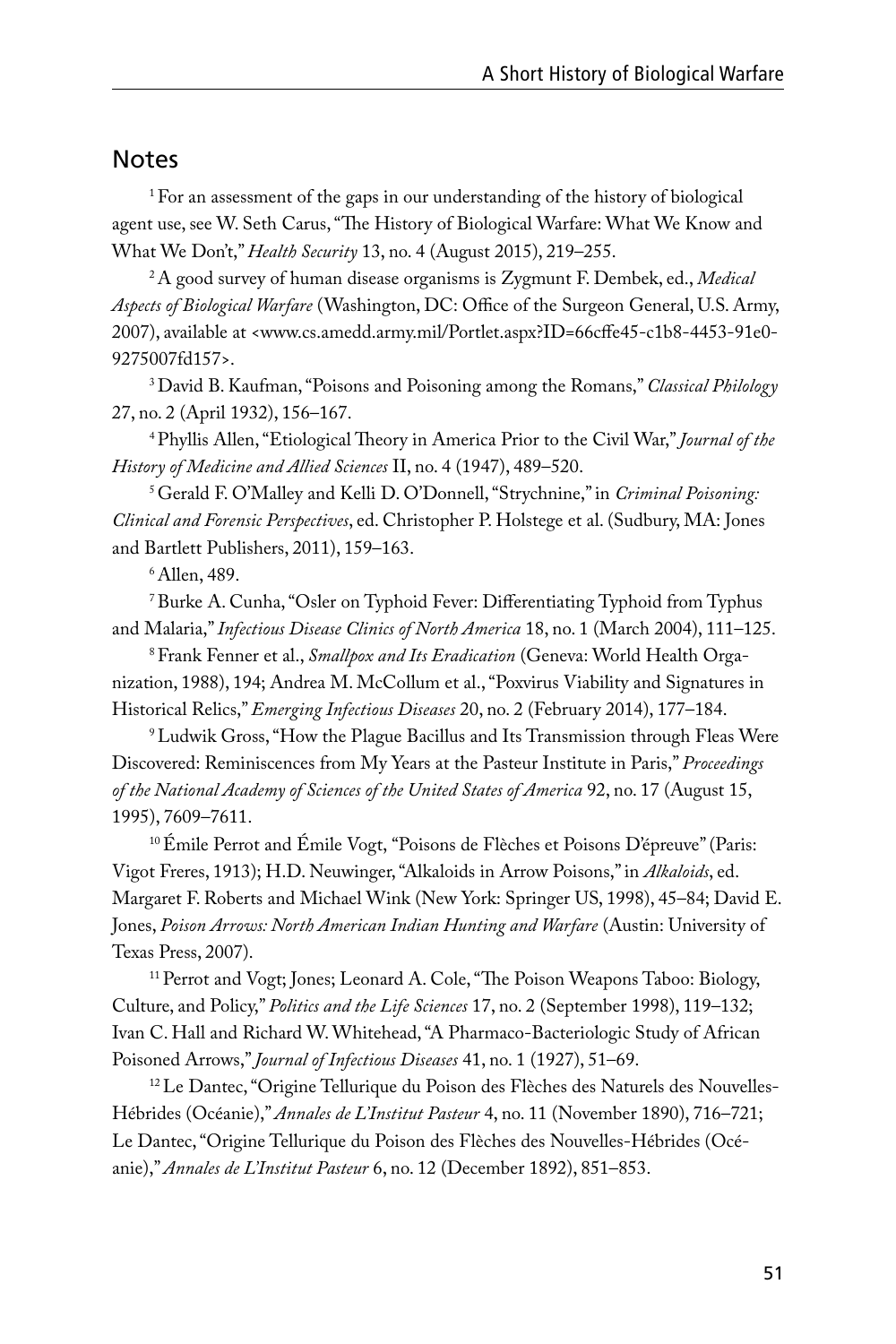13 Jonathan Barnes, *The Complete Works of Aristotle: The Revised Oxford Translation* (Princeton: Princeton University Press, 1984), 1294.

14 Jones; Carus, "The History of Biological Warfare," 222–223.

15 Adrienne Mayor, *Greek Fire, Poison Arrows, and Scorpion Bombs: Biological and Chemical Warfare in the Ancient World*, 1<sup>st</sup> ed. (Woodstock: Overlook, 2003).

16 Carus, "The History of Biological Warfare," 224–226.

17 Thucydides, *History of the Peloponnesian Wars*, vol. 1 (New York: G.P. Putnam's Sons, 1919), 343.

18 Manu, *The Law Code of Manu*, trans. Patrick Olivelle (New York: Oxford University Press, 2004), 101; R.P. Kangle, *The Kautiliya Arthasastra*, vol. 2 (Delhi: Motilal Banarsidass, 1986).

19 Mayor.

20 Keith F. Otterbein, *The Anthropology of War* (Long Grove, IL: Waveland Press, 2009).

21 Carus, "The History of Biological Warfare," 227–229.

22 Mark L. Wheelis, "Biological Warfare at the 1346 Siege of Caffa," *Emerging Infectious Diseases* 8, no. 9 (2002), 971–975; V.J. Derbes, "De Mussis and the Great Plague of 1348: A Forgotten Episode of Bacteriological Warfare," *JAMA* 196, no. 1 (April 4, 1966), 59–62.

23 The Black Death was the second major *Y. pestis* pandemic. The previous one, the so-called Plague of Justinian, emerged in the Byzantine Empire around 540 AD, spread through the rest of Europe, and continued to recur into the 8<sup>th</sup> century. Recovery of *Y*. *pestis* DNA from plague victims recently confirmed the cause of the outbreak. Michaela Harbeck et al., "Yersinia Pestis DNA from Skeletal Remains from the 6<sup>th</sup> Century AD Reveals Insights into Justinianic Plague," *PLOS Pathogens* 9, no. 5 (May 2, 2013).

 $^{24}$  Gross.

<sup>25</sup> Eleni Thalassinou et al., "Biological Warfare Plan in the 17<sup>th</sup> Century—The Siege of Candia, 1648–1669," *Emerging Infectious Diseases* 21, no. 12 (December 2015).

26 Thomas F. Madden, *Enrico Dandolo and the Rise of Venice* (Baltimore: The Johns Hopkins University Press, 2007), 55–56; Donald MacGillivray Nicol, *Byzantium and Venice: A Study in Diplomatic and Cultural Relations* (New York: Cambridge University Press, 1988), 99.

27 Samuel K. Cohn, Jr., "The Black Death and the Burning of Jews," *Past and Present*, no. 196 (August 2007), 3–36; Samuel K. Cohn, Jr., "Pandemics: Waves of Disease, Waves of Hate from the Plague of Athens to AIDS," *Historical Research* 85, no. 230 (November 2012), 535–555.

28 Paul De Kruif, *Microbe Hunters* (San Diego: Harcourt Brace, 1996).

29 P. Ranlet, "The British, the Indians, and Smallpox: What Actually Happened at Fort Pitt in 1763?" *Pennsylvania History* 67, no. 3 (2000), 427–441; Elizabeth A. Fenn,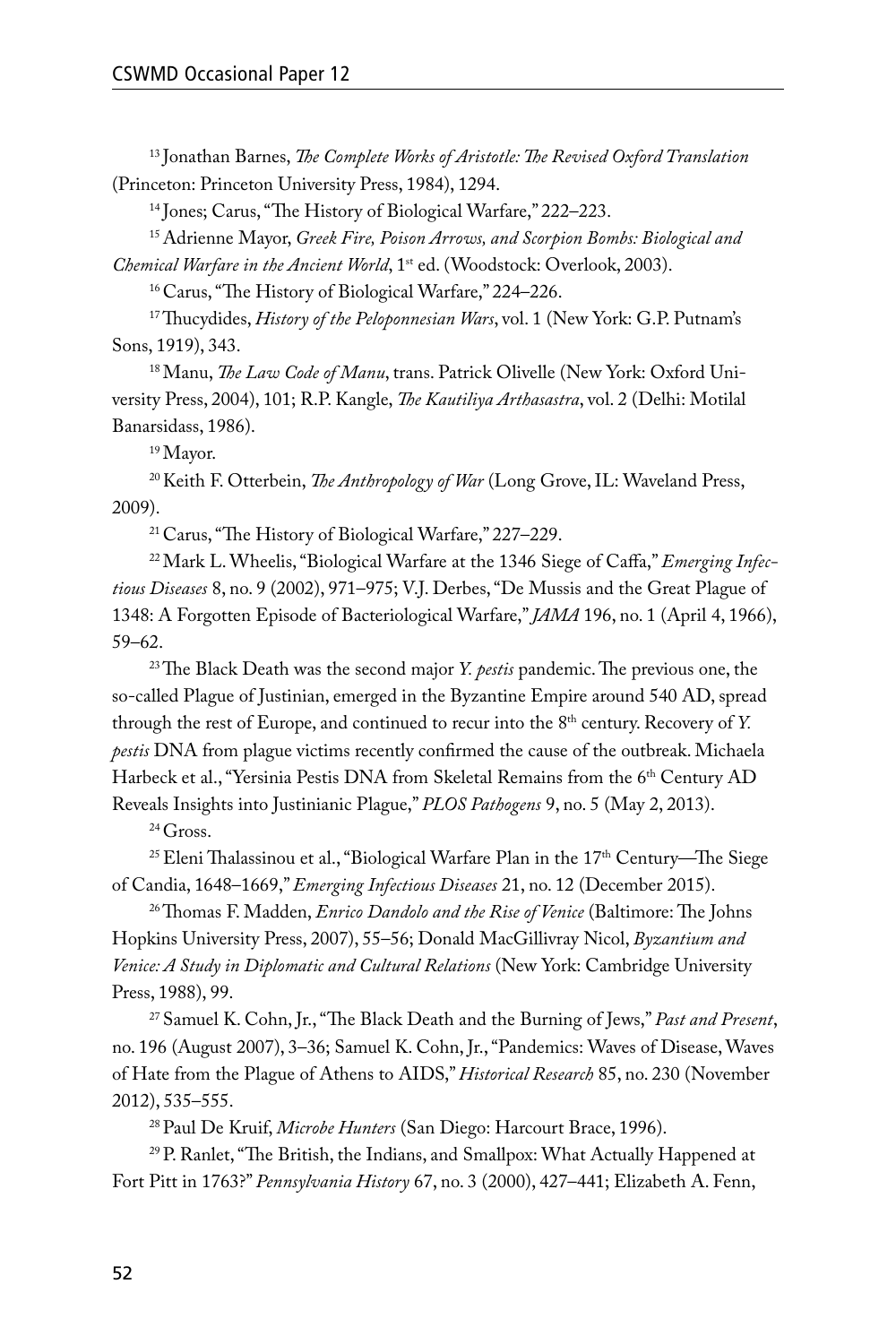"Biological Warfare in Eighteenth-Century North America: Beyond Jeffery Amherst," *The Journal of American History* 86, no. 4 (2000), 1552–1580.

30 Fenn; Ranlet.

31 Ranlet.

32 D. Peter MacLeod, "Microbes and Muskets: Smallpox and the Participation of the Amerindian Allies of New France in the Seven Years' War," *Ethnohistory* 39, no. 1 (1992), 42–64. Smallpox spreads rapidly through groups containing large numbers of people without immunity to the variola virus, which accounts for the catastrophic impact of smallpox outbreaks in Native American populations. People who survive a smallpox infection gain such immunity.

33 Fenn; Ranlet.

34 Fenner et al., 193, 1343.

<sup>35</sup> Fenn; Ranlet.

36 Ranlet; MacLeod.

<sup>37</sup> The reasons for skepticism about such allegations are discussed in Carus, "The History of Biological Warfare."

38 Isaac McCoy, *History of Baptist Indian Missions: Embracing Remarks on the Former and Present Condition of the Aboriginal Tribes and Their Settlement within the Indian Territory, and Their Future Prospects* (New York: Wm. M. Morrison, 1840), 441–443; Mark L. Wheelis, "Biological Warfare before 1914," in *Biological and Toxin Weapons: Research, Development, and Use from the Middle Ages to 1945*, ed. Erhard Geissler and John Ellis van Courtland Moon, SIPRI Chemical and Biological Warfare Studies 18 (New York: Oxford University Press, 1999), 8–34.

39 John Howard Lidgett Cumpston, *The History of Small-Pox in Australia, 1788–1908* (Melbourne: Albert J. Mullett, Government Printer, 1914), 1–2, available at <http:// archive.org/details/39002011127157.med.yale.edu>; Judy Campbell, *Invisible Invaders: Smallpox and Other Diseases in Aboriginal Australia, 1780–1880* (Carlton South, Victoria: Melbourne University Press, 2002); N.G. Butlin, "Macassans and Aboriginal Smallpox: The '1789' and '1829' Epidemics," *Historical Studies* 21, no. 84 (1985), 315–335.

40 Cumpston, 1–2; Michael J. Bennett, "Smallpox and Cowpox under the Southern Cross: The Smallpox Epidemic of 1789 and the Advent of Vaccination in Colonial Australia," *Bulletin of the History of Medicine* 83, no. 1 (Spring 2009), 37–62; Christopher Warren, "Smallpox at Sydney Cove—Who, When, Why?" *Journal of Australian Studies* 38, no. 1 (2014), 68–86.

41 N.G. Butlin, *Our Original Aggression: Aboriginal Populations of Southeastern Australia, 1788–1850* (Boston: G. Allen and Unwin, 1983); Butlin, "Macassans and Aboriginal Smallpox"; Warren, "Smallpox at Sydney Cove—Who, When, Why?"; Christopher Warren, "Could First Fleet Smallpox Infect Aborigines? A Note," *Aboriginal History* 31 (2007), 152–164; Bennett, "Smallpox and Cowpox under the Southern Cross."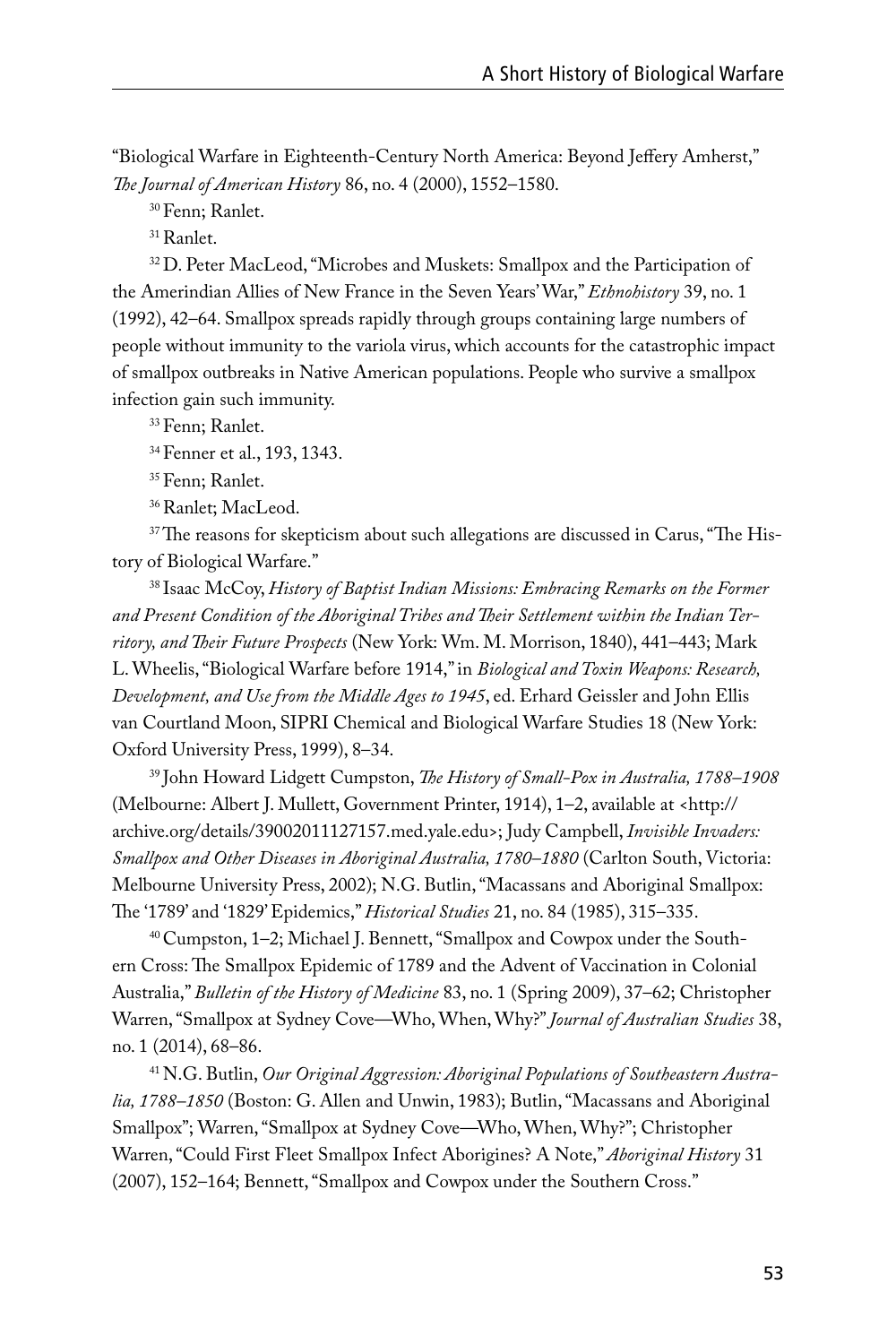42 Bennett, "Smallpox and Cowpox under the Southern Cross," 44–46; Cumpston, 2. 43 Fenner et al.

44 Claude Lévi-Strauss, *Tristes Tropiques*, trans. John Russell (New York: Criterion Books, 1961); Wheelis, "Biological Warfare before 1914."

45 Noble David Cook, *Born to Die: Disease and New World Conquest, 1492–1650* (Cambridge: Cambridge University Press, 1998).

46 Nancy Elizabeth Gallagher, *Medicine and Power in Tunisia, 1780–1900* (New York: Cambridge University Press, 1983), 30.

47 A.G. Robertson and L.J. Robertson, "From Asps to Allegations: Biological Warfare in History," *Military Medicine* 160, no. 8 (1995), 369–373.

48 Edward Steers, "Risking the Wrath of God," *North and South* 3, no. 7 (2000), 59–70; Jane Singer, *The Confederate Dirty War: Arson, Bombings, Assassination, and Plots for Chemical and Germ Attacks on the Union* ( Jefferson, NC: McFarland and Co., 2005).

49 Robert Latham Owen, *Yellow Fever; a Compilation of Various Publications. Results of the Work of Maj. Walter Reed, Medical Corps, United States Army, and the Yellow Fever Commission* (Washington, DC: Government Printing Office, 1911).

50 Carus, "The History of Biological Warfare"; Paul E. Steiner, *Disease in the Civil War: Natural Biological Warfare in 1861–1865* (Springfield, IL: C.C. Thomas, 1968); William B. Davis, "Report on Vaccination," in *Transactions of the Twenty-Fifth Annual Meeting of the Ohio Medical Society* (Columbus, OH: Nevins and Myers, 1870), 131–166.

51 Mark L. Wheelis, "Biological Sabotage in World War I," in Geissler and Moon, 35–62.

52 Wheelis also claims Norway, but that appears to be confusion over activities that actually took place in Finland. See Carus, "The History of Biological Warfare."

<sup>53</sup>*Microbe-Culture at Bukarest: Discoveries at the German Legation, from the Rumanian Official Documents* (New York: Hodder & Stoughton, 1917).

54 Wheelis, "Biological Sabotage in World War I."

55 Jules Witcover, *Sabotage at Black Tom: Imperial Germany's Secret War in America, 1914–1917* (Chapel Hill, NC: Algonquin Books of Chapel Hill, 1989).

56 Wheelis, "Biological Sabotage in World War I"; Howard Blum, *Dark Invasion:*  1915: Germany's Secret War and the Hunt for the First Terrorist Cell in America, 1<sup>st</sup> ed. (New York: Harper, 2014).

57 Martin Furmanski, "Defense Against Biological Warfare in the Great War: The Victory of Veterinary 'Public Health,'" PowerPoint presentation, World Association for the History of Veterinary Medicine, Torino, Italy, September 2004.

58 Wheelis, "Biological Sabotage in World War I," 59–60.

59 Ann Van Wynen Thomas and A.J. Thomas, *Legal Limits on the Use of Chemical and Biological Weapons* (Dallas: Southern Methodist University Press, 1970), 49–57.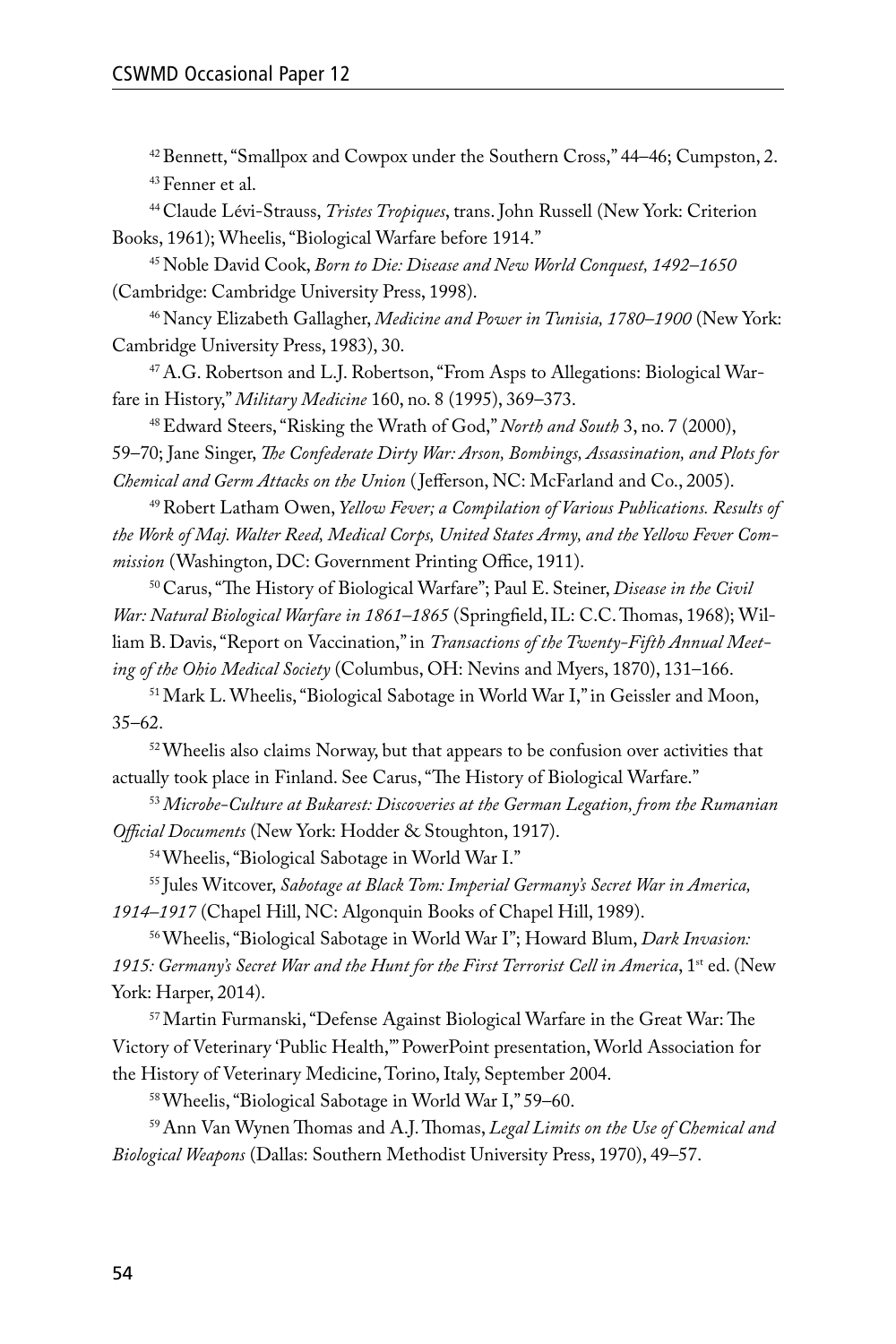60 John R. Walker, *The 1925 Geneva Protocol: Export Controls, Britain, Poland and Why the Protocol Came to Include "Bacteriological" Warfare*, Harvard Sussex Program Occasional Paper 05 (Harvard Sussex Program, 2016). A "1932 Special Committee on CBW" report to the Disarmament Conference described biological weapons as including those that disseminate "pathogenic microbes in whatever phase they may be (virulent or capable of becoming so), or of filter-passing viruses, or of infected substances." See Stockholm International Peace Research Institute (SIPRI), *The Problem of Chemical and Biological Warfare: A Study of the Historical, Technical, Military, Legal and Political Aspects of CBW, and Possible Disarmament Measures,* vol. 4: *CB Disarmament Negotiations, 1920–1970* (New York: Humanities Press, 1971), 116–117.

61 Walker.

62 SIPRI; John Norton Moore, "Ratification of the Geneva Protocol on Gas and Bacteriological Warfare: A Legal and Political Analysis," *Virginia Law Review* 58, no. 3 (1972), 420–509.

63 J.P. Perry Robinson, "Chemical Arms Control and the Assimilation of Chemical Weapons," *International Journal* 36, no. 3 (Summer 1981), 515–534; Frederic Joseph Brown, *Chemical Warfare: A Study in Restraints* (New Brunswick, NJ: Transaction Publishers, 2006); John Ellis van Courtland Moon, "Chemical Weapons and Deterrence: The World War II Experience," *International Security* 8, no. 4 (Spring 1984), 3–35; John Ellis van Courtland Moon, "United States Chemical Warfare Policy in World War II: A Captive of Coalition Policy?" *Journal of Military History* 60, no. 3 ( July 1996), 495–511; John Ellis van Courtland Moon, "Project SPHINX: The Question of the Use of Gas in the Planned Invasion of Japan," *Journal of Strategic Studies* 12, no. 3 (1989), 303–323.

64 Tsuneishi Keiichi, "Unit 731 and the Japanese Imperial Army's Biological Warfare Program," in *Japan's Wartime Medical Atrocities: Comparative Inquiries in Science, History, and Ethics*, ed. Jing-Bao Nie et al., trans. John Junkerman (London: Routledge, 2011), 23–31.

65 Theodor Rosebury, *Peace or Pestilence: Biological Warfare and How to Avoid It* (New York: Whittlesey House, 1949).

66 Sheldon Harris, "The Japanese Biological Warfare Programme," in Geissler and Moon, 142–146.

67 Xiaofang Li, *Blood-weeping Accusations: Records of Anthrax Victims* (Beijing: Zhong yang wen xian chu ban she, 2005); Sheldon H. Harris, *Factories of Death: Japanese Biological Warfare, 1932–1945, and the American Cover-Up*, rev. ed. (New York: Routledge, 2002); Keiichi.

68 James Yin and Weiwei Fan, *The Rape of Biological Warfare* (San Francisco: Northpole Light Publishing House, 2000), 286; Harris, "The Japanese Biological Warfare Programme."

69 Hal Gold, *Unit 731 Testimony* (Boston: Tuttle, 1996), 64–67; Keiichi.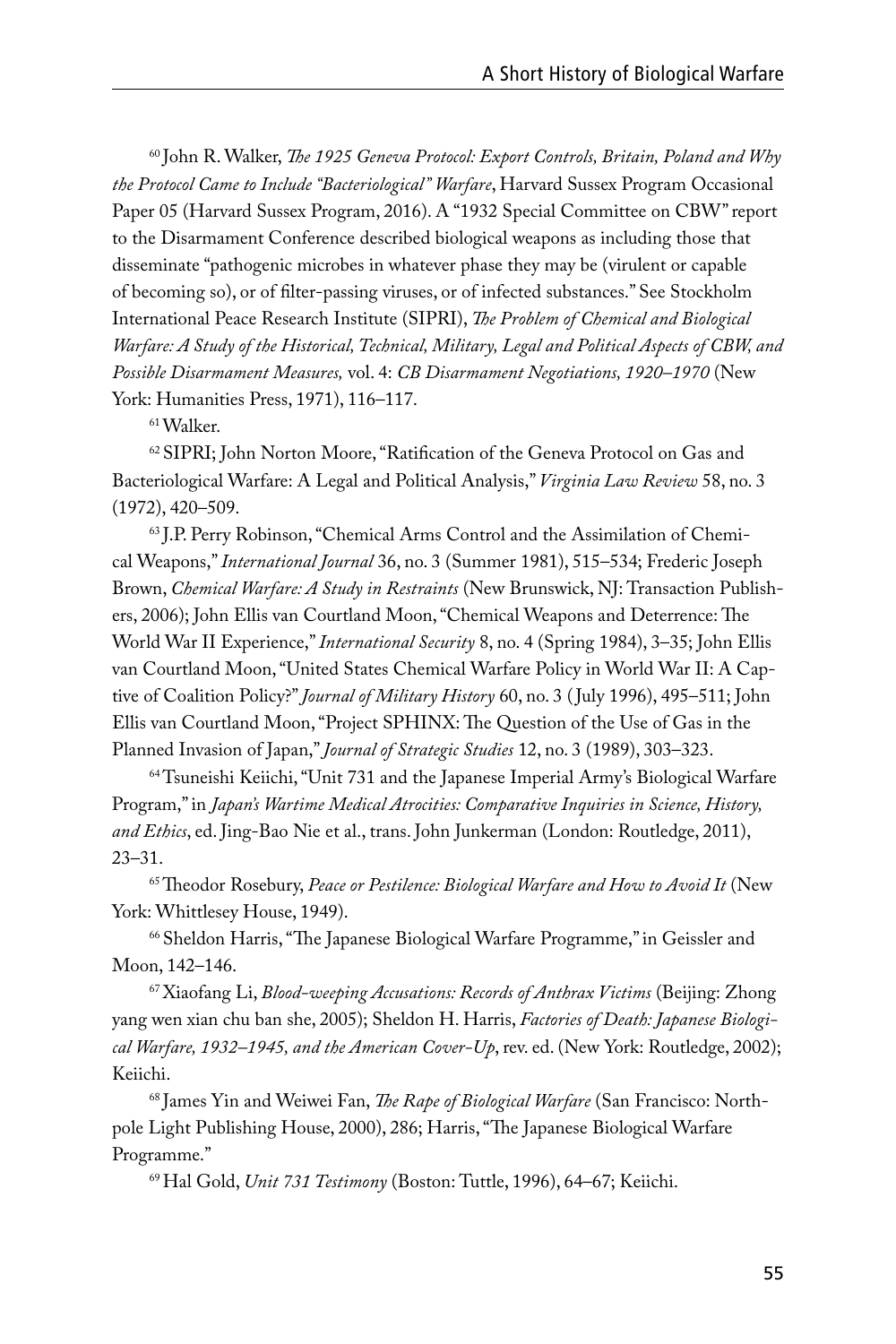70 R. Keith Schoppa, *In a Sea of Bitterness: Refugees during the Sino-Japanese War* (Cambridge: Harvard University Press, 2011), 285–301.

71 Ibid.

 $72$  Ibid.

73 Martin Furmanski, "An Investigation of the Afflicted Area of Anthrax and Glanders Attacks by Japanese Aggressors," in Xiaofang Li, 36–42.

74 Tohmatsu Haruo, "The Strategic Correlation between the Sino-Japanese and Pacific Wars," in *The Battle for China: Essays on the Military History of the Sino-Japanese War of 1937–1945*, ed. Mark Peattie, Edward J. Drea, and Hans van de Ven (Stanford, CA: Stanford University Press, 2011), 427.

75 *Materials on the Trial of Former Servicemen of the Japanese Army Charged with Manufacturing and Employing Bacteriological Weapons* (Moscow: Foreign Languages Publishing House, 1950), 353–354; Yin and Fan, *The Rape of Biological Warfare*, 158–160.

<sup>76</sup>*Materials on the Trial of Former Servicemen of the Japanese Army Charged with Manufacturing and Employing Bacteriological Weapons*, 354–355; Yin and Fan, *The Rape of Biological Warfare*, 160, 169, put the number at 6,000.

77 Haruo, 427.

78 Carroll V. Glines, *The Doolittle Raid: America's Daring First Strike against Japan* (New York: Orion Books, 1988), 151.

79 Yin and Fan, 160.

80 Harris, *Factories of Death*, 148.

81 Martin Furmanski, "E-Mail: Article on Japanese BW Report," September 20,

2014.

82 Keiichi, 28–29.

83 Gold, 237–238.

84 Yin and Fan, 286.

85 Martin Furmanski, "E-Mail: Article on Japanese BW Report," October 21, 2011.

86 Leroy D. Fothergill, "The Biological Warfare Threat," in *Nonmilitary Defense: Chemical and Biological Defenses in Perspective*, ed. ACS Applied Publications, Advances in Chemistry 26 (Washington, DC: American Chemical Society, 1960), 23–33.

87 Jeanne Guillemin, *Biological Weapons: From the Invention of State-Sponsored Programs to Contemporary Bioterrorism* (New York: Columbia University Press, 2005), 80; *Materials on the Trial of Former Servicemen of the Japanese Army Charged with Manufacturing and Employing Bacteriological Weapons.*

88 John Bryden, *Deadly Allies: Canada's Secret War, 1937–1947* (Toronto: McClelland & Stewart, 1989); Donald Avery, "Canadian Biological and Toxin Warfare Research, Development and Planning, 1925–45," in Geissler and Moon, 190–214.

89 Olivier Lepick, "French Activities Related to Biological Warfare, 1919–45," in Geissler and Moon, 70–90.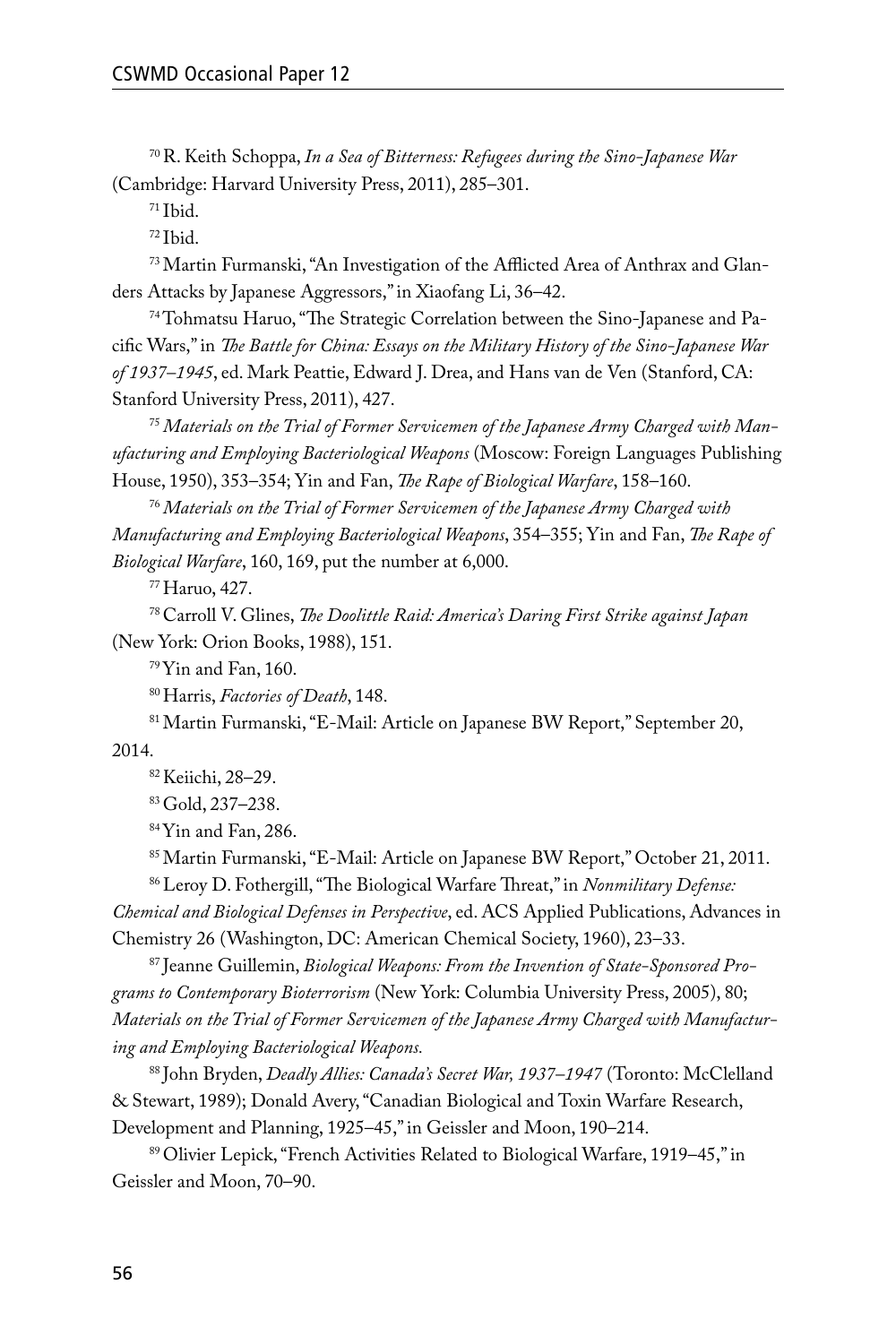90 W.J. Cromartie, "B.W. Intelligence Report—Paris Area, European Theater of Operations, United States Army, ALSOS Mission," September 18, 1944, RG 112, Entry 295A, Records of the Office of the Surgeon General (Army), Records of the Preventive Medicine Division, Biological Warfare Specialized Files, 1941–47, Box 12, National Archives and Records Administration (NARA).

<sup>91</sup> Lepick, "French Activities Related to Biological Warfare, 1919-45."

92 Ibid., 86, 88–89.

93 Ibid., 70.

94 Erhard Geissler, "Biological Warfare Activities in Germany, 1923–45," in Geissler and Moon, 96, 98.

<sup>95</sup> Gábor Faludi, "Challenges of BW Control and Defense During Arms Reduction," in *Conversion of Former BTW Facilities*, ed. Erhard Geissler, Lajos Gazsó, and Ernst Buder, NATO Science Series 21 (Dordrecht: Springer Netherlands, 1998), 67–70; Lajos Rózsa and Kathryn Nixdorff, "Biological Weapons in Non-Soviet Pact Countries," in *Deadly Cultures: Biological Weapons since 1945*, ed. Mark L. Wheelis, Lajos Rózsa, and Malcolm R. Dando (Cambridge: Harvard University Press, 2006), 158–160.

96 Milton Leitenberg, "Biological Weapons in the Twentieth Century: A Review and Analysis," *Critical Reviews in Microbiology* 27, no. 4 (December 2001), 270.

97 Alberto Sbacchi, "Legacy of Bitterness: Poison Gas and Atrocities in the Italo-Ethiopian War 1935–1936," *Genève-Afrique* 13, no. 2 (1974), 39, note 54; Rózsa and Nixdorff, 159; Faludi, 69.

98 Geissler, "Biological Warfare Activities in Germany, 1923–45," 104–105.

99 "Memorandum to the Chief, MID, War Department, Subject: Biological Warfare—Col. Ugo Reitano, Director of Italian Army Medical Services, Attn: Col. W.M. Adams, from Lt. Col. William S. Moore, G.S.C.," June 29, 1944, RG 112, Entry 295A, Records of the Office of the Surgeon General (Army), Records of the Preventive Medicine Division, Biological Warfare Specialized Files, 1941–47, Box 12, Current Intel—Italian, NARA.

100 "Interview with Major Ludwik Kerstyn Krzewinski, Medical Corps, Polish Army, 14 June 1946," June 14, 1946, RG 112, Entry 295A, Records of the Office of the Surgeon General (Army), Records of the Preventive Medicine Division, Biological Warfare Specialized Files, 1941–47, Box 9, NARA; Andrzej Krajewski, "Broń Biologiczna W Polsce, Czyli Kanapka Ze Śmiercią," *Focus Historia*, March 13, 2010, available at <http://historia. focus.pl/swiat/bron-biologiczna-w-polsce-czyli-kanapka-ze-smiercia-604>.

<sup>101</sup> Valentin Bojtzov and Erhard Geissler, "Military Biology in the USSR, 1920-45," in Geissler and Moon, 153–167; Walker.

102 Ibid.

103 Milton Leitenberg, Raymond A. Zilinskas, and Jens H. Kuhn, *The Soviet Biological Weapons Program: A History* (Cambridge: Harvard University Press, 2012).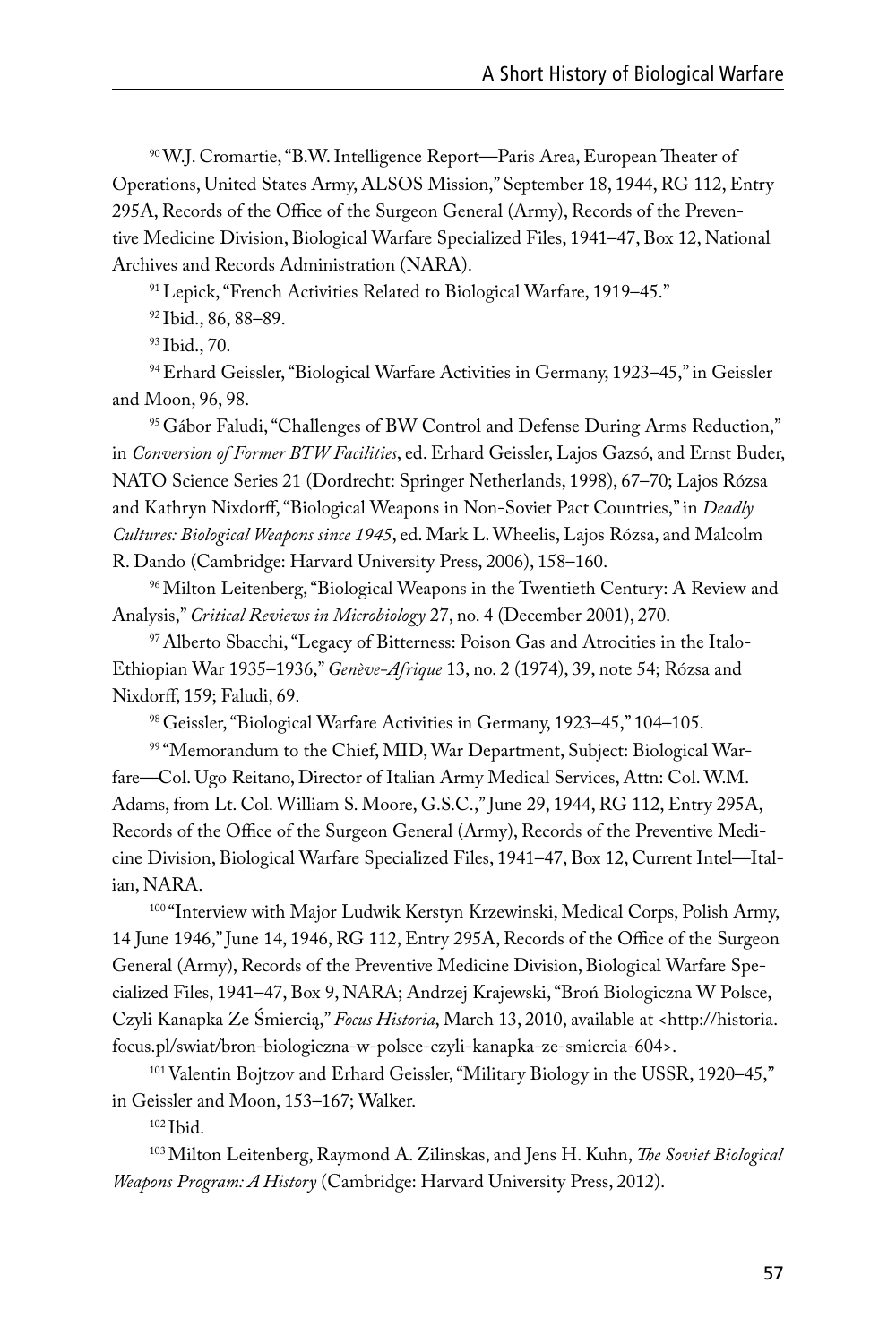<sup>104</sup> Bojtzov and Geissler.

105 Ken Alibek and Stephen Handelman, *Biohazard: The Chilling True Story of the Largest Covert Biological Weapons Program in the World, Told from the Inside by the Man Who Ran It* (New York: Random House, 2000), 29–31; Erhard Geissler, "Alibek, Tularemia and the Battle of Stalingrad," *The CBW Conventions Bulletin*, no. 69–70 (December 2005), 10–15; Eric Croddy and Sarka Krčálová, "Tularemia, Biological Warfare, and the Battle for Stalingrad (1942–1943)," *Military Medicine* 166, no. 10 (October 2001), 837–38.

106 Alibek and Handelman, 36.

107 Bojtzov and Geissler, 163; Alexander Gogun, *Stalin's Commandos: Ukrainian Partisan Forces on the Eastern Front* (London: I.B. Tauris and Co. Ltd., 2015), 141–146; Geissler, "Biological Warfare Activities in Germany, 1923–45," 121.

108 Gogun, 240–246.

109 Martin Hugh-Jones, "Wickham Steed and German BW," *Intelligence and National Security* 7, no. 4 (1992), 379–402.

110 Gradon B. Carter and Graham S. Pearson, "British Biological Warfare and Biological Defence, 1925–45," in Geissler and Moon, 168–189.

111 G.P. Gladstone, B.C.J.G. Knight, and Graham Wilson, "Paul Gordon Fildes, 1882–1971," *Biographical Memoirs of Fellows of the Royal Society* 19 (1973), 317–347. <sup>112</sup> Carter and Pearson.

113 Barton J. Bernstein, "America's Biological Warfare Program in the Second World War," *Journal of Strategic Studies* 11, no. 3 (1988), 292–317.

114 "The Costs of the Manhattan Project," The Brookings Institution, December 15, 2016, available at <www.brookings.edu/the-costs-of-the-manhattan-project/>.

115 John Ellis van Courtland Moon, "U.S. Biological Warfare Planning and Preparedness: The Dilemmas of Policy," in Geissler and Moon, 215–254.

116 Ibid.

117 Theodor Rosebury, *Experimental Air-Borne Infection* (Baltimore: Williams and Wilkins Co., 1947); Alexander D. Langmuir, "The Potentialities of Biological Warfare Against Man: An Epidemiological Appraisal," *Public Health Reports* 66, no. 13 (1951), 387–399.

118 W. Seth Carus, *Bioterrorism and Biocrimes: The Illicit Use of Biological Agents Since 1900*, rev. ed. (Washington, DC: Center for Counterproliferation Research, National Defense University, 2001), 71–73.

119 Ibid., 71. English language newspaper accounts claimed that Hopf employed typhus, but this is probably a mistake. The German for typhoid was typhus, which may have confused the reporters. See Furmanski, "E-Mail: Article on Japanese BW Report."

120 Carus, *Bioterrorism and Biocrimes*, 67–69.

121 Ibid., 66–67.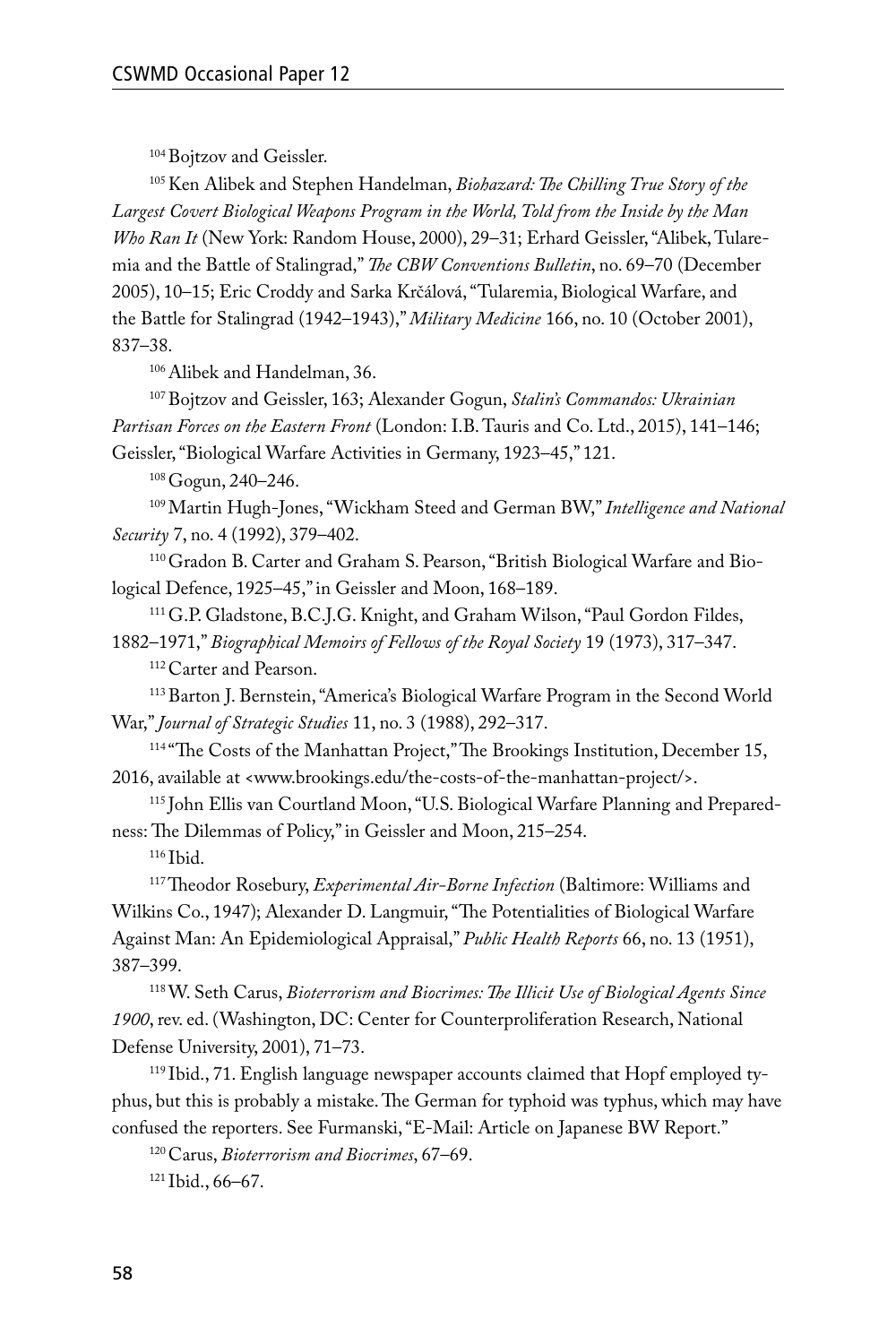122 Geissler, "Biological Warfare Activities in Germany, 1923–45," 121.

<sup>123</sup> Bojtzov and Geissler, 163.

124 Geissler, "Biological Warfare Activities in Germany, 1923–45," 121.

125 Robert Petersen, "'When a Nation Is Being Murdered'—The Secret Biological and Chemical War Against the Third Reich," PowerPoint presentation, CBW Symposium, National Defense University, Washington, DC, January 31, 2017; Robert Petersen, "'When a Nation Is Being Murdered'—The Secret Biological and Chemical War Against the Third Reich," *Zeszyty Naukowe Akademii Sztuki Wojennej* 103, no. 2 (2016), 158–174.

126 Lévi-Strauss, 51; Wheelis, "Biological Warfare before 1914."

127 Matthew Meselson, Martin M. Kaplan, and Mark A. Mokulsky, "Verification of Biological and Toxin Weapons Disarmament," in *Verification: Monitoring Disarmament*, ed. F. Calogero, Marvin L. Goldberger, and Sergei Petrovich Kapitza (Boulder: Westview Press, 1991), 123–164.

128 Langmuir.

129 W. Seth Carus, "Observations on a Century of Biological Warfare Program Proliferation (1915–2015)," *Nonproliferation Review*, forthcoming. For an earlier review, see Milton Leitenberg, *Assessing the Biological Weapons and Bioterrorism Threat* (Carlisle Barracks, PA: Strategic Studies Institute, U.S. Army War College, 2005).

<sup>130</sup> Governments in six countries have admitted to past activity, including Canada, France, Iraq, South Africa, the United Kingdom, and the United States. Sufficient unofficial information, although sometimes of uncertain reliability, exists to suggest that six other countries also actively pursued biological and toxin weapons: Egypt, Israel, North Korea, Rhodesia, the former Soviet Union, and Syria. Russia admitted the existence of the former Soviet BW program but now denies that there was such a program. Allegations by U.S. Government officials, repeated periodically over several administrations, suggest that China, Iran, and Russia (the successor state to the Soviet Union) also may have, or have had, programs, but there is little or no publicly available information about those alleged activities. At least two countries, Indonesia and Libya, were interested in acquiring BW, but there is no evidence that they ever succeeded in doing so. There is some evidence that Romania had a program during the Cold War, and Czechoslovakia may have been actively involved with the Soviet BW program, but more evidence is needed to substantiate such claims. In contrast, there is no publicly available information to support the inclusion of a long list of countries that have been mentioned as possibly possessing BW programs: Algeria, Argentina, Brazil, Bulgaria, Burma, Chile, Cuba, Georgia, India, Laos, Pakistan, Saudi Arabia, South Korea, Sudan, Taiwan, and Vietnam, although in some cases there is evidence of interest in pursuing biological weapons. Note that some of these countries might have had BW programs, but there is no publicly available information to support such a conclusion. For more information, see Carus, *The Proliferation of State Biological Warfare Capabilities*.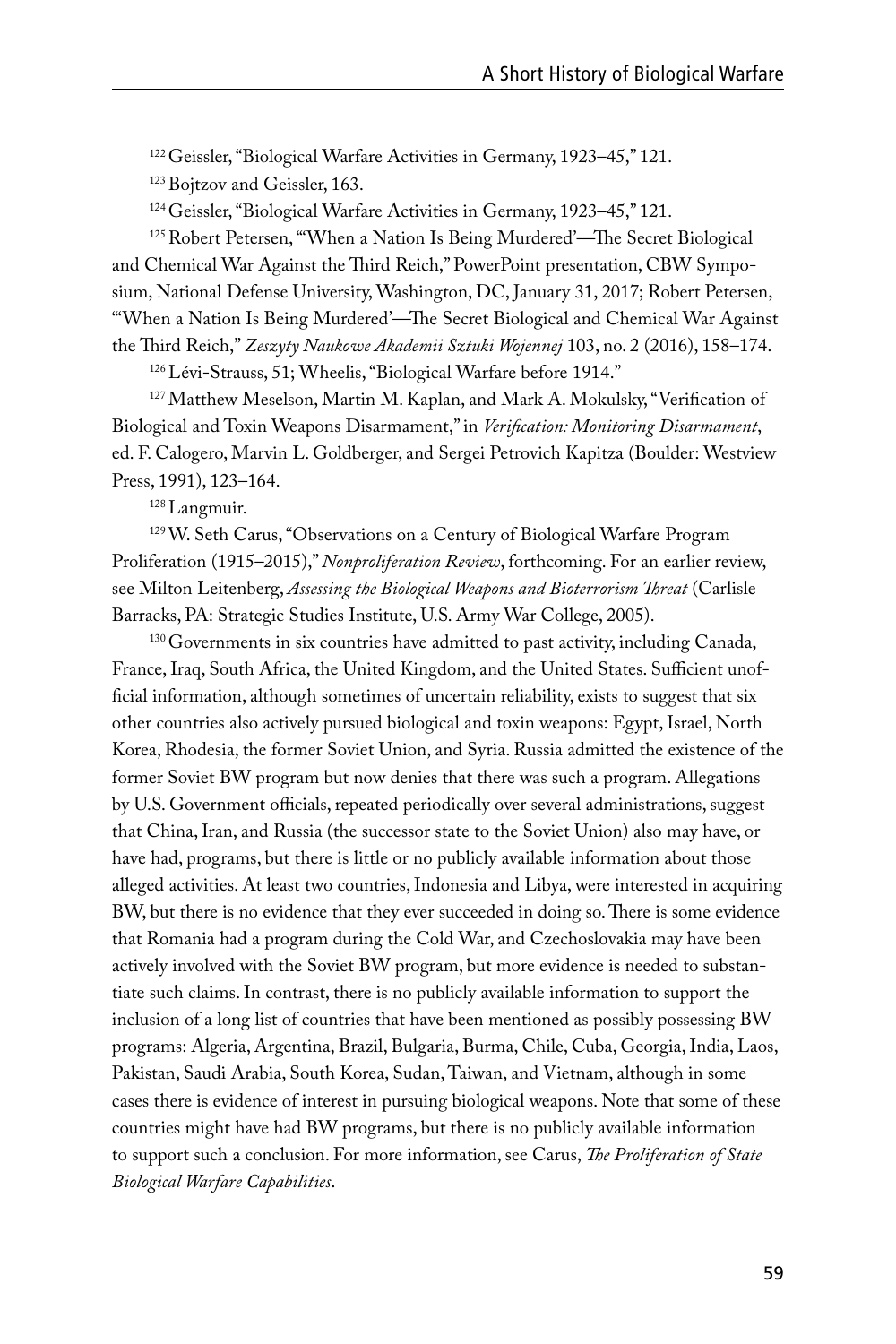131 Ibid.

132 Mark L. Wheelis, Lajos Rózsa, and Malcolm R. Dando, eds., *Deadly Cultures: Biological Weapons since 1945* (Cambridge: Harvard University Press, 2006).

133 Government of Canada, *Confidence Building Measures, Canada: 2011 Annual Report of Confidence Building Measures Biological and Toxin Weapons Convention*, 2011; Donald Avery, "The Canadian Biological Weapons Program and the Tripartite Alliance," in Wheelis, Rózsa, and Dando, 84–107; Donald Avery, *Pathogens for War: Biological Weapons, Canadian Life Scientists, and North American Biodefence* (Toronto: University of Toronto Press, 2013).

134 Department of State, *Adherence to and Compliance with Arms Control and Nonproliferation Agreements and Commitments* (Washington, DC: Department of State, 2001), 9, available at <www.state.gov/documents/organization/22466.pdf>; Department of State, *Adherence to and Compliance with Arms Control, Nonproliferation, and Disarmament Agreements and Commitments* (Washington, DC: Department of State, 2015), 14.

<sup>135</sup> The best review of what little is known is Eric Croddy, "China's Role in the Chemical and Biological Disarmament Regimes," *The Nonproliferation Review* 9, no. 1 (Spring 2002), 16–47.

136 SIPRI, *The Problem of Chemical and Biological Warfare: A Study of the Historical, Technical, Military, Legal, and Political Aspects of CBW, and Possible Disarmament Measures,*  vol. 2*: CB Weapons Today* (New York: Humanities Press, 1971), 241–242.

137 Russian Federation Foreign Intelligence Service, *A New Challenge After the Cold War: Proliferation of Weapons of Mass Destruction*, Proliferation Issues, JPRS-TND-93-007 (Arlington, VA: Foreign Broadcast Information Service, 1993), 24; United States Arms Control and Disarmament Agency, *Adherence to and Compliance with Arms Control and Nonproliferation Agreements and Commitments* (Washington, DC: Department of State, 1998), available at <www.state.gov/1997-2001-NOPDFS/global/arms/reports/annual/ comp98.html>; Department of State, *Adherence to and Compliance with Arms Control, Nonproliferation, and Disarmament Agreements and Commitments* (Washington, DC: Department of State, 2016), available at <www.state.gov/t/avc/rls/rpt/2016/>.

138 Department of State, *Compliance Report 2016*, 12.

139 Olivier Lepick, "The French Biological Weapons Program," in Wheelis, Rózsa, and Dando, 108–131.

140 Department of Defense, *Proliferation: Threat and Response* (Washington, DC: Office of the Secretary of Defense, 1996), 16.

141 Anthony H. Cordesman and Adam C. Seitz, *Iranian Weapons of Mass Destruction: Biological Weapons Programs* (Washington, DC: Center for Strategic and International Studies, 2008).

<sup>142</sup> United Nations (UN) Monitoring, Verification, and Inspection Commission, *Compendium of Iraq's Proscribed Weapons Programmes in the Chemical, Biological, and Missile*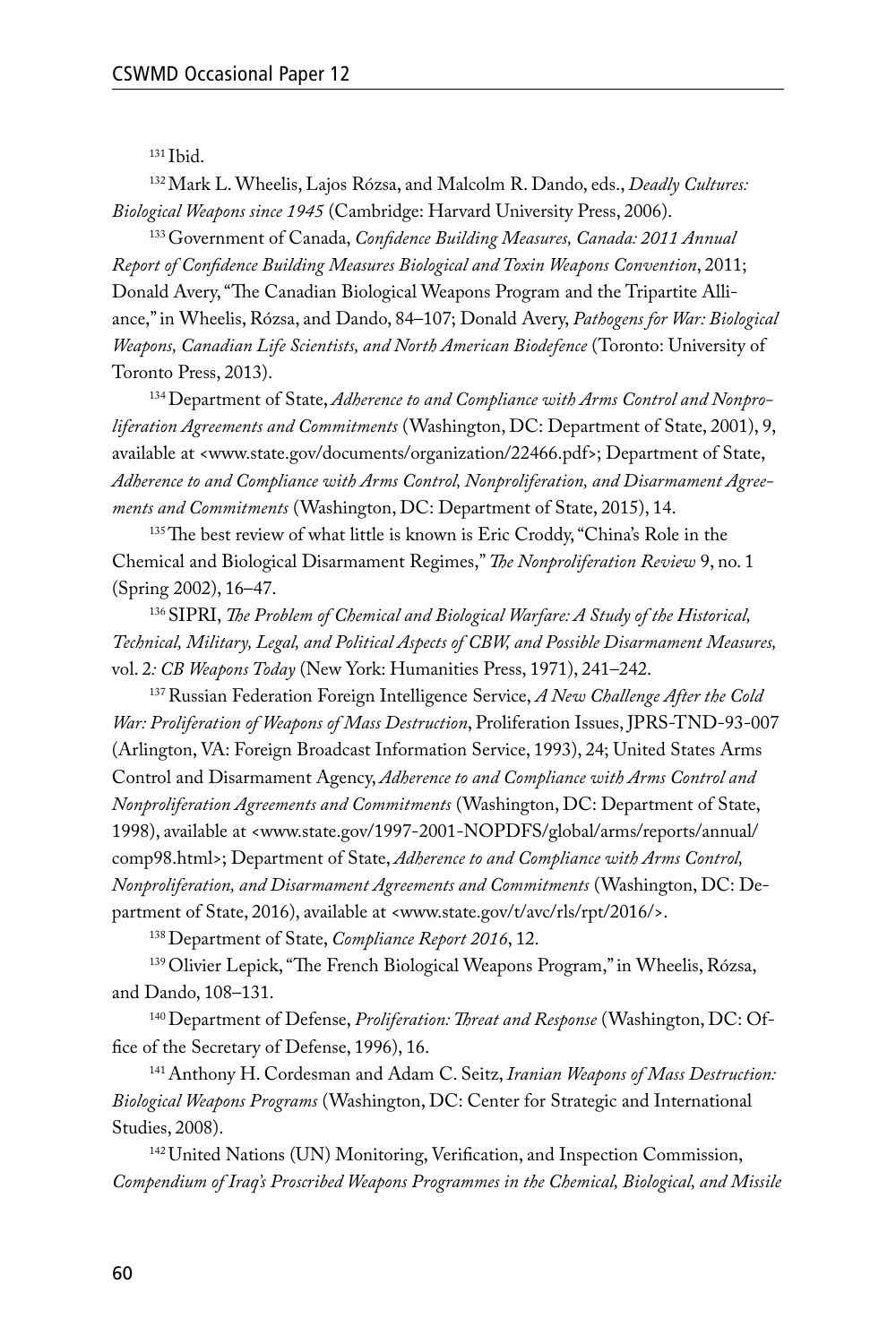*Areas* (New York: United Nations, 2007); Charles Duelfer, *Comprehensive Report of the Special Advisor to the DCI on Iraq's WMD* (Washington, DC: Central Intelligence Agency, 2004), available at <www.cia.gov/library/reports/general-reports-1/iraq\_wmd\_2004/index.html>.

143 UN Monitoring, Verification, and Inspection Commission, 1149.

144 Ibid., 1055.

<sup>145</sup> Duelfer.

146 Ibid., 10, 45.

147 UN Monitoring, Verification, and Inspection Commission; Commission on the Intelligence Capabilities of the United States Regarding Weapons of Mass Destruction, *Report to the President of the United States* (Washington, DC: Commission on the Intelligence Capabilities of the United States Regarding Weapons of Mass Destruction, 2005), 80–111; Duelfer.

148 UN Monitoring, Verification, and Inspection Commission, 956–962.

149 Duelfer, 11.

<sup>150</sup> Ibid.

151 Ibid., 405–408.

152 Avner Cohen, "Israel and Chemical/Biological Weapons: History, Deterrence, and Arms Control," *The Nonproliferation Review* 8, no. 3 (2001), 27–53.

<sup>153</sup> Graham S. Pearson, "The Threat of Deliberate Disease in the 21<sup>st</sup> Century," in *Biological Weapons Proliferation: Reasons for Concern, Courses of Action*, Report 18 (Washington, DC: The Henry L. Stimson Center, 1998), 32.

154 Elisa D. Harris, "Threat Reduction and North Korea's CBW Programs," *The Nonproliferation Review* 11, no. 3 (2004), 89–91; House Armed Services Subcommittee on Intelligence, Emerging Threats and Capabilities, testimony presented by Bruce W. Bennett, "The Challenge of North Korean Biological Weapons," October 11, 2013, Washington, DC, available at <www.rand.org/pubs/testimonies/CT401.html>; *North Korean Security Challenges: A Net Assessment* (London: International Institute for Strategic Studies, 2011), 161–169.

155 Department of Defense, *Proliferation: Threat and Response* (Washington, DC: Office of the Secretary of Defense, 2001), 10–11; Russian Federation Foreign Intelligence Service, 30.

156 Bennett, "The Challenge of North Korean Biological Weapons"; Louise Waldenström, Lena Norlander, and Gertrud Puu, *North Korea's Chemical and Biological Weapons Programmes in 2005: Real or Outdated Threats?* (Umeå: NBC Defence, Swedish Defence Research Agency [NBC-skydd, Totalförsvarets forskningsinstitut] (FOI), 2005).

157 Waldenström, Norlander, and Puu, 55–56; Bennett, "The Challenge of North Korean Biological Weapons."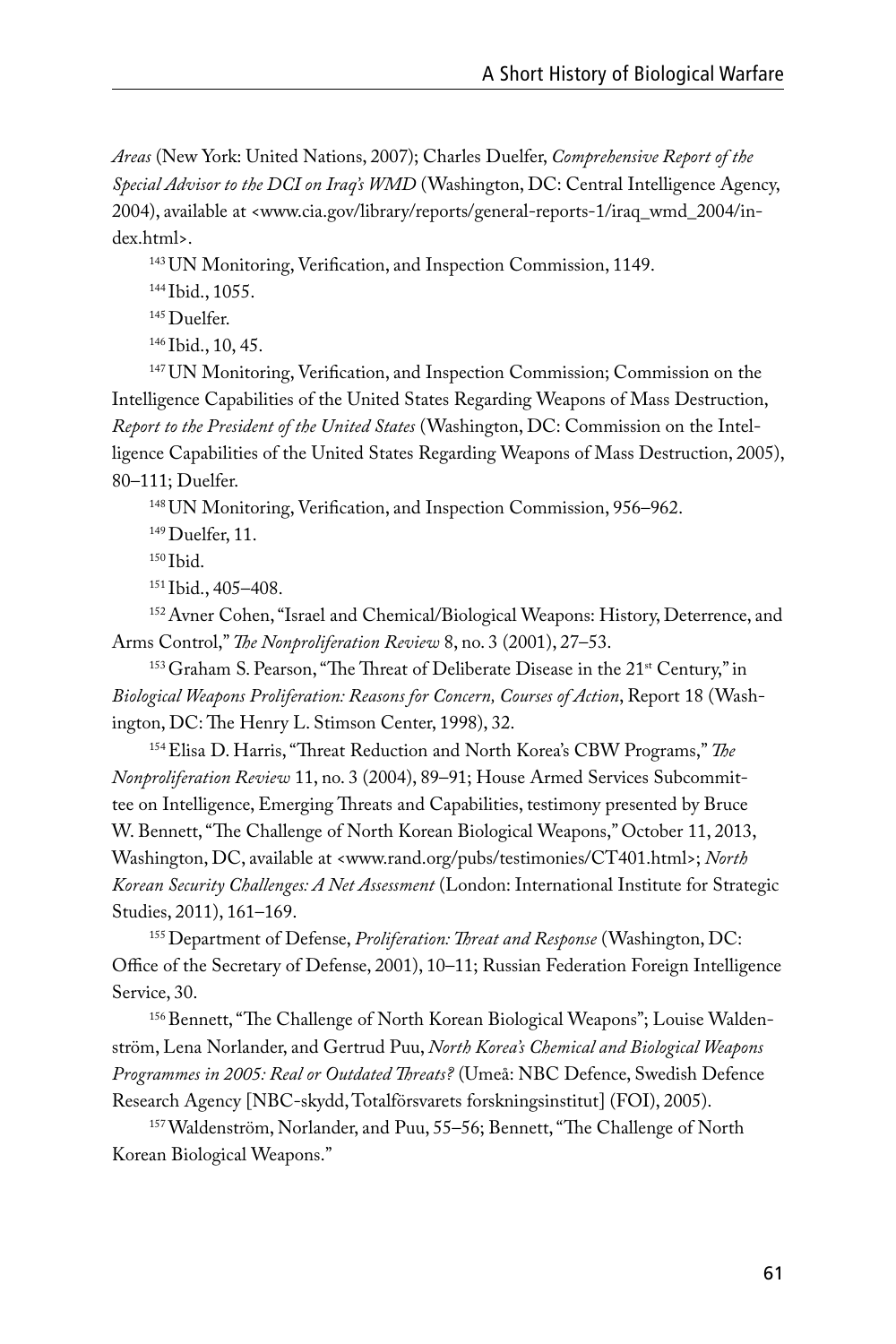158 Glenn Cross, *Dirty War: Rhodesia and Chemical Biological Warfare 1975–1980* (Solihull, England: Helion and Company, 2017); Chandré Gould and Peter I. Folb, *Project Coast: Apartheid's Chemical and Biological Warfare Programme* (Geneva: UN Institute for Disarmament Research Centre for Conflict Resolution, 2002); Chandré Gould and Peter I. Folb, "The South African Chemical and Biological Warfare Program: An Overview," *The Nonproliferation Review* 7, no. 3 (Fall–Winter 2000), 10–23.

159 Cross, chapter 3.

160 Gould and Folb, *Project Coast*.

161 Ibid., 64–65.

162 Leitenberg, Zilinskas, and Kuhn.

163 Anthony Rimmington, "Invisible Weapons of Mass Destruction: The Soviet Union's BW Programme and Its Implications for Contemporary Arms Control," *The Journal of Slavic Military Studies* 13, no. 3 (September 2000), 1–46.

164 "Stalin's Plan to Assassinate Tito," *Cold War International History Project Bulletin*, no. 10 (March 1998), 137.

165 Raymond A Zilinskas, *The Soviet Biological Weapons Program and Its Legacy in Today's Russia*, Center for the Study of Weapons of Mass Destruction Occasional Paper 11 (Washington, DC: National Defense University Press, 2016).

166 Michael Gentile, "Former Closed Cities and Urbanisation in the FSU: An Exploration in Kazakhstan," *Europe-Asia Studies* 56, no. 2 (2004), 263–278.

167 Leitenberg, Zilinskas, and Kuhn, 160–161.

168 Ibid., 121–136; A possible accident involving open air testing is described in Jonathan B. Tucker and Raymond A. Zilinskas, eds., *The 1971 Smallpox Epidemic in Aralsk, Kazakhstan, and the Soviet Biological Warfare Program*, vol. 9 (Monterey, CA: Center for Nonproliferation Studies, Monterey Institute of International Studies, 2002).

169 Christopher J. Davis, "Nuclear Blindness: An Overview of the Biological Weapons Programs of the Former Soviet Union and Iraq," *Emerging Infectious Diseases* 5, no. 4 (1999), 510; Leitenberg, Zilinskas, and Kuhn, 293.

170 Leitenberg, Zilinskas, and Kuhn, 178.

171 Ibid., 46, 288.

172 Davis, "Nuclear Blindness," 511; Leitenberg, Zilinskas, and Kuhn, 282–322.

173 Alibek and Handelman, 99, 111–112.

174 Leitenberg, Zilinskas, and Kuhn, 631–678.

175 Department of State, *Adherence to and Compliance with Arms Control, Nonproliferation, and Disarmament Agreements and Commitments* (Washington, DC: Department of State, 2005), 31.

176 Department of State, *Compliance Report 2016*, 12–13.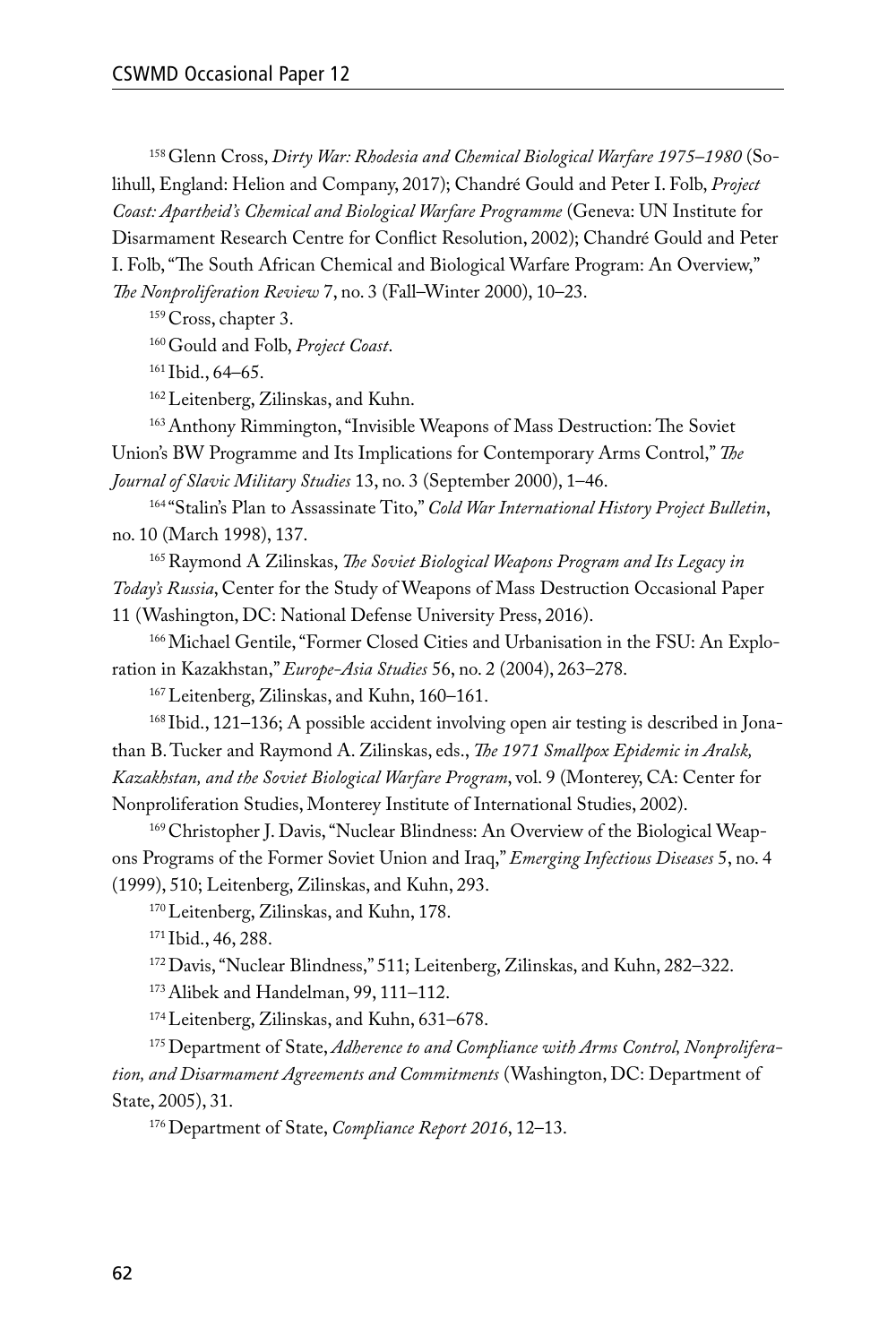177 Vladimir Putin, "Being Strong: National Security Guarantees for Russia," *Rossiiskaya Gazeta*, February 20, 2012, available at <http://archive.premier.gov.ru/eng/events/ news/18185//>. The full quotation is:

*In the more distant future, weapons systems based on new principles (beam, geophysical, wave, genetic* [emphasis added] *psychophysical and other technology) will be developed. All this will, in addition to nuclear weapons, provide entirely new instruments for achieving political and strategic goals. Such hi-tech weapons systems will be comparable in effect to nuclear weapons but will be more "acceptable" in terms of political and military ideology. In this sense, the strategic balance of nuclear forces will play a gradually diminishing role in deterring aggression and chaos.*

178 Interfax, *Russia to Draft Program of Beam, Genetic, Psychophysical Weapons*, 2012, LexisNexis.

179 Gunnar Jeremias et al., "Guest Post: Spotlight on Syria's Biological Weapons," *Arms Control Wonk*, February 8, 2016, available at <www.armscontrolwonk.com/archive/1201010/guest-post-spotlight-on-syrias-biological-weapons/>.

180 Dany Shoham, *Chemical and Biological Weapons in the Arab Countries and Iran—An Existential Threat to Israel?* (Shaarei Tikva, Israel: The Ariel Center for Policy Research, 2001), 35–36, 99, available at <www.acpr.org.il/publications/books/Shoham-2001.pdf>.

181 Brian Balmer, "The UK Biological Weapons Program," in Wheelis, Rózsa, and Dando, 47–83.

182 United Kingdom of Great Britain and Northern Ireland, *Confidence Building Measure Return for 2011 (Covering Data for 2010) for the Convention on the Prohibition of the Development, Production and Stockpiling of Bacteriological (Biological) and Toxin Weapons and Their Destruction, 10 April 1972*, for submission to the UN, March 31, 2011, available at <www.unog.ch/80256EDD006B8954/%28httpAssets%29/009540B24174AC38C125 78930057FF00/\$file/BWC\_CBM\_2011\_United+Kingdom.pdf>.

183 Balmer, "Deadly Cultures," 60.

<sup>184</sup> This account draws on the following sources: John Ellis van Courtland Moon, "The U.S. Biological Weapons Program," in Wheelis, Rózsa, and Dando, 9–46; Alastair Hay, "Simulants, Stimulants and Diseases: The Evolution of the United States Biological Warfare Programme, 1945–60," *Medicine, Conflict and Survival* 15, no. 3 ( July 1999), 198–214; Alastair Hay, "A Magic Sword or a Big Itch: An Historical Look at the United States Biological Weapons Programme," *Medicine, Conflict and Survival* 15, no. 3 ( July 1999), 215–234; Jonathan B. Tucker and Erin R. Mahan, *President Nixon's Decision to Renounce the U.S. Offensive Biological Weapons Program*, Center for the Study of Weapons of Mass Destruction Case Study 1 (Washington, DC: National Defense University Press, 2009).

185 Moon, "Deadly Cultures."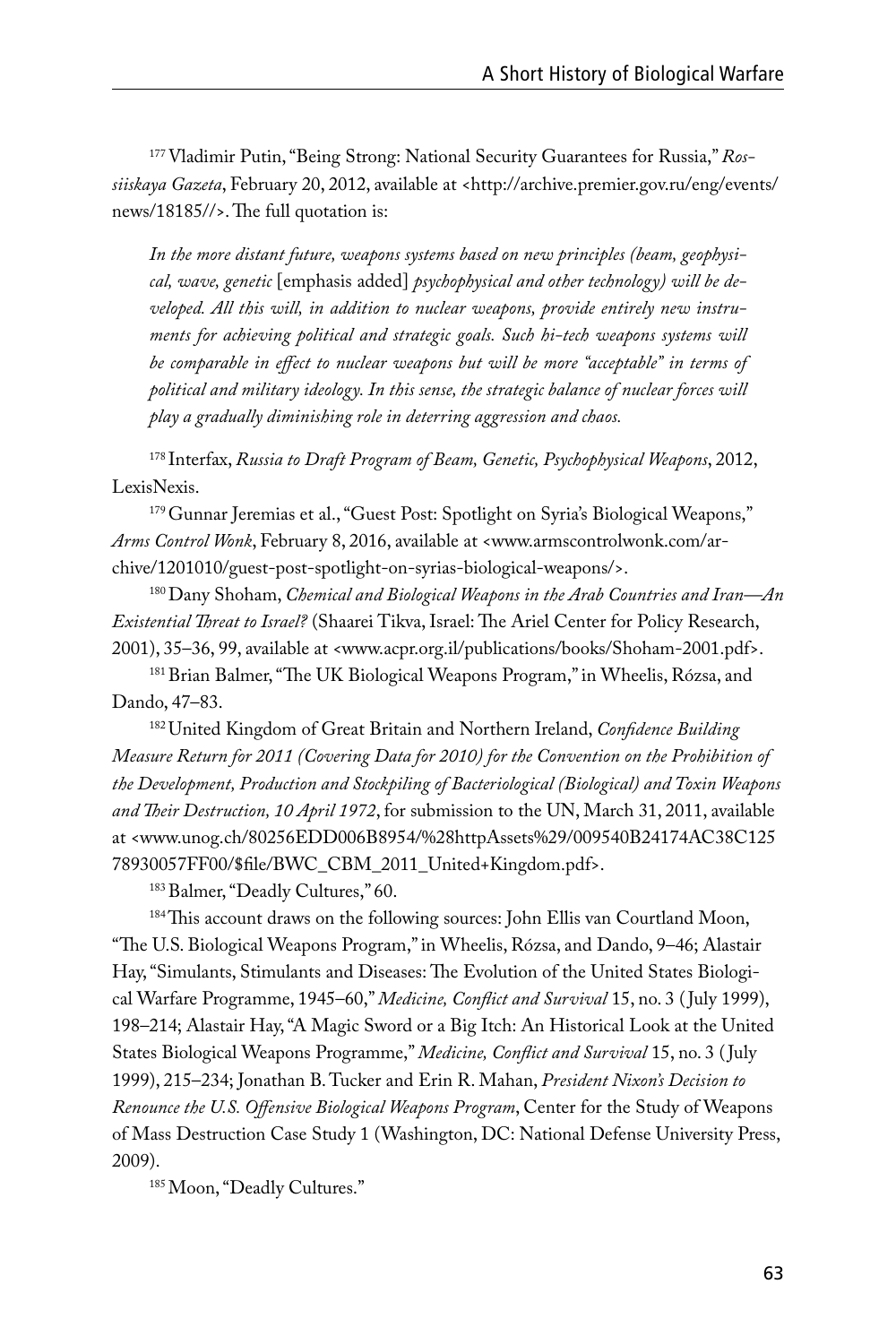186 Reid Kirby, "Evolving Role of Biological Weapons," *Army Chemical Review*, no. PB 3-07-02 (December 1997), 22–26.

187 Simon M. Whitby, "Anticrop Biological Weapons Program," in Wheelis, Rózsa, and Dando, 213–223.

188 John Ellis van Courtland Moon, "Biological Warfare Allegations: The Korean War Case," in *The Microbiologist and Biological Defense Research: Ethics, Politics, and International Security*, ed. Raymond A. Zilinskas, Annals of the New York Academy of Sciences, v. 666 (New York: New York Academy of Sciences, 1992), 53–83.

189 Milton Leitenberg, *China's False Allegations of the Use of Biological Weapons by the United States during the Korean War*, CWIHP Working Paper 78 (Washington, DC: Wilson Center, 2016), available at <www.wilsoncenter.org/publication/chinas-false-allegations-the-use-biological-weapons-the-united-states-during-the-korean>.

<sup>190</sup> Tucker and Mahan.

191 Josef Goldblat, "The Biological Weapons Convention: An Overview," *International Review of the Red Cross*, no. 318 (1997), 251–265.

192 Kenneth D. Ward, "The BWC Protocol Mandate for Failure," *The Nonproliferation Review* 11, no. 2 (2004), 183–199; "The United States and the Biological Weapons Convention: An Interview with Donald Mahley," *Stanford Journal of International Relations* 3, no. 2 (Fall–Winter 2002), available at <https://web.stanford.edu/group/sjir/3.2.04\_mahley.html>.

193 "Sixth Review Conference of the States Parties to the Convention on the Prohibition of the Development, Production and Stockpiling of Bacteriological (Biological) and Toxin Weapons and on Their Destruction," BWC/CONF.VI/6, (Article I, paragraphs 1 and 2), 9, available at <www.opbw.org/>.

194 Jez Littlewood, "Looking for Trouble in All the Right Places," December 2016.

195 "The Australia Group," available at <www.australiagroup.net/en/>.

196 Olivia Bosch and Peter van Ham, *Global Non-Proliferation and Counter-Terrorism: The Impact of UNSCR 1540* (Washington, DC: Brookings Institution Press, 2007).

197 Elisa D. Harris, "Dual-Use Threats: The Case of Biological Technology," in

*Governance of Dual-Use Technologies: Theory and Practice*, ed. Elisa D. Harris (Cambridge: American Academy of Arts and Sciences, 2016), 100–101.

198 Cohen, "Israel and Chemical/Biological Weapons: History, Deterrence, and Arms Control."

<sup>199</sup> Central Intelligence Agency, "Quarterly Review of Biological Warfare Intelligence: First Quarter 1949," May 13, 1949, Harry S. Truman Library.

200 Cross; Gould and Folb, *Project Coast*, 24–30.

201 Gould and Folb, *Project Coast*, 24–30.

202 Paul L. Montgomery, "Killing of Indians Charged in Brazil: 134 Are Accused of Crimes Aimed at Stealing Land Killing of Brazilian Indians for Their Lands Charged to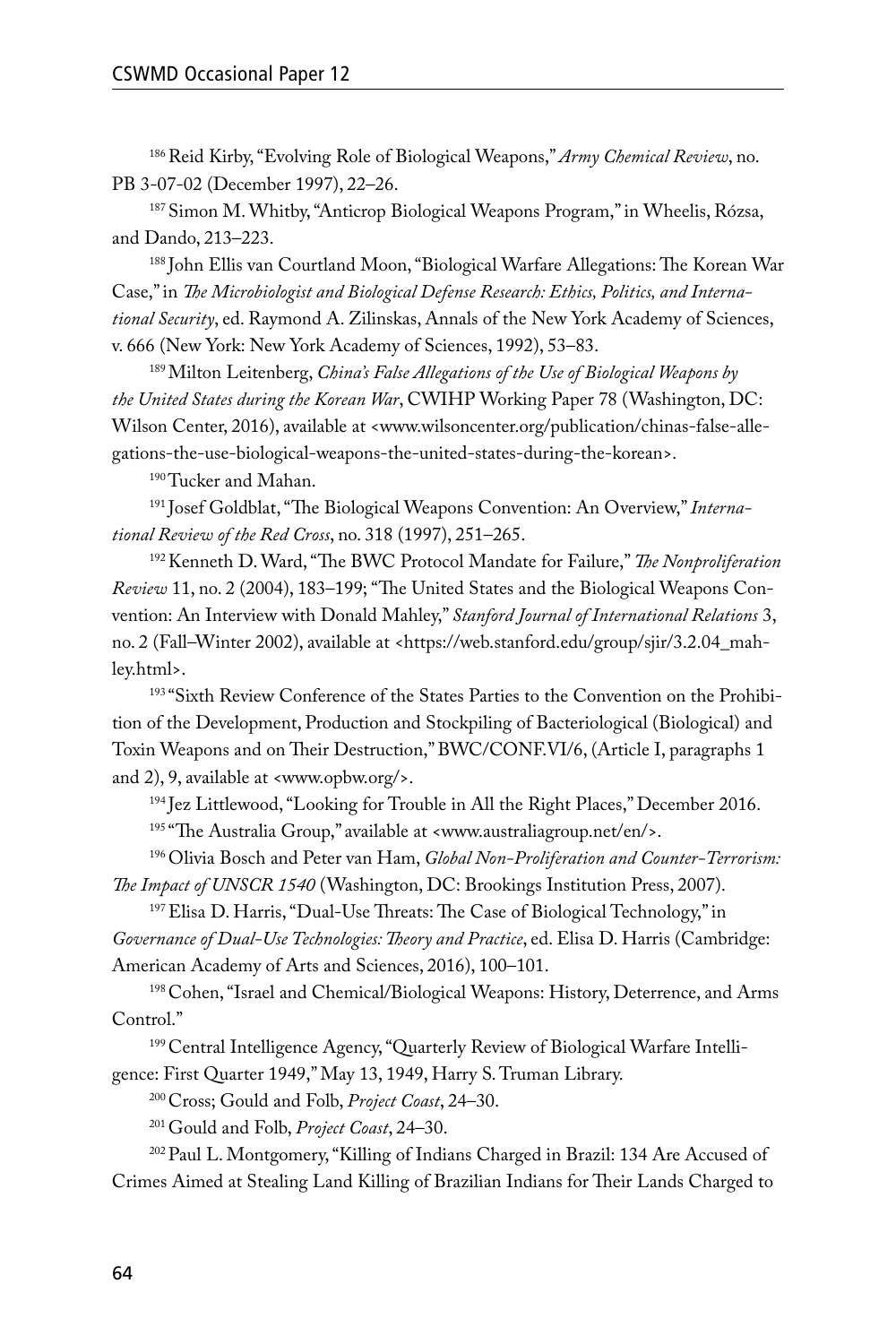Officials," *New York Times*, March 21, 1968; Mark L. Wheelis and Masaaki Sugishima, "Terrorist Use of Biological Weapons," in Wheelis, Rózsa, and Dando, 284–303.

203 Leitenberg, Zilinskas, and Kuhn, 407–422; Raymond A. Zilinskas, "Cuban Allegations of Biological Warfare by the United States: Assessing the Evidence," *Critical Reviews in Microbiology* 25, no. 3 (1999), 173–227.

204 Jeffrey D. Simon, *Terrorists and the Potential Use of Biological Weapons: A Discussion of Possibilities* (Santa Monica, CA: RAND, 1989).

205 W. Seth Carus, "The Rajneeshees (1984)," in *Toxic Terror: Assessing Terrorist Use of Chemical and Biological Weapons*, ed. Jonathan B. Tucker (Cambridge: MIT Press, 2000), 115–137.

206 Richard Danzig et al., *Aum Shinrikyo: Insights into How Terrorists Develop Biological and Chemical Weapons*, 2nd ed. (Washington, DC: Center for a New American Security, 2012).

207 Leitenberg, *Assessing the Biological Weapons and Bioterrorism Threat*; Rolf Mowatt-Larssen, *Al Qaeda Weapons of Mass Destruction Threat: Hype or Reality?* (Cambridge: Belfer Center for Science and International Affairs, Harvard Kennedy School, 2010).

<sup>208</sup> Stephen Hummel, "The Islamic State and WMD: Assessing the Future Threat," *CTC Sentinel* 9, no. 1 ( January 2016), 18–22.

209 Jeanne Guillemin, *American Anthrax: Fear, Crime, and the Investigation of the Na*tion's Deadliest Bioterror Attack, 1<sup>st</sup> ed. (New York: Times Books, 2011); Expert Behavioral Analysis Panel, *The Amerithrax Case: Report of the Expert Behavioral Analysis Panel* (Vienna, VA: Research Strategies Network, 2011).

210 Carus, *Bioterrorism and Biocrimes*.

211 Ibid.

212 Meselson, Kaplan, and Mokulsky, "Verification of Biological and Toxin Weapons Disarmament."

<sup>213</sup> Committee on Advances in Technology and the Prevention of Their Application to Next Generation Biowarfare Threats, National Research Council, *Globalization, Biosecurity, and the Future of the Life Sciences* (Washington, DC: National Academies Press, 2006).

214 John P. Caves, Jr., and W. Seth Carus, *The Future of Weapons of Mass Destruction: Their Nature and Role in 2030*, Occasional Paper 10 (Washington, DC: National Defense University Press, 2014).

215 Commission on the Prevention of Weapons of Mass Destruction Proliferation and Terrorism, *World at Risk: The Report of the Commission on the Prevention of WMD Proliferation and Terrorism* (New York: Vintage Books, 2008); Committee on Advances in Technology and the Prevention of Their Application to Next Generation Biowarfare Threats, National Research Council, *Globalization, Biosecurity, and the Future of the Life Sciences*.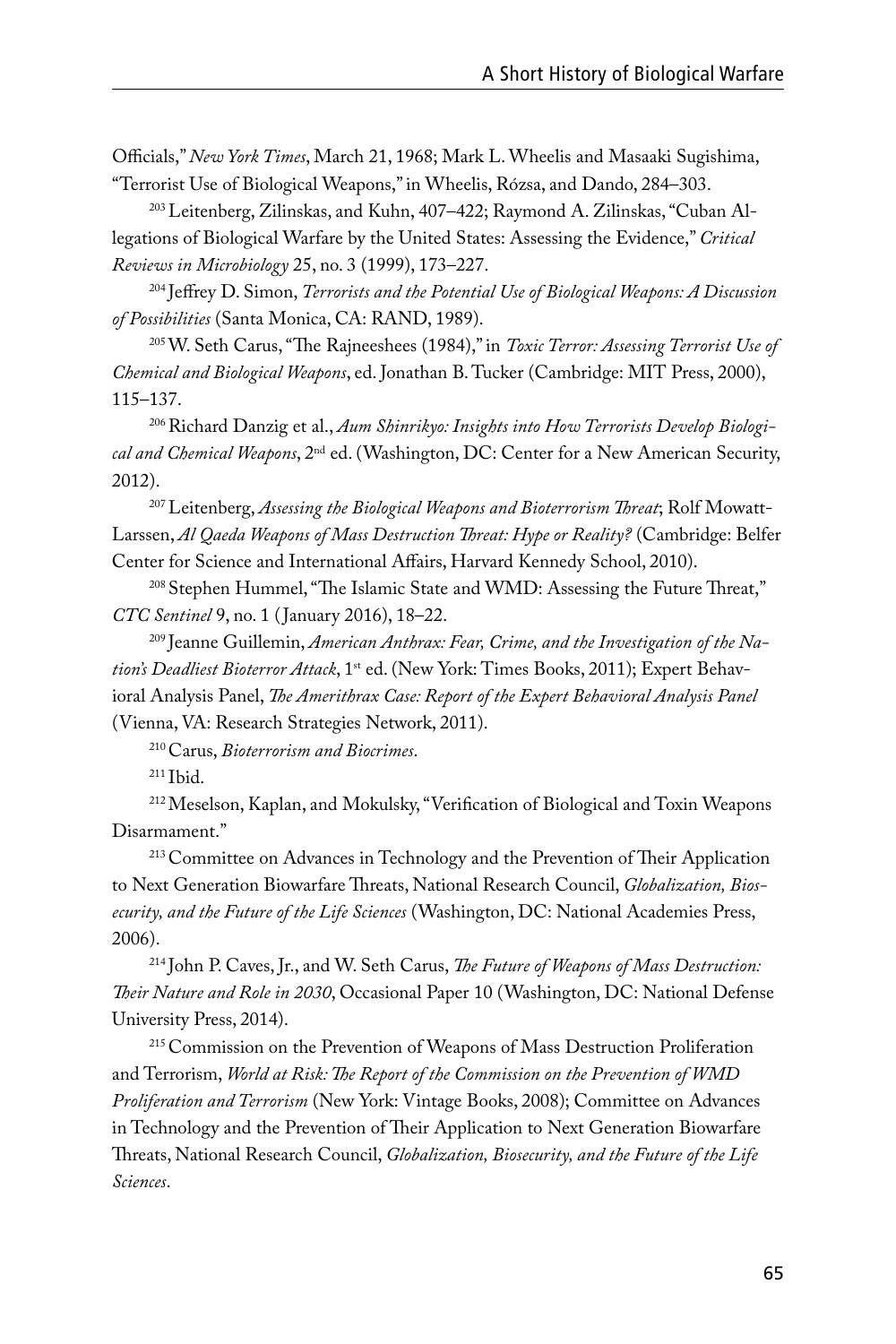216 Leitenberg, *Assessing the Biological Weapons and Bioterrorism Threat*; J. Revill and C. Jefferson, "Tacit Knowledge and the Biological Weapons Regime," *Science and Public Policy*, 2013; Sonia Ben Ouagrham-Gormley and Kathleen M. Vogel, "The Social Context Shaping Bioweapons (Non)proliferation," *Biosecurity and Bioterrorism: Biodefense Strategy, Practice, and Science* 8, no. 1 (March 2010), 9–24; Kathleen M. Vogel, *Phantom Menace or Looming Danger? A New Framework for Assessing Bioweapons Threats* (Baltimore: The Johns Hopkins University Press, 2013); Sonia Ben Ouagrham-Gormley, *Barriers to Bioweapons: The Challenges of Expertise and Organization for Weapons Development* (Ithaca: Cornell University Press, 2014).

<sup>217</sup> Catherine Jefferson, "The Taboo of Chemical and Biological Weapons: Nature, Norms and International Law," unpublished dissertation, University of Sussex, 2009.

218 Guillemin, *Biological Weapons*; Gregory D. Koblentz, *Living Weapons: Biological Warfare and International Security* (Ithaca: Cornell University Press, 2009); Leitenberg, *Assessing the Biological Weapons and Bioterrorism Threat*.

219 SIPRI, *The Problem of Chemical and Biological Warfare: A Study of the Historical, Technical, Military, Legal and Political Aspects of CBW, and Possible Disarmament Measures*, 6 vols. (New York: Humanities Press, 1971); U.S. Congress, Office of Technology Assessment, *Technologies Underlying Weapons of Mass Destruction*, OTA-BP-ISC-115 (Washington, DC: Office of Technology Assessment, 1993).

220 Dembek.

<sup>221</sup> Carus, "The History of Biological Warfare."

222 Geissler and Moon.

223 Wheelis, Rózsa, and Dando, *Deadly Cultures*.

224 Wheelis, "Biological Warfare before 1914"; Wheelis, "Biological Sabotage in World War I."

225 Wheelis, "Biological Warfare at the 1346 Siege of Caffa."

226 Fenn; Ranlet.

227 Keiichi.

228 Harris, *Factories of Death*; Harris, "The Japanese Biological Warfare Programme."

229 Lepick, "French Activities Related to Biological Warfare, 1919–45"; Geissler,

"Biological Warfare Activities in Germany, 1923–45."

230 Petersen, "'When a Nation Is Being Murdered'—The Secret Biological and Chemical War against the Third Reich."

231 Geissler, "Biological Warfare Activities in Germany, 1923–45"; Carus, *Bioterrorism and Biocrimes*.

232 Leitenberg, Zilinskas, and Kuhn.

233 Moon, "Deadly Cultures"; Moon, "U.S. Biological Warfare Planning and Preparedness: The Dilemmas of Policy."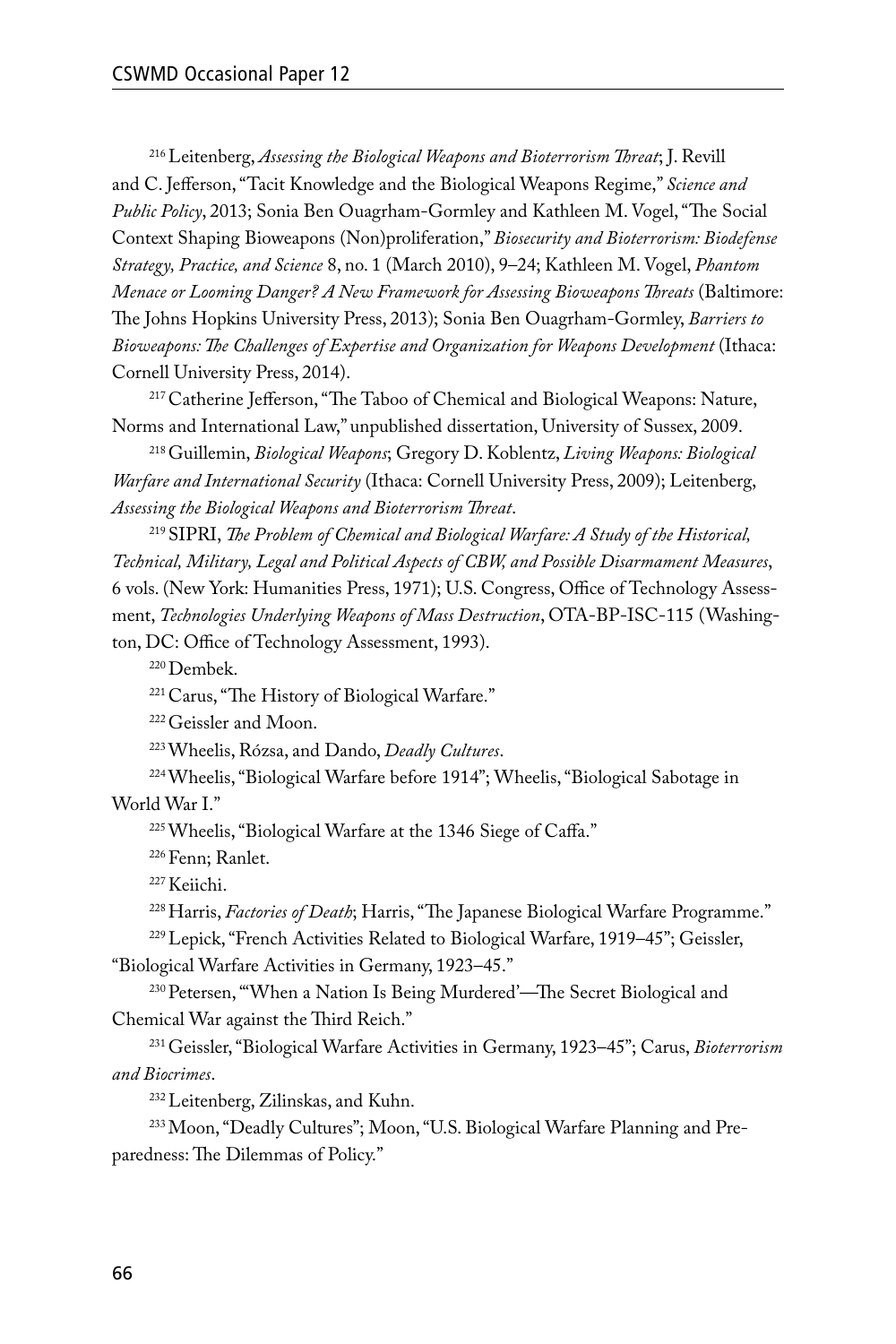234 Avery, *Pathogens for War*; Avery, "Canadian Biological and Toxin Warfare Research, Development and Planning, 1925–45"; Bryden; Brian Balmer, *Britain and Biological Warfare: Expert Advice and Science Policy, 1930–65* (Basingstoke, Hampshire: Palgrave, 2001); Balmer, "Deadly Cultures"; Carter and Pearson; Peter M. Hammond and G.B. Carter, *From Biological Warfare to Healthcare: Porton Down 1940–2000* (New York: Palgrave, 2002).

235 Avner Cohen, "Israel: Reconstructing a Black Box," in *Biological Warfare and Disarmament: New Problems New Perspectives*, ed. Susan Wright (Lanham, MD: Rowman and Littlefield, 2002), 181–212; Cohen, "Israel and Chemical/Biological Weapons."

236 Cohen, "Israel and Chemical/Biological Weapons"; Cohen, "Israel: Reconstructing a Black Box."

237 Carus, *Bioterrorism and Biocrimes*; Masaaki Sugishima, "Biocrimes in Japan," in *A Comprehensive Study on Bioterrorism (English Part)*, ed. Masaaki Sugishima (Mizuho City, Japan: Legal Research Institute, Asahi University, 2003), 86–121.

238 Jonathan B. Tucker, ed., *Toxic Terror: Assessing Terrorist Use of Chemical and Biological Weapons* (Cambridge: MIT Press, 2000).

239 Danzig et al.

240 Milton Leitenberg, "Aum Shinrikyo's Efforts to Produce Biological Weapons: A Case Study in the Serial Propagation of Misinformation," *Terrorism and Political Violence* 11, no. 4 (1999), 149–158.

241 These distinctions are discussed in Graham S. Pearson, *New Scientific and Technological Developments of Relevance to the Fifth Review Conference*, Bradford Briefing Papers, 1st Series 3 (Bradford, UK: Bradford Project on Strengthening the Biological and Toxin Weapons Convention, University of Bradford, 2001), 6–7, available at <http://hdl.handle. net/10454/708>.

<sup>242</sup> Mark E. Woolhouse and E. Gaunt, "Ecological Origins of Novel Human Pathogens," *Critical Reviews in Microbiology* 33, no. 4 (2007), 232.

243 Ibid. The list also includes 325 fungi, 285 helminths (parasitic worms), and 2 prions.

244 Mark Woolhouse et al., "Human Viruses: Discovery and Emergence," *Philosophical Transactions of the Royal Society of London B: Biological Sciences* 367, no. 1604 (October 19, 2012), 2864–2871.

245 Simon I. Hay et al., "Global Mapping of Infectious Disease," *Philosophical Transactions of the Royal Society of London B: Biological Sciences* 368, no. 1614 (March 19, 2013). no. 1614 (March 19, 2013

<sup>246</sup> Rocco Casagrande and Nickolas Wills, "Bioterrorism Targeted at Agriculture," in *Encyclopedia of Bioterrorism Defense*, ed. Rebecca Katz and Raymond A. Zilinskas, 2nd ed. (Hoboken, NJ: Wiley-Blackwell, 2011), 130–137; Simon M. Whitby, *Biological Warfare*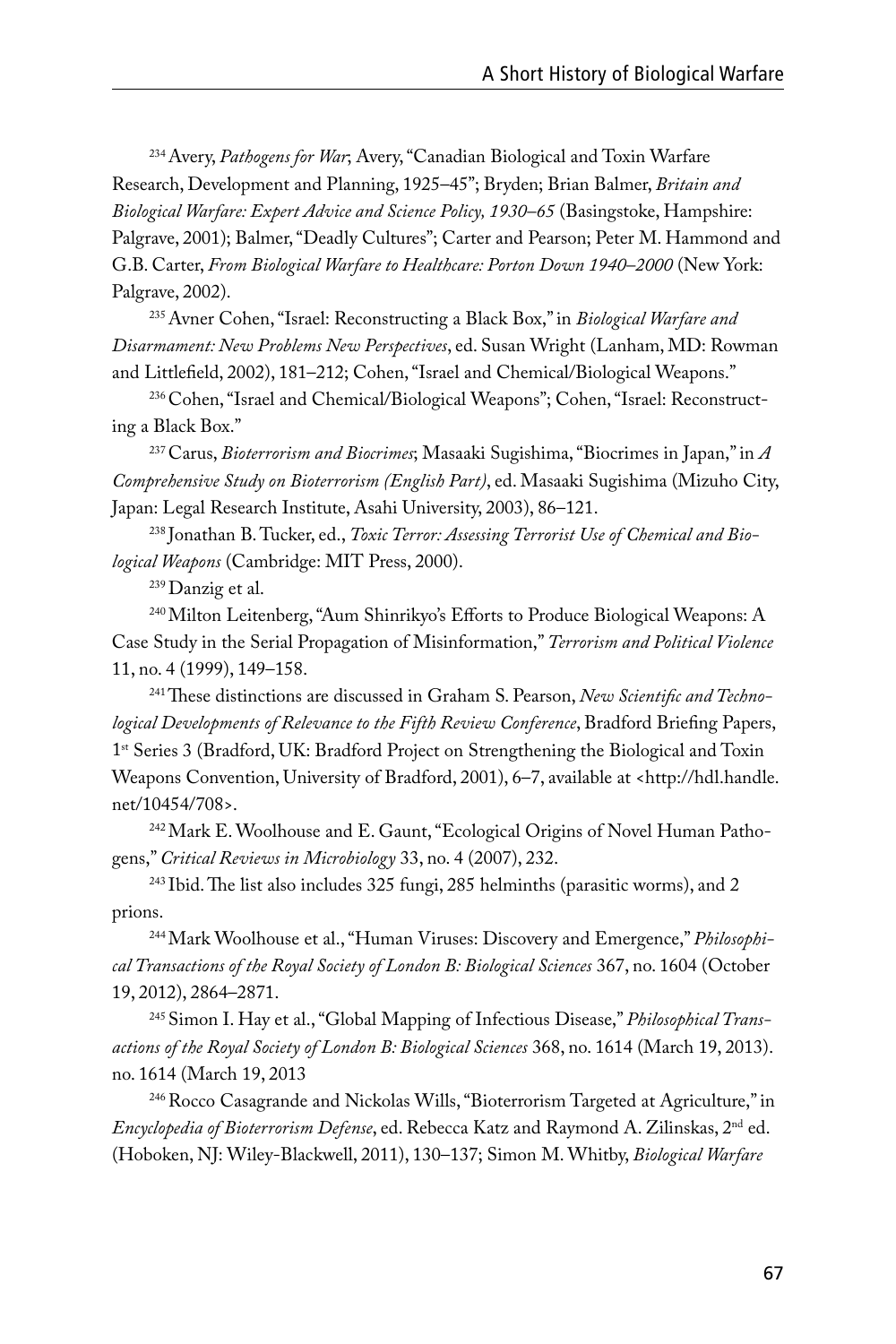*Against Crops* (New York: Palgrave, 2002); Whitby, "Deadly Cultures"; Piers Millett, "Antianimal Biological Weapons Program," in Wheelis, Rózsa, and Dando, 224–235.

<sup>247</sup> Hay et al., "Global Mapping of Infectious Disease."

248 L.H. Taylor, S.M. Latham, and Mark E. Woolhouse, "Risk Factors for Human Disease Emergence," *Philosophical Transactions of the Royal Society of London B: Biological Sciences* 356, no. 1411 (2001), 983–989.

249 Margaret E. Kosal, "Anti-Materiel Agents," in Katz and Zilinskas, 54–57.

250 U.S. Department of the Army, *Military Biology and Biological Agents* (Washington, DC: Government Printing Office, 1964), as quoted in SIPRI, *The Problem of Chemical and Biological Warfare*, vol. 2, 311.

251 Carus, *Bioterrorism and Biocrimes*.

252 Richard F. Pilch and Nazrin Masinova, "Delivery Methodologies," in Katz and Zilinskas, 201–204.

253 G.W. Christopher et al., "Biological Warfare: A Historical Perspective," *Journal of the American Medical Association* 278, no. 5 (August 6, 1997), 412–417.

254 W. Seth Carus, *Defining "Weapons of Mass Destruction,"* Occasional Paper 8, Revised and Updated (Washington, DC: Center for the Study of Weapons of Mass Destruction, National Defense University Press, January 2012).

255 Carus, *Bioterrorism and Biocrimes*.

256 Barry Kellman, *Bioviolence: Preventing Biological Terror and Crime* (New York: Cambridge University Press, 2007).

257 Carus, "The History of Biological Warfare.

258 Leitenberg, Zilinskas, and Kuhn, 407–422.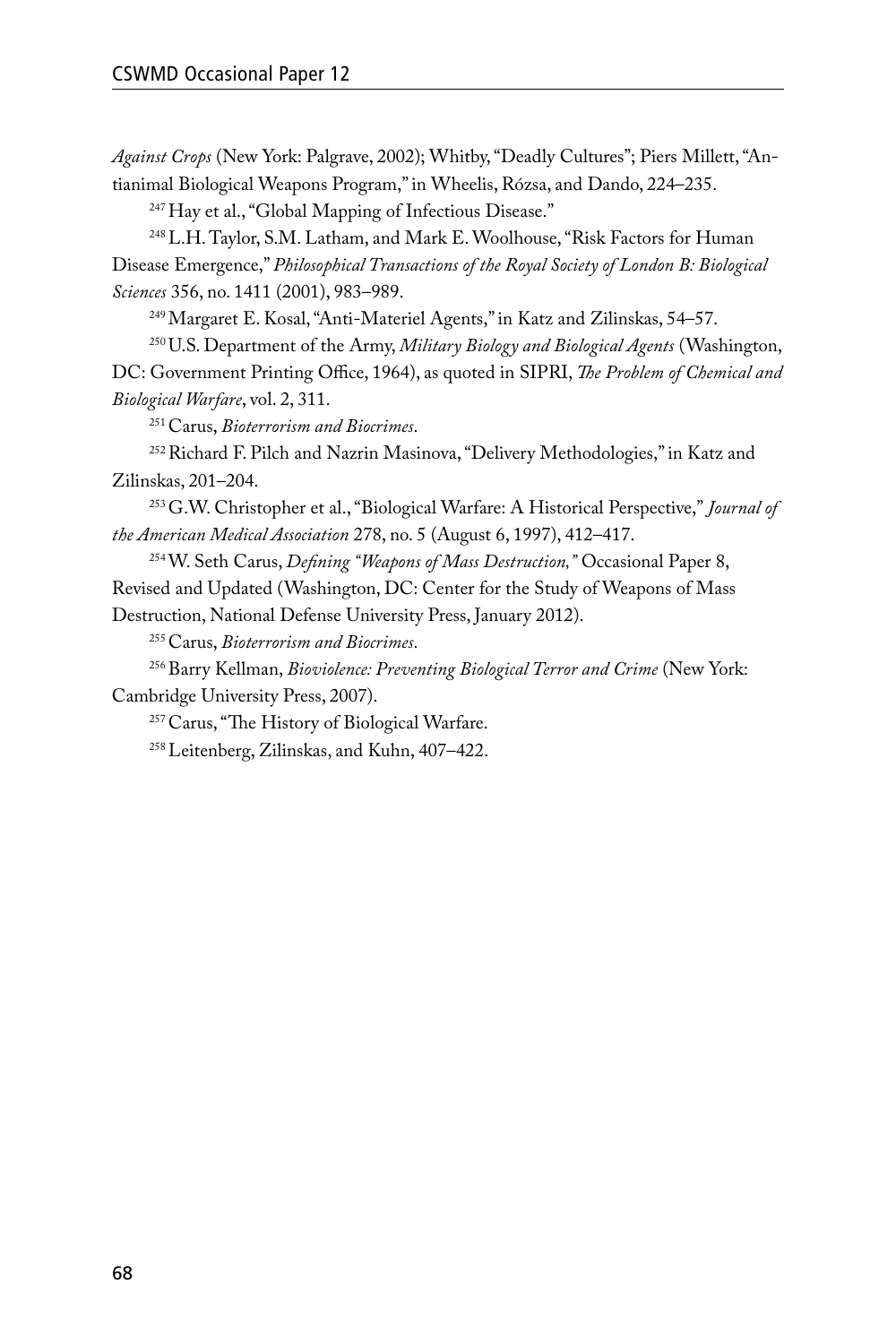# About the Author

*Dr. W. Seth Carus* is a Distinguished Research Fellow at the National Defense University (NDU). His research focuses on issues related to biological warfare, including threat assessment, biodefense, and the role of the Department of Defense in responding to biological agent use. He also studies allegations of biological agent use and has written a working paper titled "Bioterrorism and Biocrimes: The Illicit Use of Biological Agents in the 20<sup>th</sup> Century" and several articles on that subject. He has been at NDU since 1997. From 2003 to 2013 he also served as the Center's Deputy Director. From 2001 to 2003, Dr. Carus was detailed to the Office of the Vice President, where he was the Senior Advisor to the Vice President for Biodefense. Before assuming that position, he was on the staff of the National Preparedness Review commissioned to recommend changes in homeland security organization and supported the Office of Homeland Security while it was being established. Prior to joining NDU, Dr. Carus was a research analyst in the Center for Naval Analyses. From 1991 to 1994, he was a member of the Policy Planning Staff in the Office of the Secretary of Defense for Policy. Before joining the government, he was a research fellow at the Washington Institute for Near East Policy. Dr. Carus has a Ph.D. from The Johns Hopkins University in Baltimore, Maryland.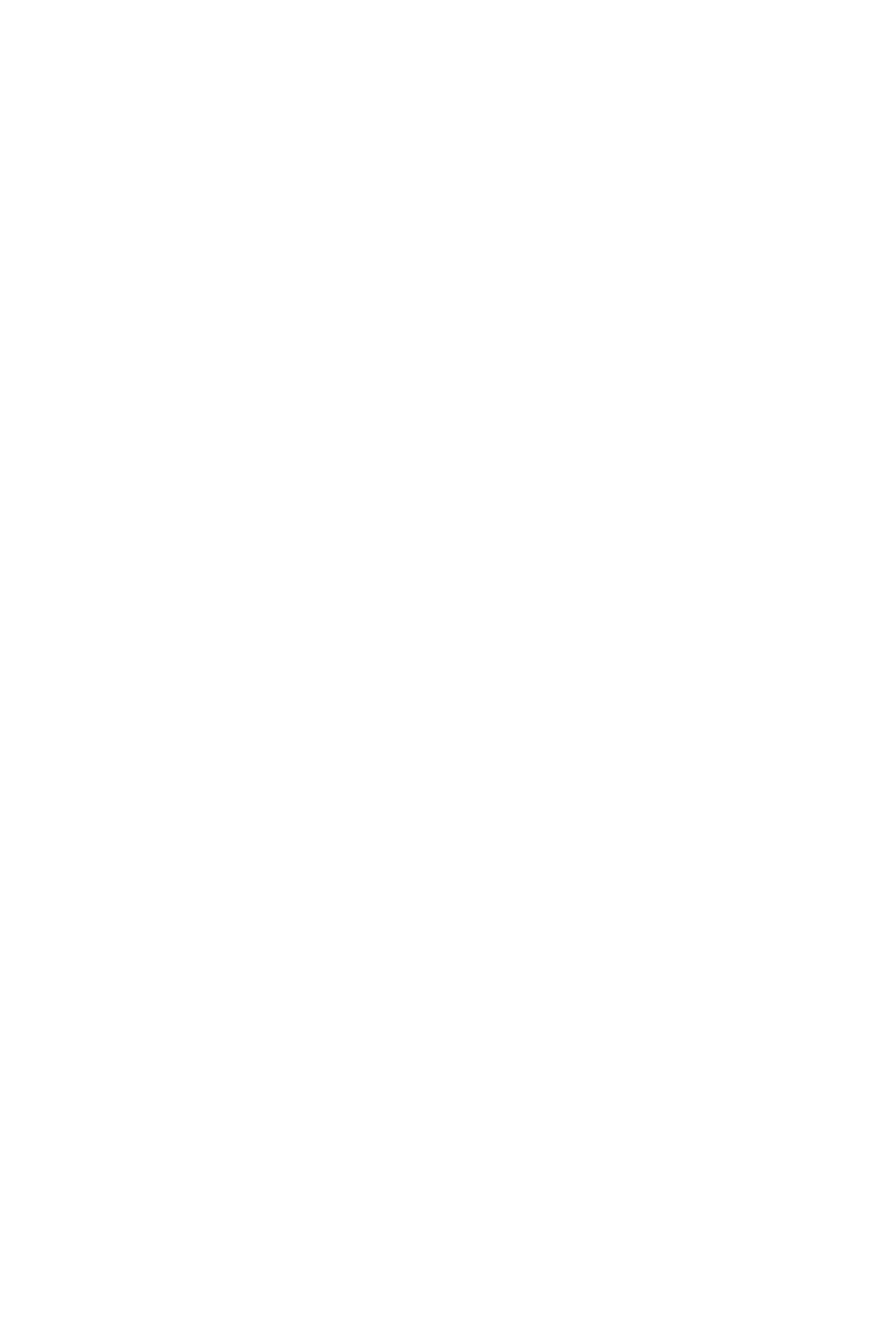# Center for the Study of Weapons of Mass Destruction

Occasional Paper Series

## 11

*The Soviet Biological Weapons Program and Its Legacy in Today's Russia* Raymond A. Zilinskas July 2016

#### 10

*The Future of Weapons of Mass Destruction: Their Nature and Role in 2030* John P. Caves and W. Seth Carus June 2014

## 9

*Proliferation Security Initiative: Origins and Evolution* Susan J. Koch June 2012

#### 8

*Defining "Weapons of Mass Destruction"* (Revised and Updated) W. Seth Carus January 2012

#### 7

*Countering Weapons of Mass Destruction: Looking Back, Looking Ahead*  Paul I. Bernstein, John P. Caves, Jr., and W. Seth Carus October 2009

For additional information, including requests for publications, please visit the Center Web site at <http://wmdcenter.ndu.edu>.